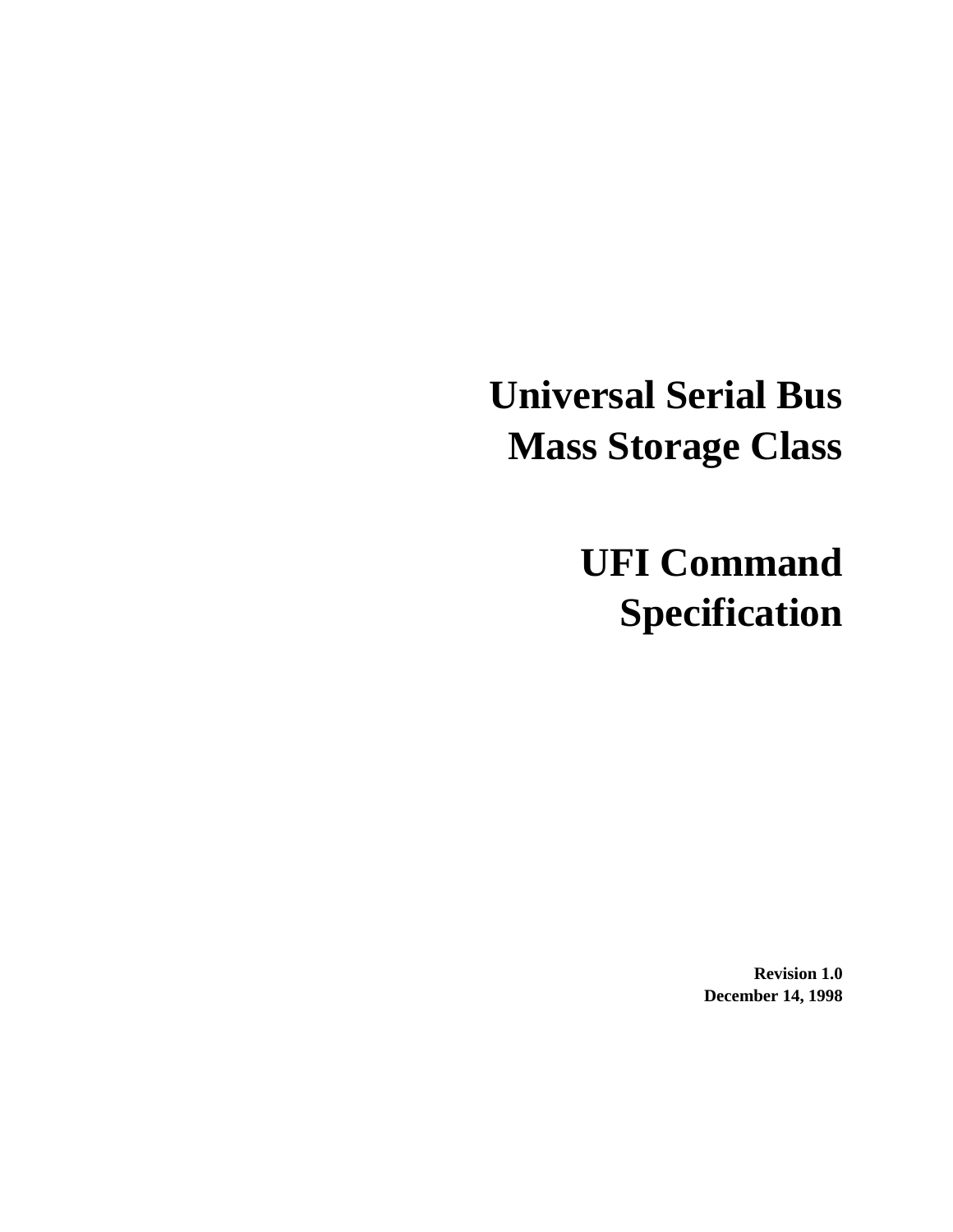| <b>Rev</b>       | <b>Date</b> | <b>Filename</b>   | <b>Author</b>                    | <b>Comments</b>                                                              |  |  |
|------------------|-------------|-------------------|----------------------------------|------------------------------------------------------------------------------|--|--|
| A                | 1998.01.22  | UFI_SPEC_R1.doc   | Kenichi Hamada<br>Y-E Data, Inc. | First draft.                                                                 |  |  |
| B                | 1998 03.31  | UFI RB1.DOC       | Kenichi Hamada                   | <b>First Release</b>                                                         |  |  |
| C                | 1998.04.16  | UFI-RB2.DOC       | Makoto Kubo<br>Y-E Data, Inc.    | Translation of a Japanese part.<br>Addition of document correction and item. |  |  |
| D                | 1998.04.22  | UFI-RB3.DOC       | Makoto Kubo                      | Accepted USB Mass Storage specification RC2.                                 |  |  |
|                  |             |                   |                                  | ADSC code changed to 0x21                                                    |  |  |
| v <sub>0.8</sub> | 1998.10.20  | ufi-cmd-v08b.doc  | Jim Blackson<br>Y-E Data, Inc.   | Draft for USB Mass Storage CWG - Plano, Texas                                |  |  |
| V <sub>0.9</sub> | 1998.10.22  | ufi-cmd-v09.doc   | Jim Blackson                     | USB Mass Storage CWG review - Plano, Texas                                   |  |  |
| V1.0             | 1998.12.14  | usbmass-ufi10.doc |                                  | Updated revision number to 1.0                                               |  |  |

# **Revision History**

#### **USB Mass Storage Class UFI Command Specification Copyright © 1998, USB Implementers Forum. All rights reserved.**

#### **INTELLECTUAL PROPERTY DISCLAIMER**

#### **THIS SPECIFICATION IS PROVIDED "AS IS" WITH NO WARRANTIES WHATSOEVER INCLUDING ANY WARRANTY OF MERCHANTABILITY, FITNESS FOR ANY PARTICULAR PURPOSE, OR ANY WARRANTY OTHERWISE ARISING OUT OF ANY PROPOSAL, SPECIFICATION, OR SAMPLE.**

**A LICENSE IS HEREBY GRANTED TO REPRODUCE AND DISTRIBUTE THIS SPECIFICATION FOR INTERNAL USE ONLY. NO OTHER LICENSE, EXPRESS OR IMPLIED, BY ESTOPPEL OR OTHERWISE, TO ANY OTHER INTELLECTUAL PROPERTY RIGHTS IS GRANTED OR INTENDED HEREBY.**

#### **AUTHORS OF THIS SPECIFICATION DISCLAIM ALL LIABILITY, INCLUDING LIABILITY FOR INFRINGEMENT OF PROPRIETARY RIGHTS, RELATING TO IMPLEMENTATION OF INFORMATION IN THIS SPECIFICATION. AUTHORS OF THIS SPECIFICATION ALSO DO NOT WARRANT OR REPRESENT THAT SUCH IMPLEMENTATION(S) WILL NOT INFRINGE SUCH RIGHTS.**

#### *Please send comments via electronic mail to* **the** *techsup@usb.org*

#### Additional contributions made by:

| Adaptec | Jim Quigley                                                                                                                                                                                                                                                            | Iomega Corporation                       |
|---------|------------------------------------------------------------------------------------------------------------------------------------------------------------------------------------------------------------------------------------------------------------------------|------------------------------------------|
|         | Glen Slick                                                                                                                                                                                                                                                             | Microsoft Corporation                    |
|         | Mark Williams                                                                                                                                                                                                                                                          | <b>Microsoft Corporation</b>             |
|         | Takashi Matsui                                                                                                                                                                                                                                                         | Nanao                                    |
|         | Ryota Okazaki                                                                                                                                                                                                                                                          | <b>NEC</b> Corporation                   |
|         | Curtis E. Stevens                                                                                                                                                                                                                                                      | Phoenix Technologies Ltd                 |
|         | Al Richey                                                                                                                                                                                                                                                              | Phoenix Technologies Ltd.                |
|         | <b>Trenton Henry</b>                                                                                                                                                                                                                                                   | <b>Standard Microsystems Corporation</b> |
|         | Mike Nguyen                                                                                                                                                                                                                                                            | TEAC America, Inc.                       |
|         | Tsuyoshi Osawa                                                                                                                                                                                                                                                         | <b>TEAC</b> Corporation                  |
|         | Toyoko Shimizu                                                                                                                                                                                                                                                         | Y-E Data, Inc.                           |
|         |                                                                                                                                                                                                                                                                        |                                          |
|         | Anchor Chips Inc.<br>eTEK Labs<br>Smart Technology Enablers, Inc.<br>Hagiwara Sys-Com Co., Ltd.<br>Hagiwara Sys-Com Co., Ltd.<br>Hewlett-Packard<br>In-System Design, Inc.<br>In-System Design, Inc.<br>Iomega Corporation<br>Iomega Corporation<br>Iomega Corporation |                                          |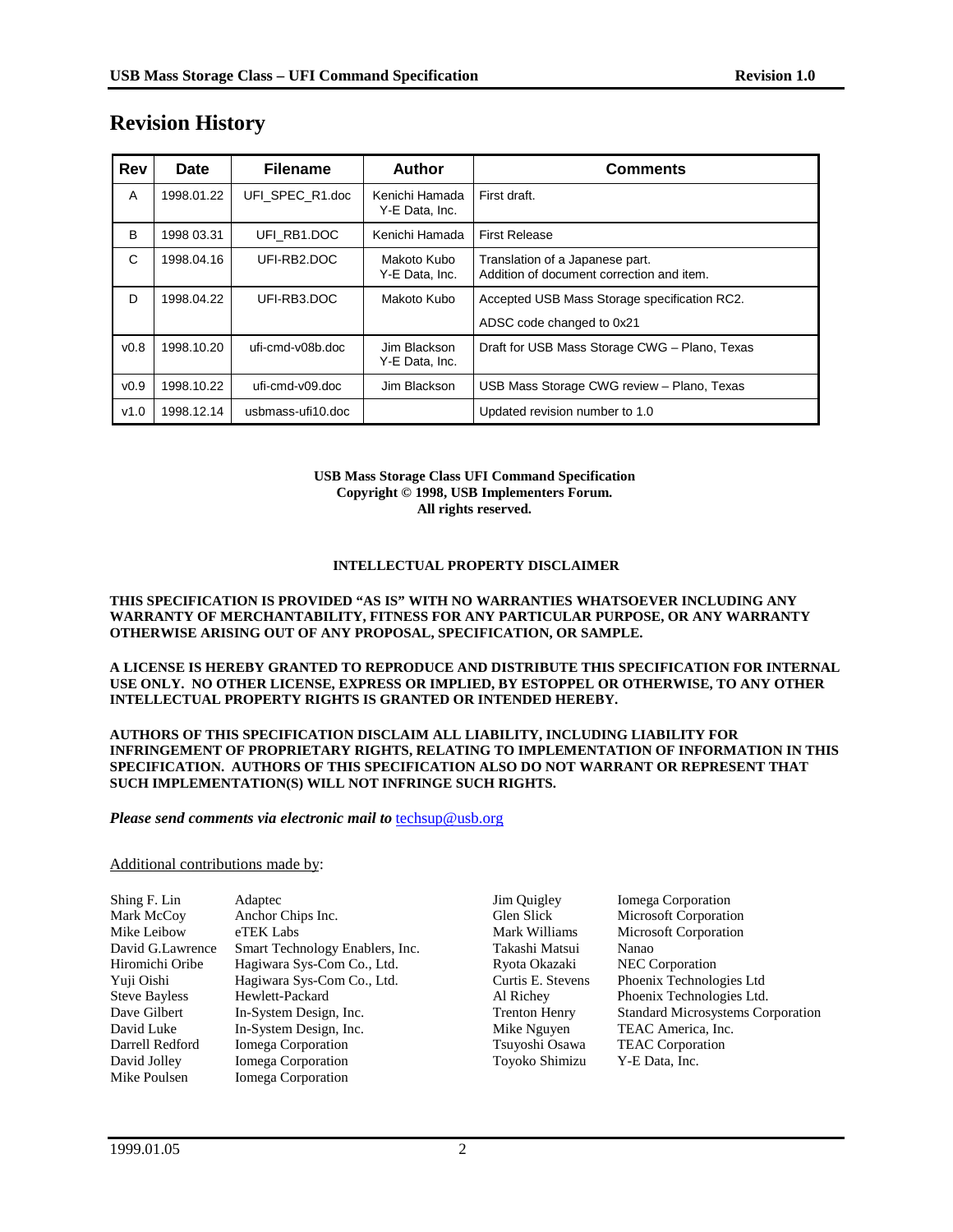# **Table of Contents**

| 1.  |       |  |  |  |  |  |  |  |
|-----|-------|--|--|--|--|--|--|--|
| 1.1 |       |  |  |  |  |  |  |  |
|     | 1.2   |  |  |  |  |  |  |  |
|     |       |  |  |  |  |  |  |  |
| 2.1 |       |  |  |  |  |  |  |  |
| 2.2 |       |  |  |  |  |  |  |  |
| 2.3 |       |  |  |  |  |  |  |  |
|     |       |  |  |  |  |  |  |  |
| 3.1 |       |  |  |  |  |  |  |  |
|     | 3.1.1 |  |  |  |  |  |  |  |
| 3.2 |       |  |  |  |  |  |  |  |
|     | 3.2.1 |  |  |  |  |  |  |  |
|     | 3.2.2 |  |  |  |  |  |  |  |
|     | 3.2.3 |  |  |  |  |  |  |  |
|     | 3.2.4 |  |  |  |  |  |  |  |
|     | 3.2.5 |  |  |  |  |  |  |  |
|     | 3.2.6 |  |  |  |  |  |  |  |
| 3.3 |       |  |  |  |  |  |  |  |
| 3.4 |       |  |  |  |  |  |  |  |
| 3.5 |       |  |  |  |  |  |  |  |
| 3.6 |       |  |  |  |  |  |  |  |
| 4.  |       |  |  |  |  |  |  |  |
| 4.1 |       |  |  |  |  |  |  |  |
|     | 4.1.1 |  |  |  |  |  |  |  |
|     | 4.1.2 |  |  |  |  |  |  |  |
| 4.2 |       |  |  |  |  |  |  |  |
|     | 4.2.1 |  |  |  |  |  |  |  |
| 4.3 |       |  |  |  |  |  |  |  |
| 4.4 |       |  |  |  |  |  |  |  |
|     | 4.4.1 |  |  |  |  |  |  |  |
|     | 4.4.2 |  |  |  |  |  |  |  |
|     | 4.4.3 |  |  |  |  |  |  |  |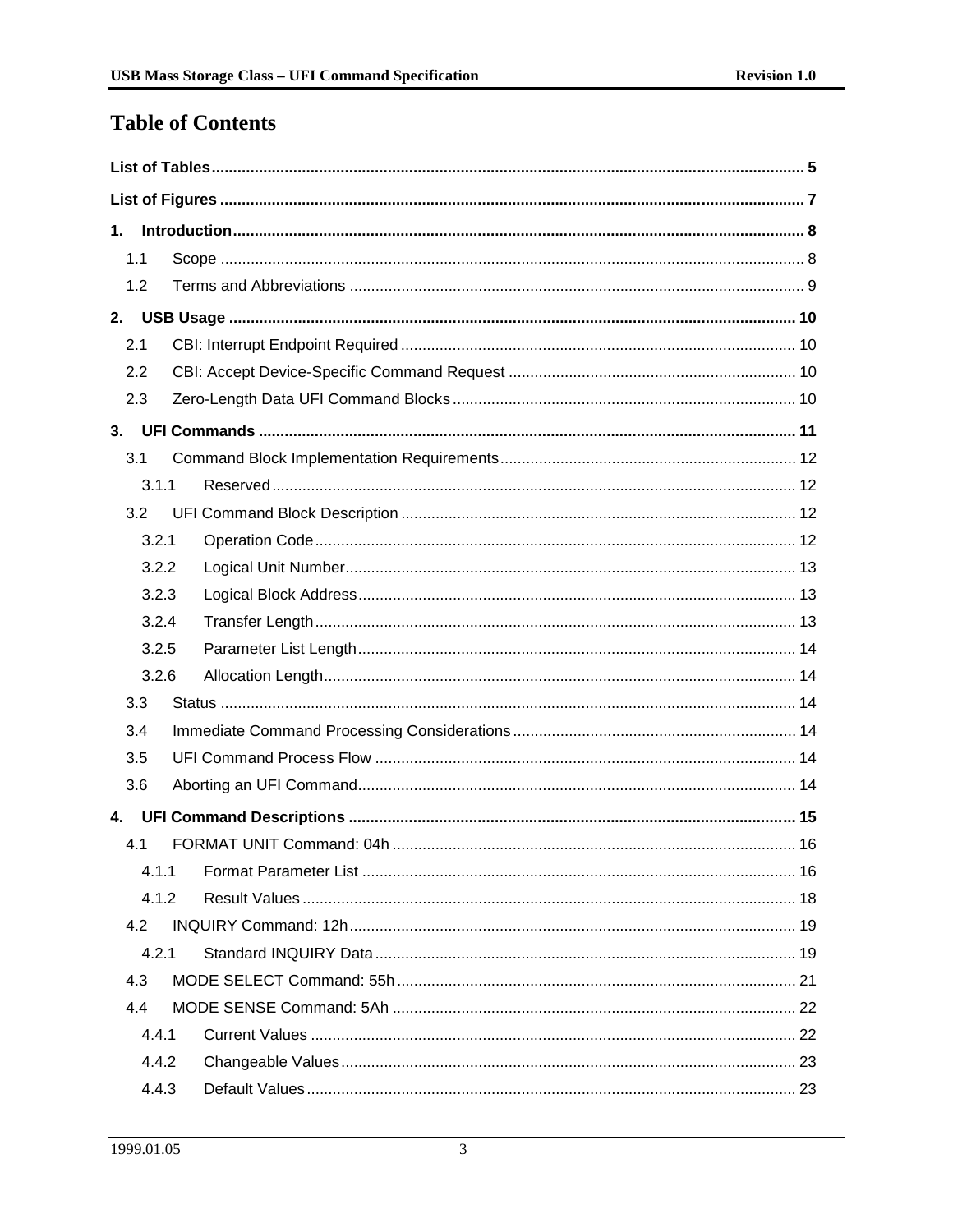| 4.4.4 |        |  |
|-------|--------|--|
| 4.4.5 |        |  |
| 4.5   |        |  |
| 4.5.1 |        |  |
| 4.5.2 |        |  |
| 4.5.3 |        |  |
| 4.5.4 |        |  |
| 4.5.5 |        |  |
| 4.5.6 |        |  |
| 4.5.7 |        |  |
| 4.6   |        |  |
| 4.7   |        |  |
| 4.8   |        |  |
| 4.9   |        |  |
| 4.10  |        |  |
|       | 4.10.1 |  |
|       | 4.10.2 |  |
| 4.11  |        |  |
| 4.12  |        |  |
| 4.13  |        |  |
| 4.14  |        |  |
| 4.15  |        |  |
|       | 4.15.1 |  |
| 4.16  |        |  |
| 4.17  |        |  |
| 4.18  |        |  |
| 4.19  |        |  |
| 4.20  |        |  |
| 5.    |        |  |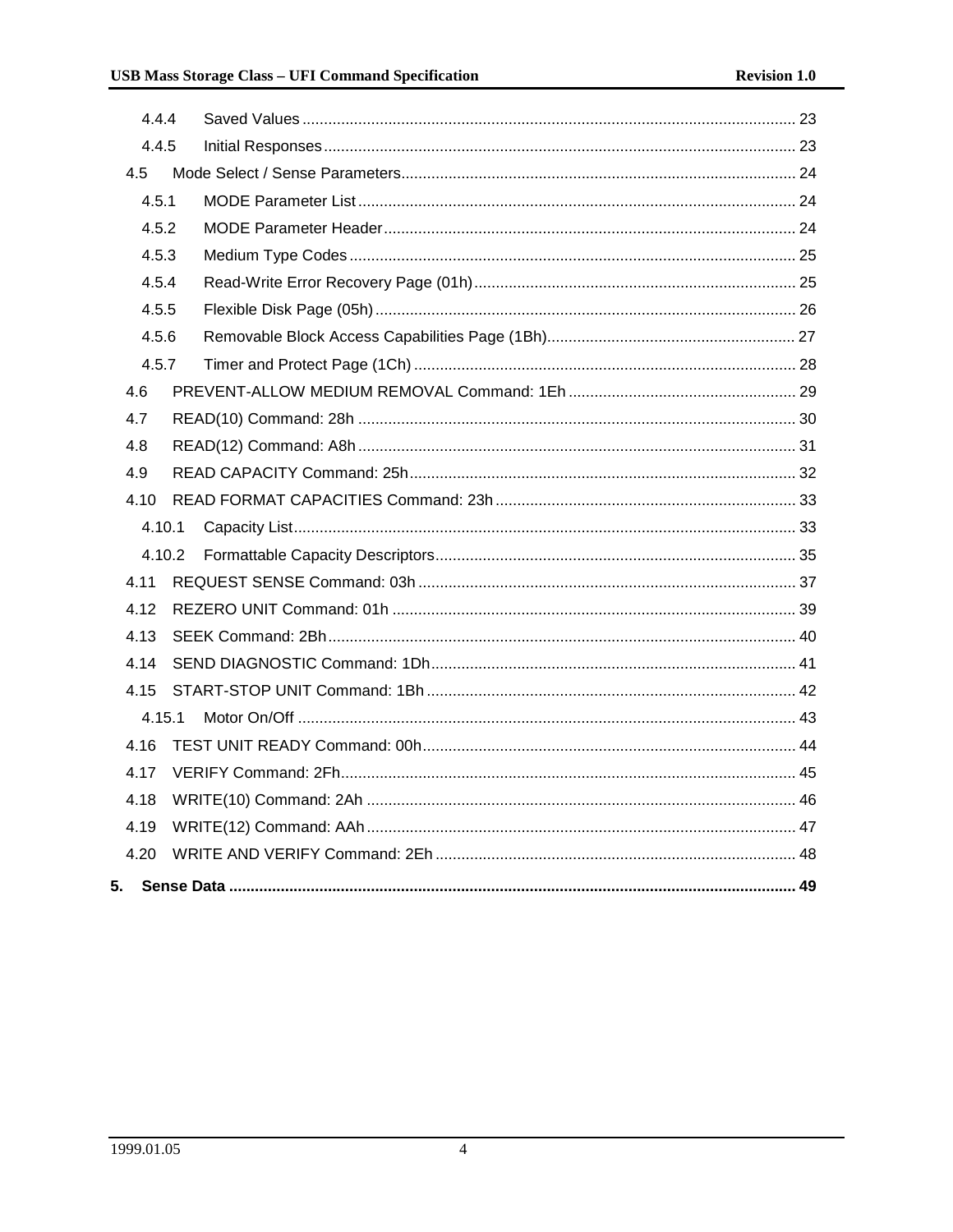# **List of Tables**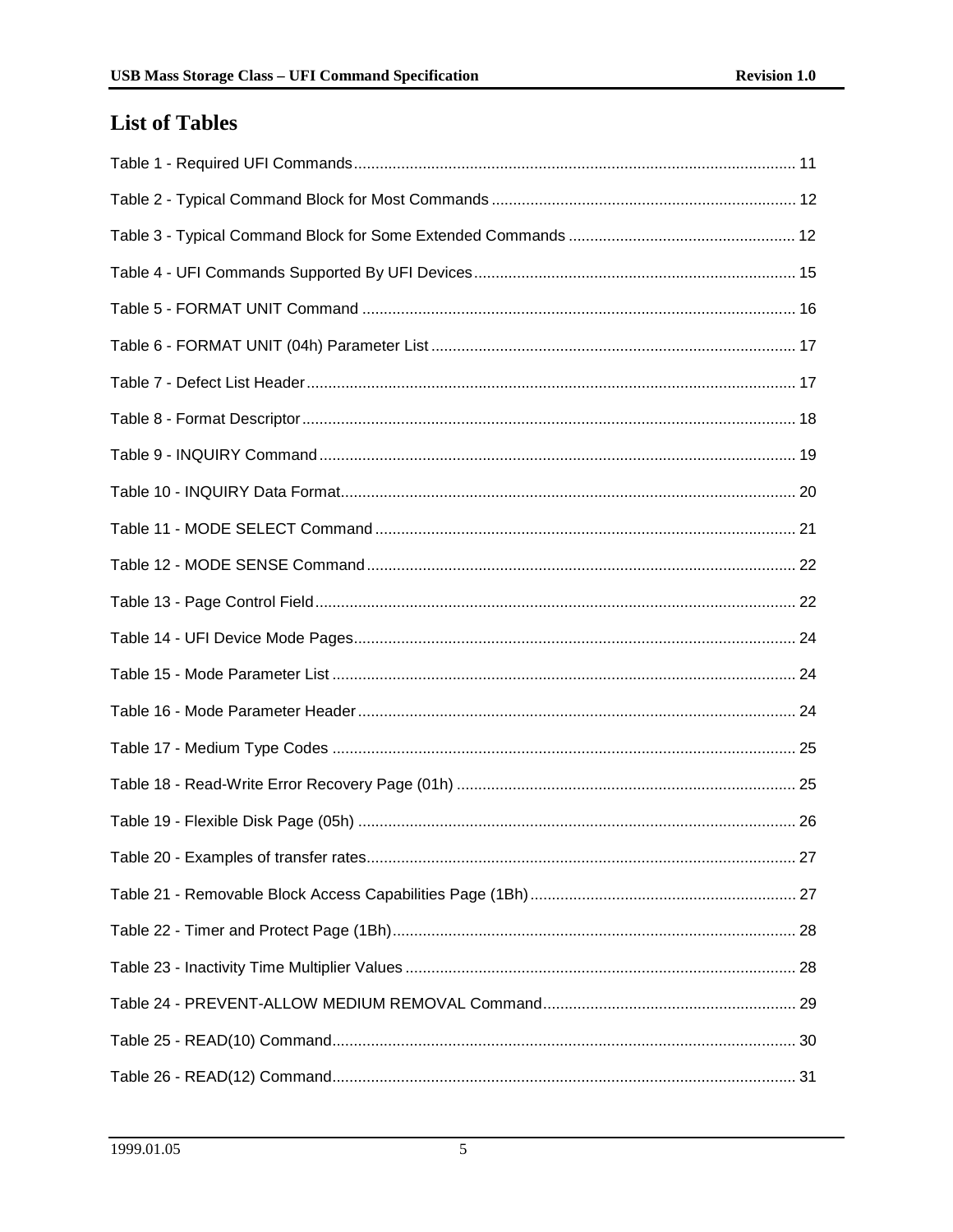| Table 51 - Sense Keys, ASC/ASCQ Listing for All Commands (sorted by Key) 51          |  |
|--------------------------------------------------------------------------------------|--|
| Table 52 - Sense Keys, ASC/ASCQ Listing for All Commands (sorted by ASC) 52          |  |
| Table 53 - Sense Keys, ASC/ASCQ Listing for All Commands (sorted by Description)  53 |  |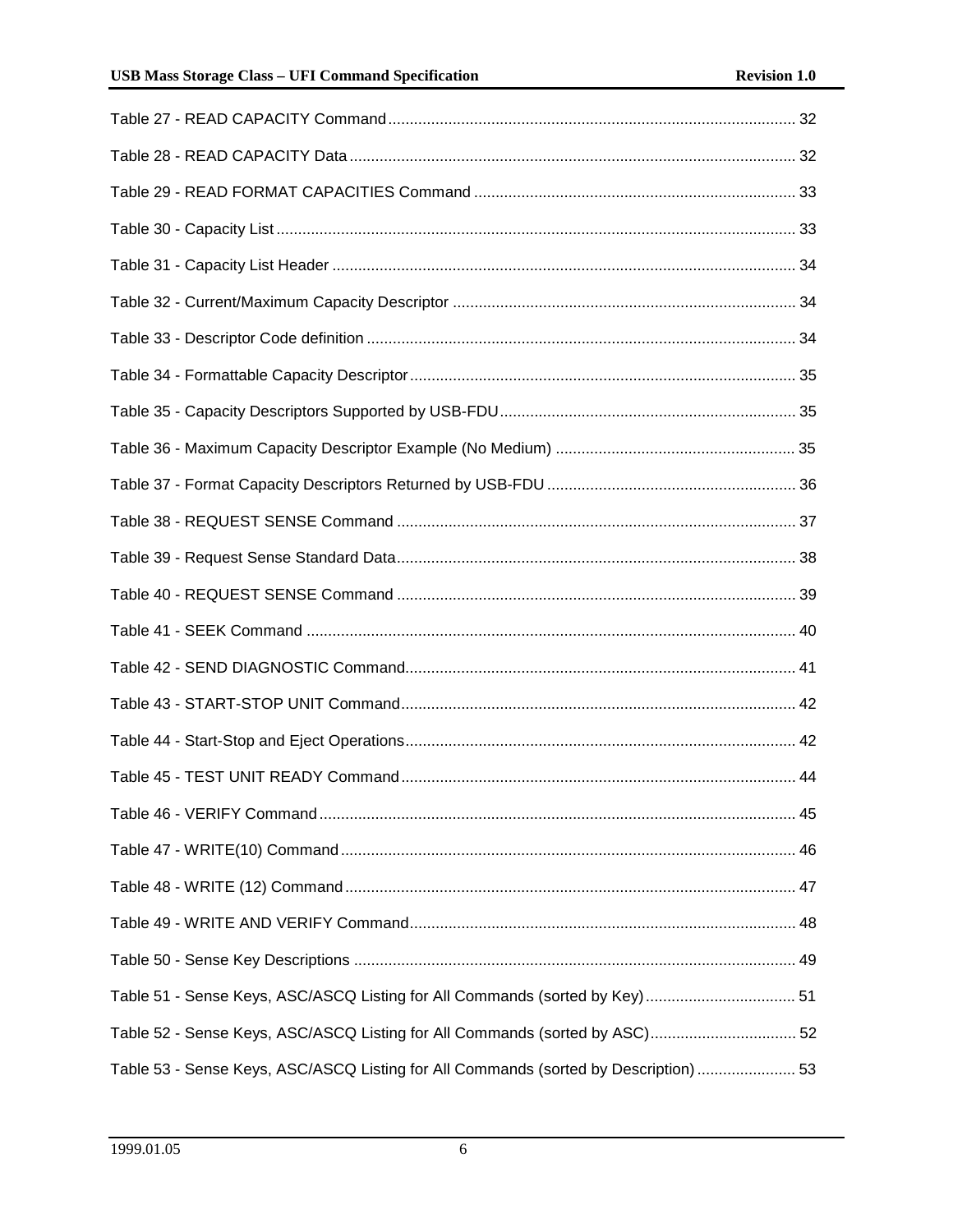# **List of Figures**

|--|--|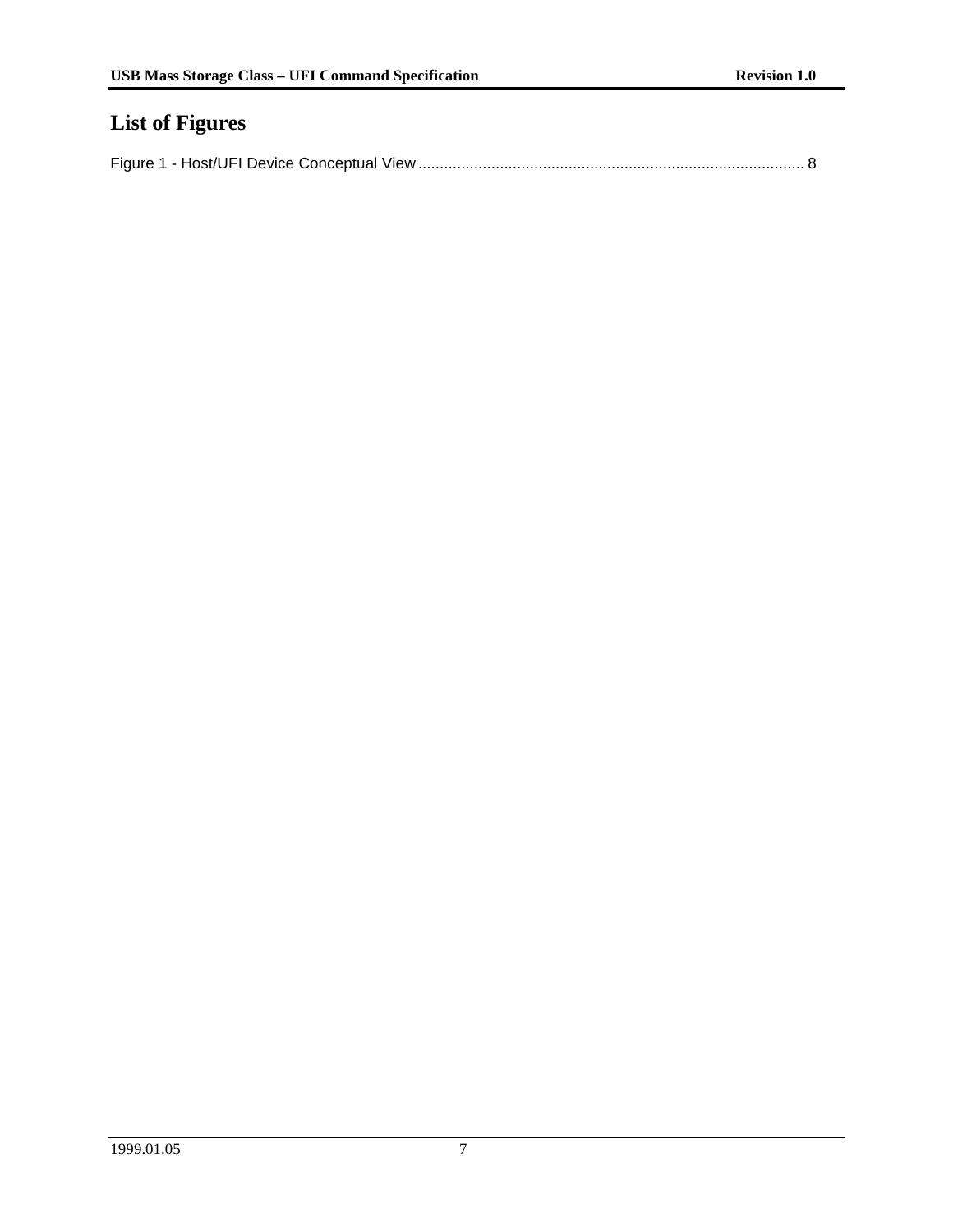# **1. Introduction**

A UFI Device is a removable-media mass storage subsystem, which connects to a Host computer via its Universal Serial Bus (USB) port. The Host and UFI Device communicate by exchanging Command Blocks, data, and status information as defined by this specification. The method used to transport this information over the USB is defined by the Bulk-Only or CBI transport specifications.

A conceptual view of the Host and UFI Device is shown in Figure 1. The UFI device is represented by a USB Floppy Disk Unit (USB FDU). The UFI device driver software running on the Host controls the UFI device by sending it UFI command blocks defined by this specification. The UFI Function in the device processes these command blocks as specified herein.

All exchanges of command block, data, and status information are carried out by the transfer of packets over the USB. This exchange is managed by the USB Driver on the Host, and the USB Logical Device process in the USB-FDU.





Note: **indicates software handling UFI commands** 

# **1.1 Scope**

A familiarity with the USB 1.0 and 1.1 specifications, and the Bulk-Only or CBI Transport specification is assumed.

This specification defines the UFI Command Set, which was designed to interface Floppy Disk Drives to the USB. The "USB Floppy Interface" (UFI) Command Set is based on the SCSI-2 and SFF-8070i command sets.

The exchange across the USB of command blocks, data, and status information as defined herein is specified by the Bulk-Only or CBI Transport Specifications.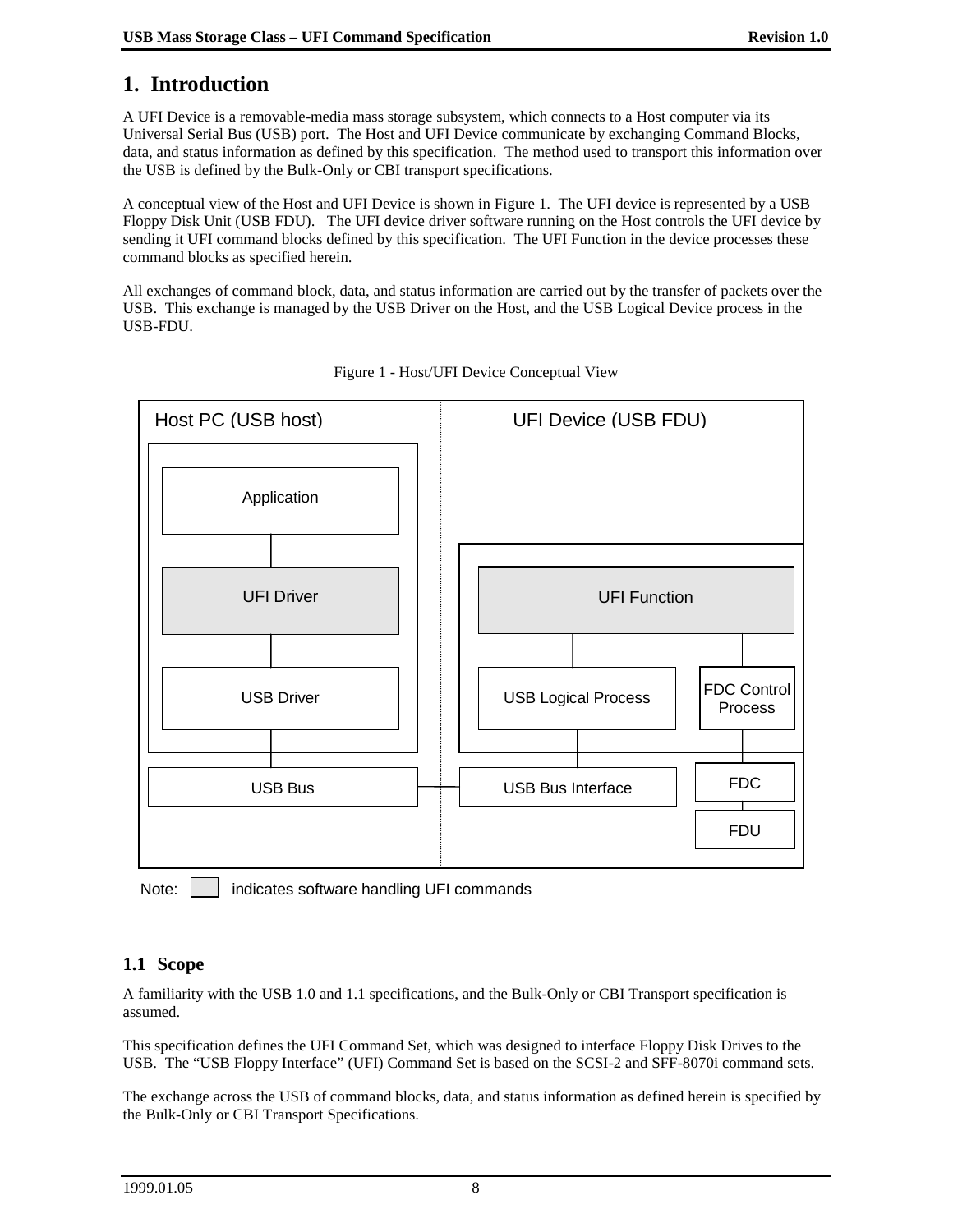# **1.2 Terms and Abbreviations**

| <b>CPU</b> data                       | Data read from or written to the floppy media. This data is "consumed" by the Host's CPU,<br>as compared to audio data read from a CD-ROM, which is "consumed" by a sound card.                                                                                                                                                                                        |
|---------------------------------------|------------------------------------------------------------------------------------------------------------------------------------------------------------------------------------------------------------------------------------------------------------------------------------------------------------------------------------------------------------------------|
| <b>FDC</b>                            | Floppy Disk Controller. An integrated circuit which controls, writes data to, and reads data<br>from a floppy disk drive. The USB-FDU contains one internal FDC which controls the<br>USB-FDU floppy disk drive unit. This FDC is in turn controlled by the micro-controller,<br>which transfers data and commands between the USB-FDU driver on the Host and the FDC. |
| <b>FDC</b> Control<br><b>Process</b>  | A process in the USB-FDU device that manages the FDC. This process is called by the UFI<br>Function to read, write, or format the FDD media.                                                                                                                                                                                                                           |
| <b>FDD</b>                            | Floppy Disk Drive.                                                                                                                                                                                                                                                                                                                                                     |
| <b>UFI</b> Function                   | The main control process in the USB-FDU device that processes UFI commands.                                                                                                                                                                                                                                                                                            |
| <b>Host</b>                           | The user's Computer, which contains the USB host controller.                                                                                                                                                                                                                                                                                                           |
| <b>Universal Serial</b><br><b>Bus</b> | A collection of Universal Serial Bus devices and the software and hardware that allow them<br>to connect the capabilities provided by functions to the Host.                                                                                                                                                                                                           |
| <b>USB</b>                            | Universal Serial Bus.                                                                                                                                                                                                                                                                                                                                                  |
| <b>USB FDU</b>                        | Floppy Disk Drive Unit with USB                                                                                                                                                                                                                                                                                                                                        |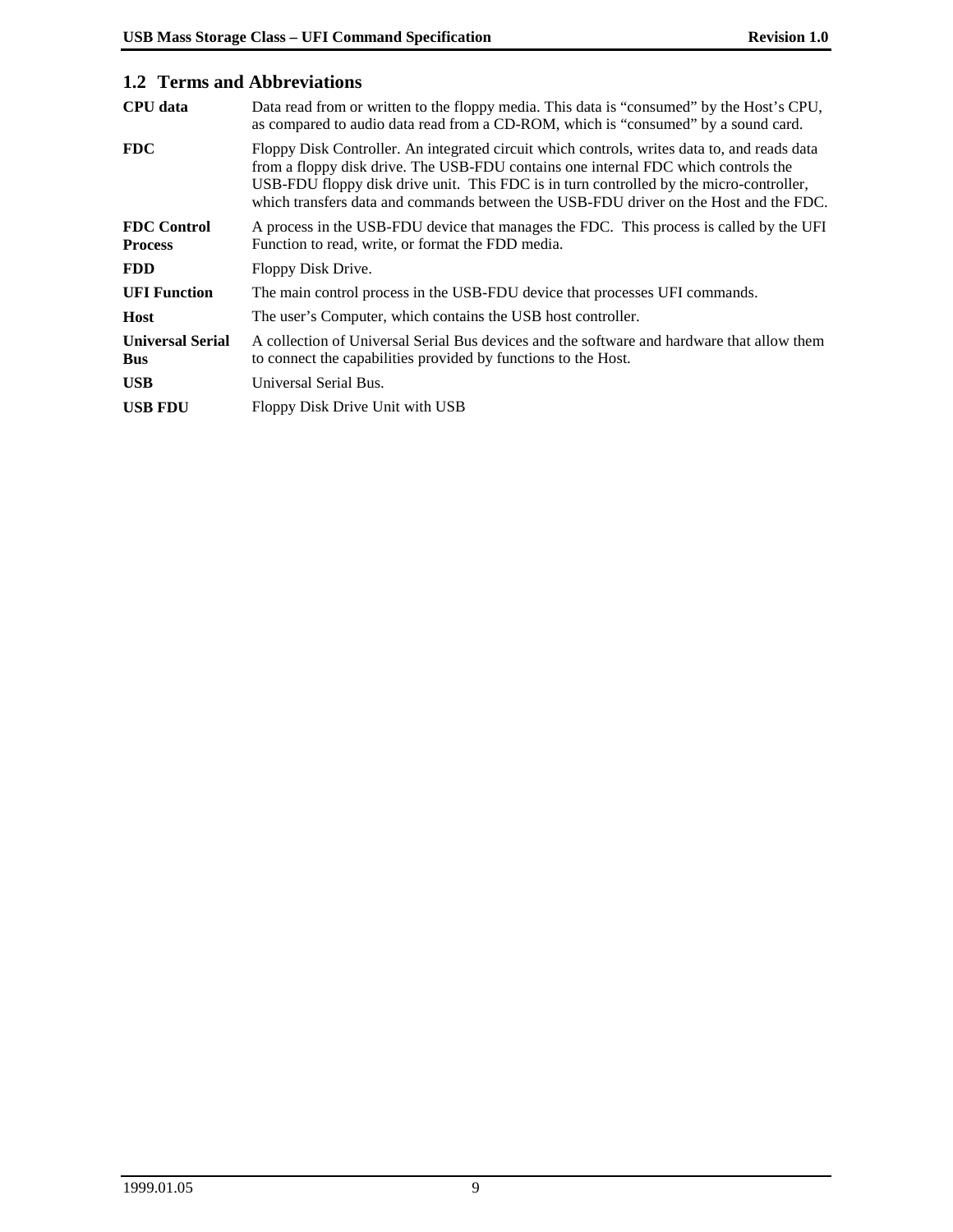# **2. USB Usage**

The UFI device and host shall support USB requests and use the USB for the transport of command blocks, data, and status information as defined by the Bulk-Only or CBI Transport specifications, including the following restrictions.

# **2.1 CBI: Interrupt Endpoint Required**

A UFI device which uses the CBI Transport shall implement an interrupt endpoint and use the interrupt endpoint for command completion interrupts, as defined by the CBI specification. The UFI device shall set the *bInterfaceProtocol* field of the CBI Data Interface Descriptor to the appropriate value indicating "CBI with command block completion interrupt." See the *USB Mass Storage Class Specification Overview.*

The UFI Device shall return interrupt data blocks as specified in the *CBI Transport Specification*, section 3.4.3.1.3. "Interrupt Data Block for bInterfaceSubClass = 04h"

# **2.2 CBI: Accept Device-Specific Command Request**

When using CBI Transport, the host shall use an Accept Device-Specific Command (ADSC) class-specific request to send a command block to a UFI device, as defined by the CBI specification.

The host shall transport command blocks of exactly 12 bytes, and shall set the *wLength* field of the ADSC request to 0Ch. The UFI device may fail the ADSC request if the value of the *wLength* field is invalid.

The host shall pad any short command blocks by appending zeros to the end of the command block.

# **2.3 Zero-Length Data UFI Command Blocks**

It is possible for the host to issue a command block in which the transfer length or parameter list length is set to zero. For example, a READ command block with a transfer length of zero blocks.

Such command blocks shall be interpreted by this specification to mean that no data shall be transferred. While the *USB specification* allows the transfer of a block of zero length (USB header with no attached data), the UFI device shall not use this facility. Instead, the UFI device shall skip the data transfer and proceed with status transport. For example, see *CBI Transport Specification*, section 2.3 "Non-Data Command Protocol."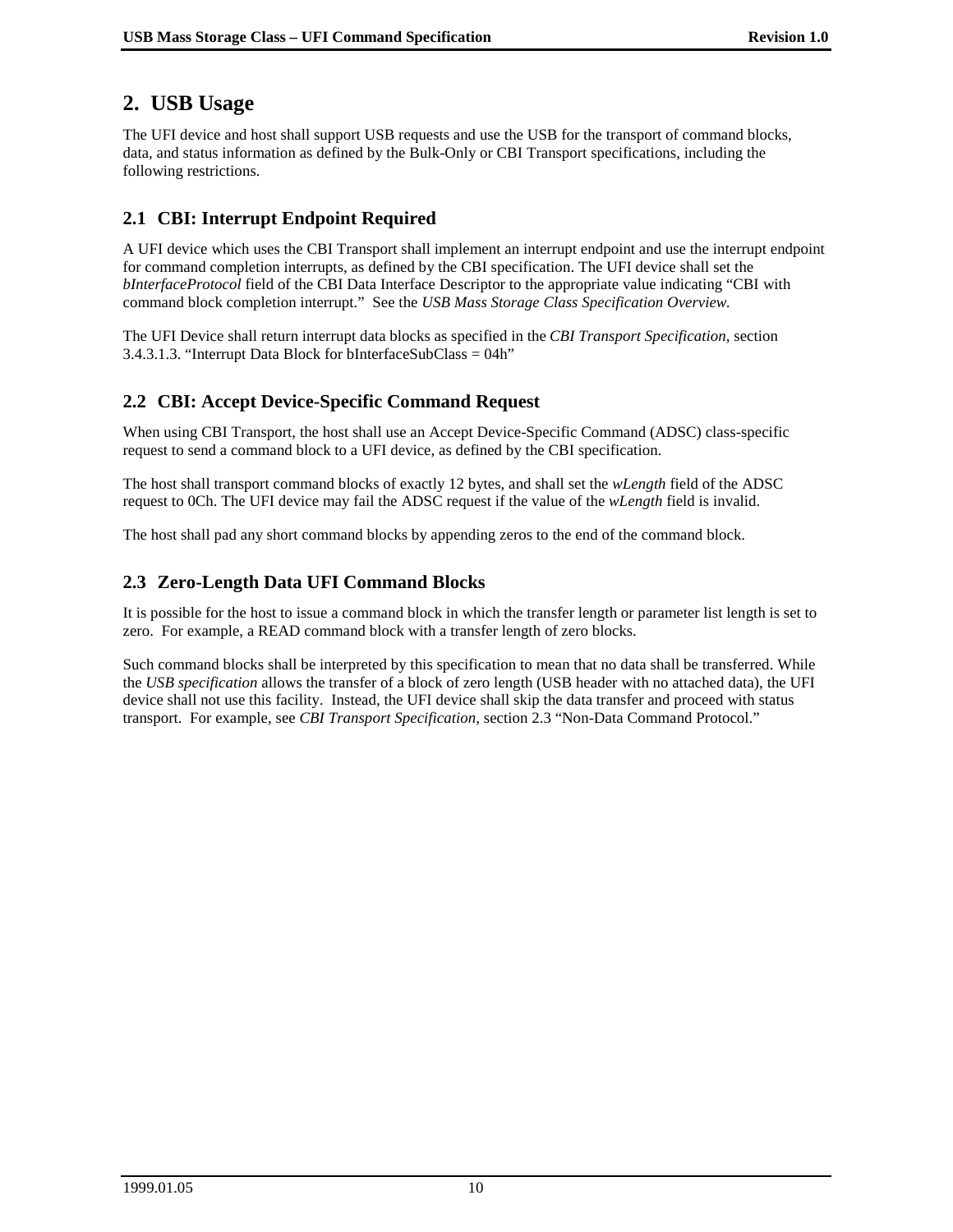# **3. UFI Commands**

UFI commands are packets or command data blocks issued by the host to the UFI device. Each command block is 12-bytes in length. The format of each command block is based on *SFF-8070i* and *SCSI-2.*

Some command blocks require extra parameters or CPU data. These are sent to the UFI device on the host bulk out endpoint, as defined by the transport specification.

Some command blocks request data be sent from the UFI device to the host. This data is sent on the host bulk in endpoint, as defined by the transport specification.

| <b>Command</b>                      | <b>Description</b>                                                                                                                            | <b>OP</b><br>Code |
|-------------------------------------|-----------------------------------------------------------------------------------------------------------------------------------------------|-------------------|
| Format Unit                         | Format unformatted media.                                                                                                                     | 04h               |
| Inquiry                             | Get device information.                                                                                                                       | 12 <sub>h</sub>   |
| Start / Stop                        | Request a removable-media device to load or<br>unload its media.                                                                              | 1Bh               |
| Mode Select                         | Allow the host to set parameters in a peripheral.<br>Mode Sense should be issued prior to a Mode<br>Select.                                   | 55h               |
| Mode Sense                          | Report parameters to the host. Backward<br>compatibility of floppy drives requires support for<br>the Mode Sense command, Flexible Disk page. | 5Ah               |
| Prevent/ Allow<br>Medium<br>Removal | Prevent or allow the removal of media from a<br>removable media device.                                                                       | 1Eh               |
| Read (10)                           | Transfer binary data from the media to the host.                                                                                              | 28h               |
| Read (12)                           | Transfer binary data from the media to the host.                                                                                              | A8h               |
| <b>Read Capacity</b>                | Report current media capacity.                                                                                                                | 25h               |
| <b>Read Format</b><br>Capacity      | Report current media capacity and formattable<br>capacities supported by media.                                                               | 23h               |
| <b>Request Sense</b>                | Transfer status sense data to the host.                                                                                                       | 03h               |
| Rezero Unit                         | Position a head of the drive to zero track.                                                                                                   | 01h               |
| Seek (10)                           | Seek the device to a specified address.                                                                                                       | 2Bh               |
| Send<br>Diagnostic                  | Perform a hard reset and execute diagnostics.                                                                                                 | 1Dh               |
| <b>Test Unit Ready</b>              | Request the device to report if it is ready.                                                                                                  | 00h               |
| Verify                              | Verify data on the media.                                                                                                                     | 2Fh               |
| Write (10)                          | Transfer binary data from the host to the media.                                                                                              | 2Ah               |
| Write (12)                          | Transfer binary data from the host to the media.                                                                                              | AAh               |
| Write and Verify                    | Transfer binary data from the host to the media<br>and verify data.                                                                           | 2Eh               |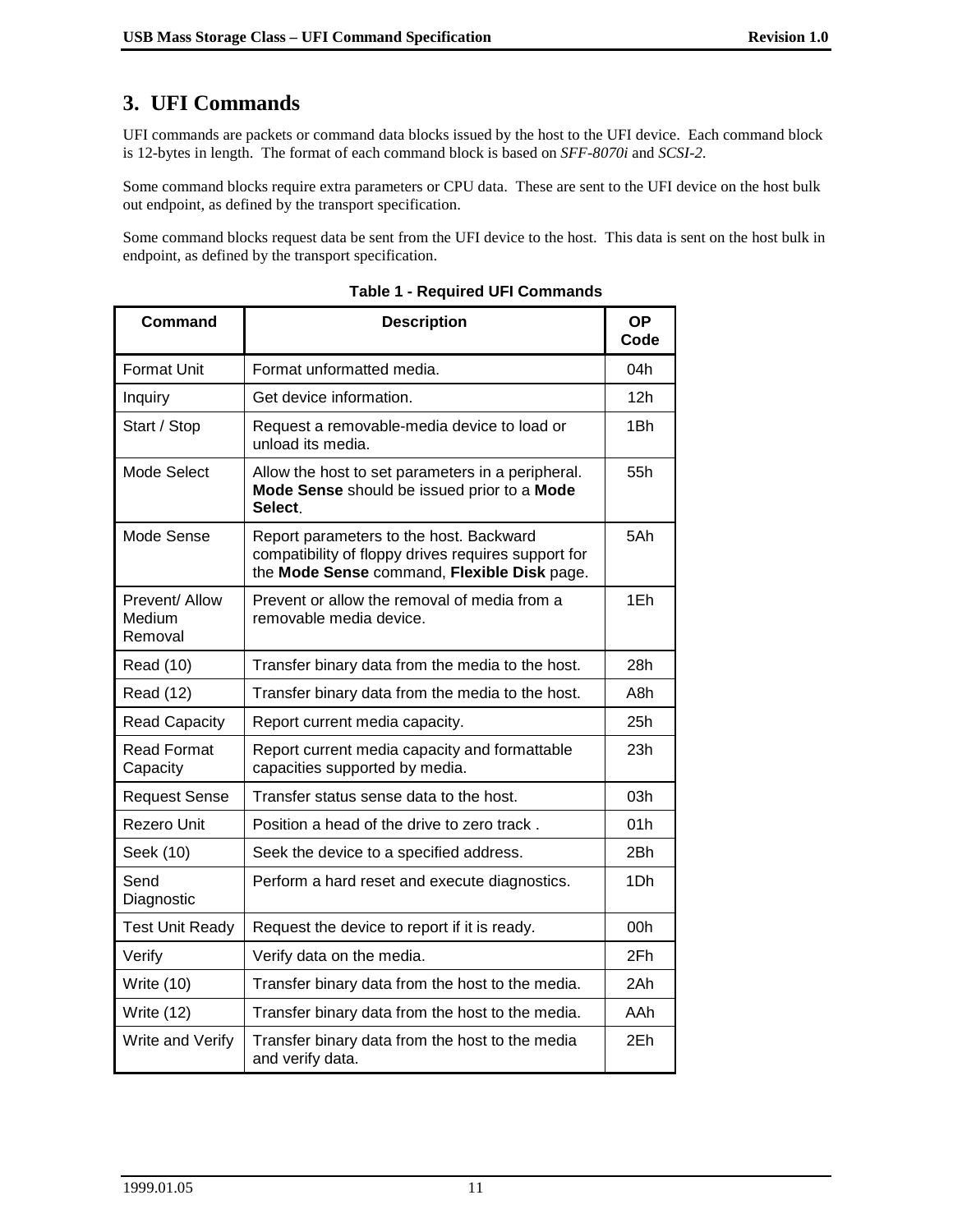# **3.1 Command Block Implementation Requirements**

The UFI device shall implement all required commands.

#### **3.1.1 Reserved**

Reserved bits, fields, bytes, and code values are set aside for future standardization. Their use and interpretation may be specified by future extensions to this or other standards. A reserved bit, field or byte shall be set to zero, or in accordance with a future extension to this standard. The recipient shall not check reserved fields.

# **3.2 UFI Command Block Description**

For all commands, if there is an invalid parameter in the command block, the UFI device shall abort the command block without altering the medium.

|             | <b>Bit</b> | $\overline{7}$ | 6                   | 5 | 4                                                             | 3                     | $\overline{2}$ | 1 | $\Omega$ |  |
|-------------|------------|----------------|---------------------|---|---------------------------------------------------------------|-----------------------|----------------|---|----------|--|
| <b>Byte</b> |            |                |                     |   |                                                               |                       |                |   |          |  |
|             |            |                |                     |   |                                                               | <b>Operation Code</b> |                |   |          |  |
|             |            |                | Logical Unit Number |   |                                                               |                       | Reserved       |   |          |  |
| 2           |            | (MSB)          |                     |   |                                                               |                       |                |   |          |  |
| 3           |            |                |                     |   | Logical Block Address (if required)                           |                       |                |   |          |  |
| 4           |            |                |                     |   |                                                               |                       |                |   |          |  |
| 5           |            |                | (LSB)               |   |                                                               |                       |                |   |          |  |
| 6           |            |                | Reserved            |   |                                                               |                       |                |   |          |  |
| 7           |            | (MSB)          |                     |   |                                                               |                       |                |   |          |  |
| 8           |            |                |                     |   | Transfer or Parameter List or Allocation Length (if required) |                       |                |   | (LSB)    |  |
| 9           |            |                | Reserved            |   |                                                               |                       |                |   |          |  |
| 10          |            |                |                     |   | Reserved                                                      |                       |                |   |          |  |
| 11          |            |                |                     |   | Reserved                                                      |                       |                |   |          |  |

#### **Table 2 - Typical Command Block for Most Commands**

#### **Table 3 - Typical Command Block for Some Extended Commands**

|             | <b>Bit</b> | $\overline{7}$ | 6                   | 5 | 4                                                             | 3                     | $\overline{2}$ | 1 | 0     |
|-------------|------------|----------------|---------------------|---|---------------------------------------------------------------|-----------------------|----------------|---|-------|
| <b>Byte</b> |            |                |                     |   |                                                               |                       |                |   |       |
| O           |            |                |                     |   |                                                               | <b>Operation Code</b> |                |   |       |
|             |            |                | Logical Unit Number |   |                                                               |                       | Reserved       |   |       |
| 2           |            | (MSB)          |                     |   |                                                               |                       |                |   |       |
| 3           |            |                |                     |   | Logical Block Address (if required)                           |                       |                |   |       |
| 4           |            |                |                     |   |                                                               |                       |                |   |       |
| 5           |            |                |                     |   |                                                               |                       |                |   | (LSB) |
| 6           |            | (MSB)          |                     |   |                                                               |                       |                |   |       |
|             |            |                |                     |   | Transfer or Parameter List or Allocation Length (if required) |                       |                |   |       |
| 8           |            |                |                     |   |                                                               |                       |                |   |       |
| 9           |            |                |                     |   |                                                               |                       |                |   | (LSB) |
| 10          |            |                |                     |   | Reserved                                                      |                       |                |   |       |
| 11          |            |                |                     |   | Reserved                                                      |                       |                |   |       |

#### **3.2.1 Operation Code**

The first byte of all command blocks shall contain an Operation Code. The Operation Code of the command block indicates the operation to be performed. There are 256 possible operation codes. Operation codes are defined in the subsequent sections.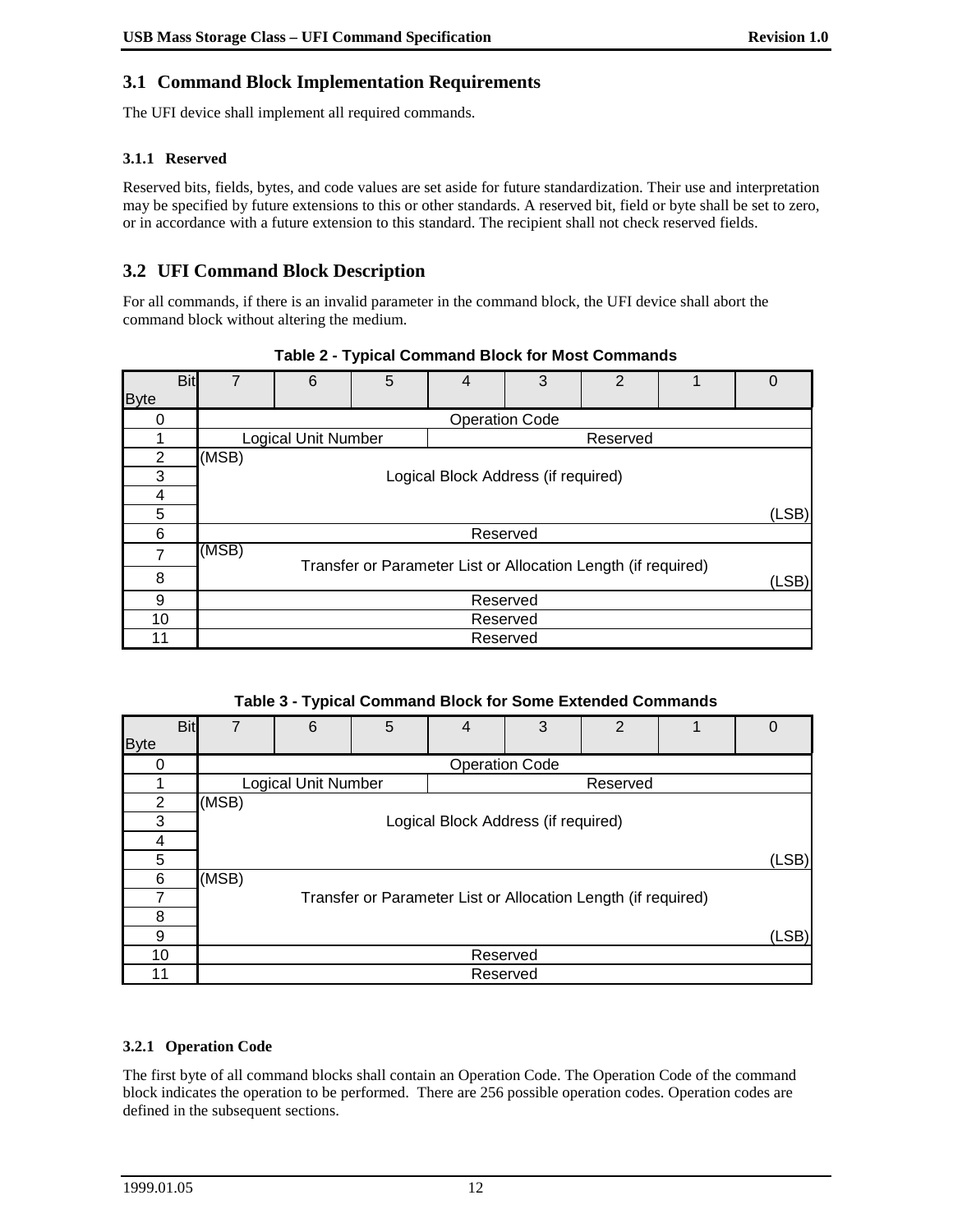#### **3.2.2 Logical Unit Number**

The Logical Unit Number field specifies the Logical Unit that shall process the command block.

Even though *SFF-8070i* states that the Logical Unit Number (LUN) at the block (packet) level will be made obsolete in a future standard, block level LUNs are used by UFI command blocks because a control level LUN does not exist. (The control level LUN is set in the ATAPI Block Device Select Register, which does not exist on the UFI device.)

If the UFI device supports only one logical unit, its Logical Unit Number shall be zero. For other than the INQUIRY command, if the UFI device detects a unsupported Logical Unit Number, the device shall abort the command, setting the sense key shall be set to ILLEGAL REQUEST and the additional sense code to LOGICAL UNIT NOT SUPPORTED.

#### **3.2.3 Logical Block Address**

The Logical Block Address must begin with block zero and be contiguous through the last logical block.

For the USB-FDU, the logical block is the logical sector, which occupies one physical sector on the floppy diskette medium. Logical block 0 is the first sector on the diskette, namely, track 0, head 0, sector 1. The Logical Block Address can be calculated from the track-head-sector numbers using the following formula.

$$
LBA = (((Track \times HeadTrk) + Head) \times SecTrk) + (Section - 1)
$$

where:

| LBA     | Logical Block Address (zero-based) |
|---------|------------------------------------|
| Track   | Track Number (zero-based)          |
| HeadTrk | Number of heads per track          |
| Head    | Head Number (zero-based)           |
| SecTrk  | Number of sectors per track        |
| Sector  | Sector Number (one-based)          |

The number of heads per track and the number of sectors per track depends on the format of the floppy medium.

Given a logical block address, the track, head, and sector numbers can be calculated as follows:

$$
Sector = (LBA \mod SecTrk) + 1
$$

$$
Head = (LBA \div SecTrk) \mod HeadTrk
$$

$$
Track = (LBA \div SecTrk) \div HeadTrk
$$

where **mod** is the modulo or remainder function.

#### **3.2.4 Transfer Length**

The Transfer Length Field specifies the amount of data to be transferred, usually the number of blocks. For several command blocks the Transfer Length indicates the requested number of bytes to be sent as defined in the command block description. For these command blocks, the Transfer Length Field may be identified by a different name. See the following descriptions and the individual command block descriptions for further information.

In command blocks that use multiple bytes for the Transfer Length, a Transfer Length of zero indicates that no data transfer will take place. A value of one or greater indicates the number of blocks that will be transferred.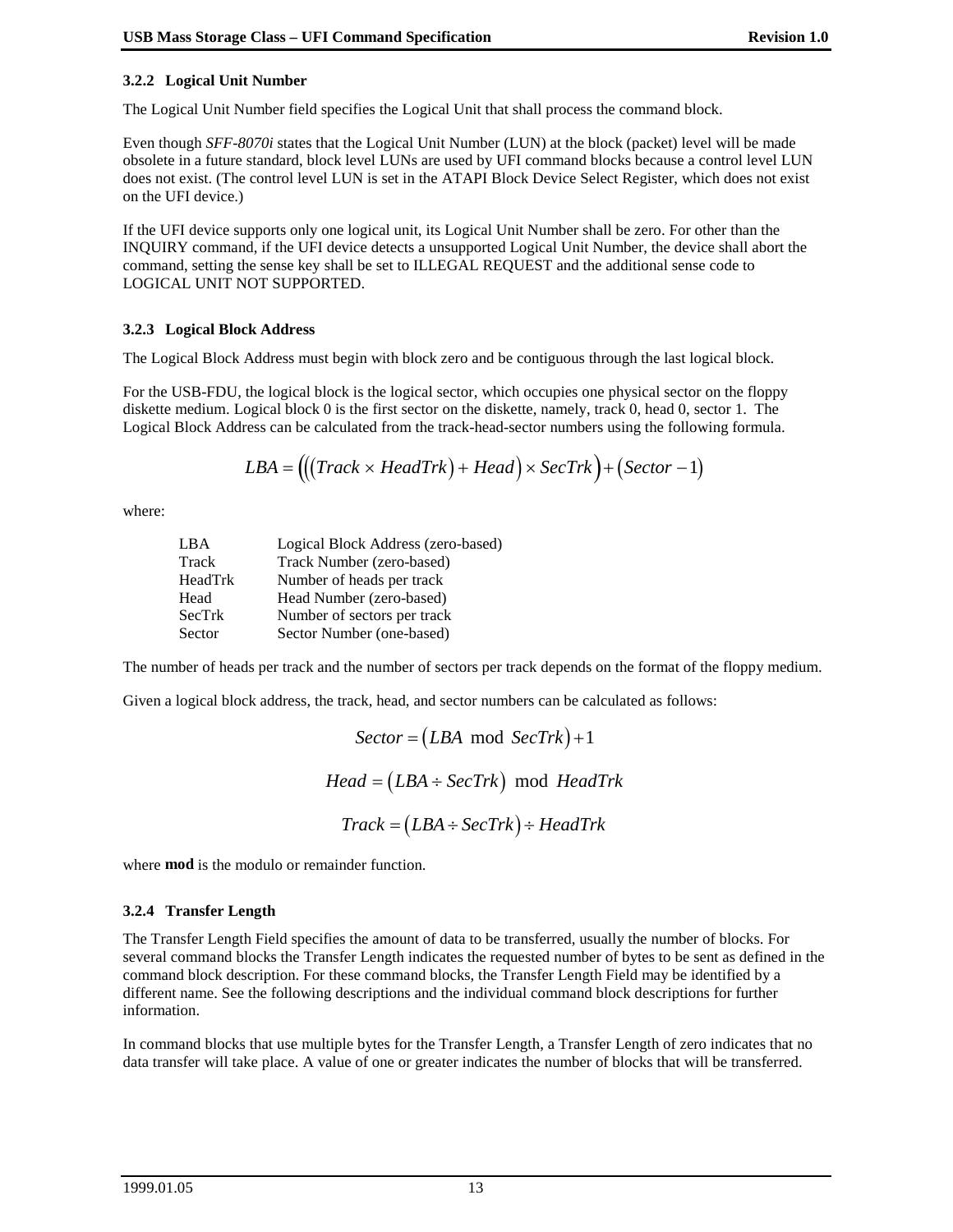#### **3.2.5 Parameter List Length**

The Parameter List Length is used to specify the number of bytes to be sent to the UFI device. This field is typically used in command blocks for parameters that are sent to a drive (e.g. mode parameters, diagnostic parameters, etc.). A Parameter List Length of zero indicates that no data shall be transferred. This condition shall not be considered as an error.

#### **3.2.6 Allocation Length**

The Allocation Length Field specifies the maximum number of bytes that the host has allocated for returned data. An Allocation Length of zero indicates that no data shall be transferred. This condition shall not be considered as an error.

If the Allocation Length Field is non-zero, the UFI device shall terminate the data transfer when allocation length bytes have been transferred or when all available data have been transferred to the host, whichever is less. The Allocation Length is used to limit the maximum amount of data (e.g. sense data, mode data, etc.) returned to the host.

### **3.3 Status**

The UFI device indicates the status of a command block, In-Progress, Passed, and Failed, using the status transport as defined by the transport specification.

When a command block completes, the UFI device shall record the command completion result internally as sense key information. If using the CBI Transport, the UFI device shall also queue a command completion interrupt.

The host may retrieve the sense key information with the REQUEST SENSE command block.

#### **3.4 Immediate Command Processing Considerations**

*SFF-8070i* defines Immediate Commands as those commands that return "preliminary" completion status to the host before they are finished executing the command.. FORMAT UNIT is one such example.

The USB-FDU does not support immediate commands.

## **3.5 UFI Command Process Flow**

The UFI device processes one UFI command block at a time, in the order they are received. While one command block is being processed, the UFI device may receive or may delay the receipt of the next UFI command block. But this next UFI command block will not be processed until the previous one finishes. The exception is the SEND DIAGNOSTICS command block and the CBI Command Block Reset Protocol. See section 4.14.

After the UFI device fails a command, it shall enter the Persistent Command Block Failure state. In this state, the UFI device shall reject all command blocks, except INQUIRY, REQUEST SENSE, and SEND DIAGNOSTIC.

The UFI device continues in this state until the host supplies a REQUEST SENSE or SEND DIAGNOSTICS command block or performs a USB Suspend.

## **3.6 Aborting an UFI Command**

The Host may attempt to abort an In-Progress command block using one of the following methods.

- $\overline{a}$ Send a SEND DIAGNOSTICS command block;
- $\bullet$ Reset the UFI device using the Reset Protocol defined by the transport specification.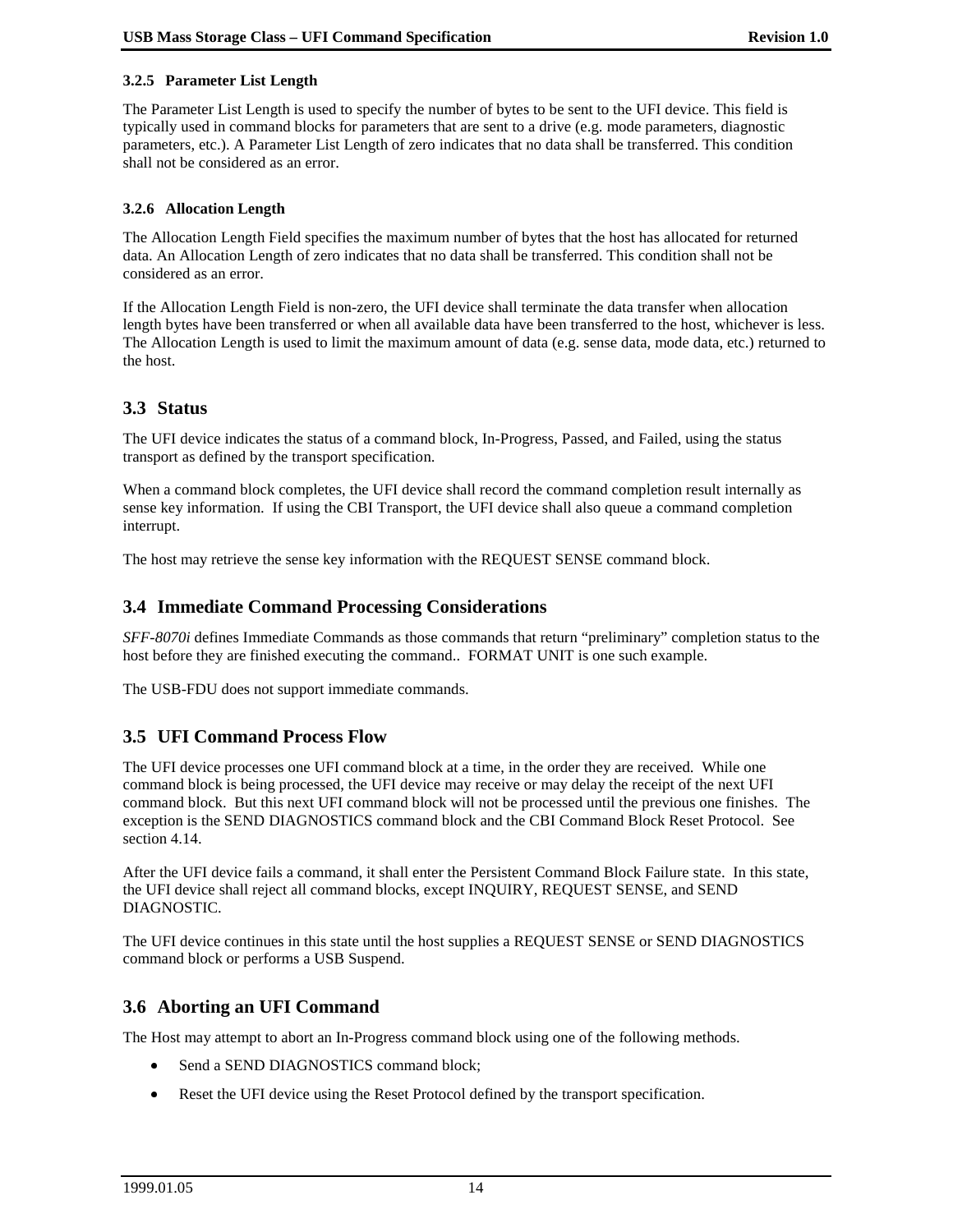# **4. UFI Command Descriptions**

UFI command block descriptions are arranged in alphabetical order in the table below.

| <b>Command Description</b>          | Code | <b>USB Data Flow</b><br>Pattern | Reference               |
|-------------------------------------|------|---------------------------------|-------------------------|
| <b>Format Unit</b>                  | 04h  | output                          | section 4.1 on page 16  |
| Inquiry                             | 12h  | input                           | section 4.2 on page 19  |
| Mode Select                         | 55h  | output                          | section 4.3 on page 21  |
| Mode Sense                          | 5Ah  | input                           | section 4.4 on page 22  |
| <b>Prevent-Allow Medium Removal</b> | 1Eh  |                                 | section 4.6 on page 29  |
| Read(10)                            | 28h  | input                           | section 4.7 on page 30  |
| Read(12)                            | A8h  | input                           | section 4.8 on page 31  |
| <b>Read Capacity</b>                | 25h  | input                           | section 4.9 on page 32  |
| <b>Read Format Capacities</b>       | 23h  | input                           | section 4.10 on page 33 |
| <b>Request Sense</b>                | 03h  | input                           | section 4.11 on page 37 |
| Rezero                              | 01h  |                                 | section 4.12 on page 39 |
| Seek(10)                            | 2Bh  |                                 | section 4.13 on page 40 |
| Send Diagnostic                     | 1Dh  |                                 | section 4.14 on page 41 |
| Start-Stop Unit                     | 1Bh  |                                 | section 4.15 on page 42 |
| <b>Test Unit Ready</b>              | 00h  |                                 | section 4.16 on page 44 |
| Verify                              | 2Fh  |                                 | section 4.17 on page 45 |
| Write $(10)$                        | 2Ah  | output                          | section 4.18 on page 46 |
| Write $(12)$                        | AAh  | output                          | section 4.19 on page 47 |
| Write and Verify                    | 2Eh  | output                          | section 4.20 on page 48 |

| Table 4 - UFI Commands Supported By UFI Devices |  |
|-------------------------------------------------|--|
|                                                 |  |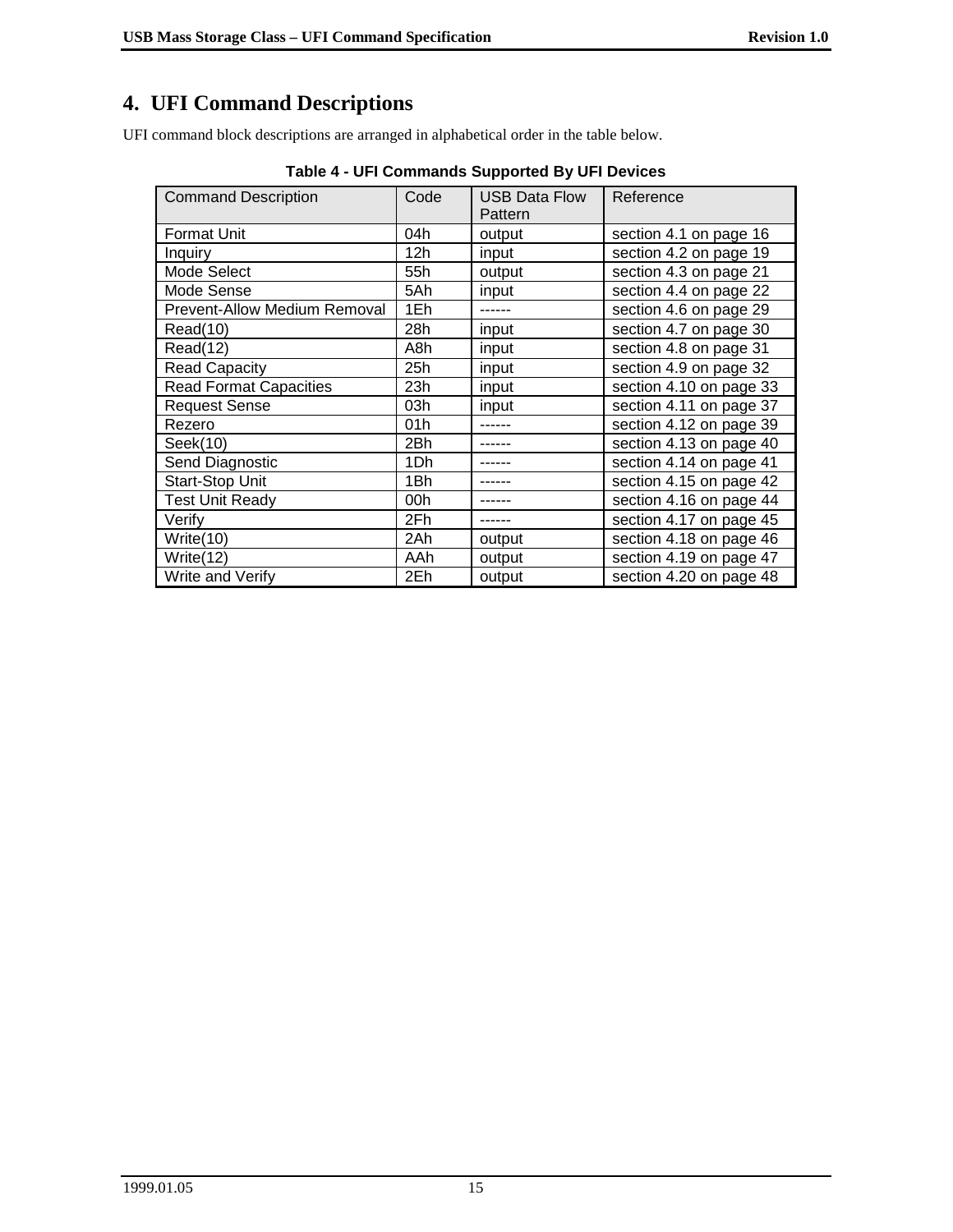#### **4.1 FORMAT UNIT Command: 04h**

The Host sends the FORMAT UNIT command to physically format one track of a diskette according to the selected options.

This is an extended command as specified by *SFF-8070i* for system floppy drives. *SFF-8070i* added a Track Number in Byte 2 of the Command Packet, and Single Track and Side bits to Byte 1 of the Defect List Header.

| <b>Bit</b>    | 7 | 6                           | 5 | 4                    | 3       | $\mathcal{P}$ |                        |  |
|---------------|---|-----------------------------|---|----------------------|---------|---------------|------------------------|--|
| <b>Byte</b>   |   |                             |   |                      |         |               |                        |  |
| O             |   |                             |   | Operation Code (04h) |         |               |                        |  |
|               |   | Logical Unit Number         |   | FmtData              | CmpList |               | Defect List Format (7) |  |
|               |   |                             |   | $^{\prime}$ 1        | O.      |               |                        |  |
| $\mathcal{P}$ |   |                             |   | <b>Track Number</b>  |         |               |                        |  |
| 3             |   |                             |   | Interleave (MSB)     |         |               |                        |  |
| 4             |   |                             |   | Interleave (LSB)     |         |               |                        |  |
| 5             |   | Reserved                    |   |                      |         |               |                        |  |
| 6             |   |                             |   | Reserved             |         |               |                        |  |
|               |   | Parameter List Length (MSB) |   |                      |         |               |                        |  |
| 8             |   | Parameter List Length (LSB) |   |                      |         |               |                        |  |
| 9             |   | Reserved                    |   |                      |         |               |                        |  |
| 10            |   | Reserved                    |   |                      |         |               |                        |  |
| 11            |   |                             |   | Reserved             |         |               |                        |  |

**Table 5 - FORMAT UNIT Command**

The FmtData bit shall be set to 1, the CmpList bit shall be set to 0, and the Defect List Format shall be set to 7. All other values in these fields shall cause an error with the Sense Key set to ILLEGAL REQUEST and the Sense Code set to INVALID FIELD IN COMMAND PACKET.

**Track Number**: This specifies which track is to be formatted. This field is valid for HD and DD single-track formats.

**Interleave:** This specifies the interleave that shall be used for formatting.

- 0: use the default interleave. For USB-FDU this is 1:1.
- 1: use an interleave of 1:1.

An interleave of 1 means consecutive logical blocks will be placed in contiguous ascending order.

**Parameter List Length:** the number of bytes in the parameter list. The host shall send the parameter list to the UFI device on the Bulk Out endpoint, after the FORMAT UNIT command has been sent. A length of zero is not an error for FORMAT UNIT commands. The parameter list length is typically  $4 + 8$  bytes.

#### **4.1.1 Format Parameter List**

After sending the command packet, the host shall then transfer a Format Parameter List on the Bulk Out endpoint. The Format Parameter List may consist of:

 $\bullet$ Defect List Header + Format Descriptor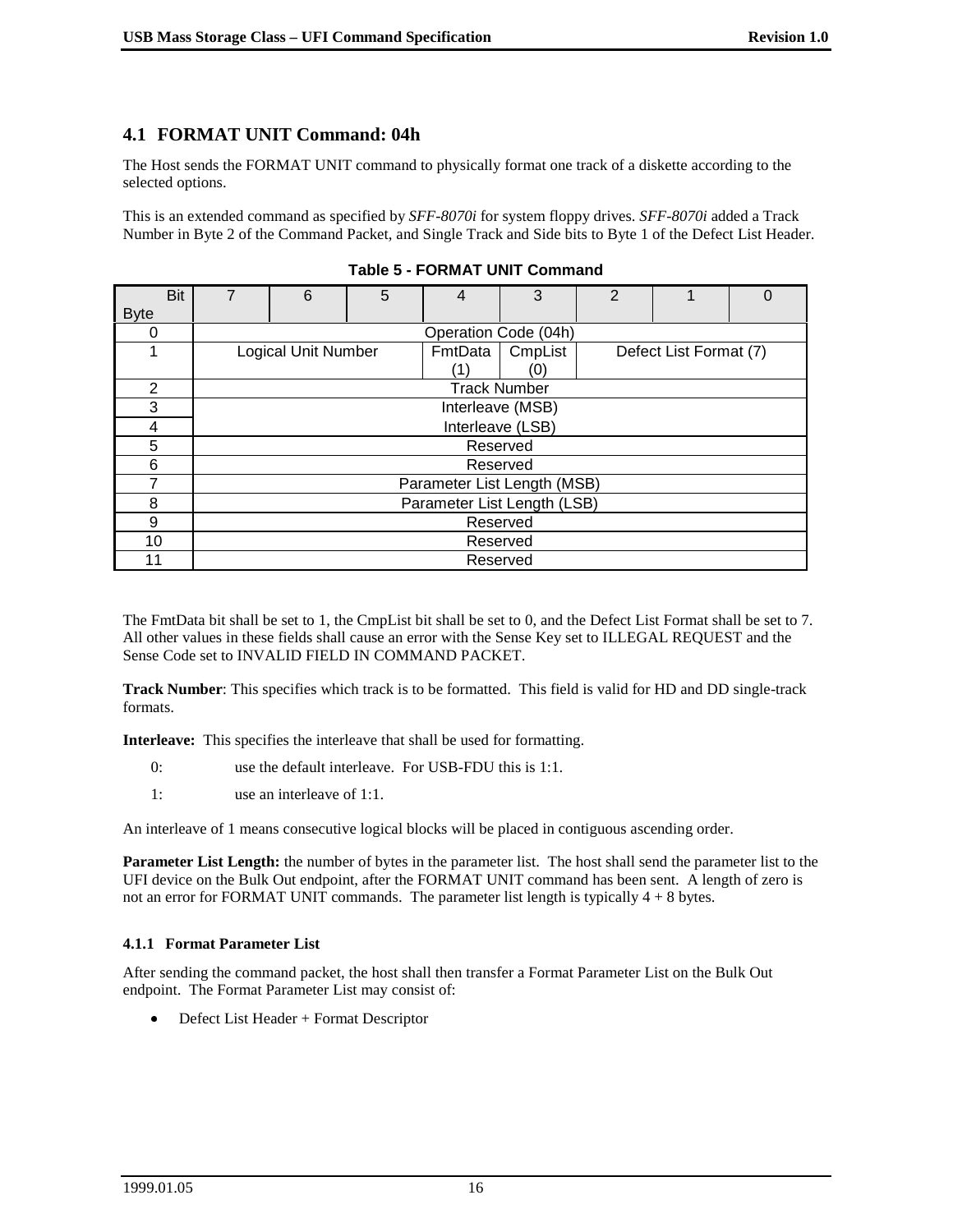| <b>Bit</b>  |                          |  |  | ∼ |  |  |  |
|-------------|--------------------------|--|--|---|--|--|--|
| <b>Byte</b> |                          |  |  |   |  |  |  |
| 0-3         | Defect List Header       |  |  |   |  |  |  |
| 4-11        | <b>Format Descriptor</b> |  |  |   |  |  |  |

# **Table 6 - FORMAT UNIT (04h) Parameter List**

#### **Table 7 - Defect List Header**

|             | <b>Bit</b> |            | 6                            |             |                              |          | ◠ |           |      |
|-------------|------------|------------|------------------------------|-------------|------------------------------|----------|---|-----------|------|
| <b>Byte</b> |            |            |                              |             |                              |          |   |           |      |
|             |            |            |                              |             | Reserved                     |          |   |           |      |
|             |            | <b>FOV</b> | Extend                       | <b>DCRT</b> | Single                       | Reserved |   | Immediate | Side |
|             |            |            |                              |             | <b>Track</b>                 |          |   |           |      |
|             |            |            | Defect List Length (MSB) [0] |             |                              |          |   |           |      |
|             |            |            |                              |             | Defect List Length (LSB) [8] |          |   |           |      |

The **FOV** (**Format Options Valid**) bit is set to one, when **DCRT** bit is set to one or **Immediate** bit is set to one.

The **Extended** bit is set to 0 .

If the **DCRT** (**Disable Certification**) bit is set to one, the UFI device *shall not* certify this disk (or track, if the Single Track bit is set). The UFI device does not implement certification, so this bit should always be set to one.

The **Single Track** bit, when set to one, specifies that only the track specified in the Track Number field (see Table 5) shall be formatted. This bit is only required when formatting a compatible HD or DD floppy diskette.

The **Immediate** bit specifies that this command shall return status immediately when set to one. Immediate mode is not supported by the UFI device. If this bit is set, the UFI device shall fail the command with a Check Condition, with the Sense Key set to ILLEGAL REQUEST and the Sense Code set to ILLEGAL FIELD IN PARAMETER LIST.

The **Side** bit specifies which side is to be formatted on a Single Track format. If the Side bit is set, the top side will be formatted. If the side bit is reset, the bottom side will be formatted. This bit is only required when formatting a compatible HD or DD floppy disk. (The bottom side has the smaller LBA.)

The **Defect List Length** shall be set to 8, that is, the number of bytes in the Format Descriptor. Any other value in this field shall return a Check Condition with the Sense Key set to ILLEGAL REQUEST and the Sense Code set to ILLEGAL FIELD IN PARAMETER LIST.

The **Format Descriptor** shall exactly match one of the Formattable Descriptors (see Table 35) from the Read Format Capacities command. If these numbers do not match a returned block from the Read Format Capacities command, or they specify an invalid format for the installed media, the UFI device shall return a Check Condition with the Sense Key set to ILLEGAL REQUEST and the Sense Code set to ILLEGAL FIELD IN PARAMETER LIST.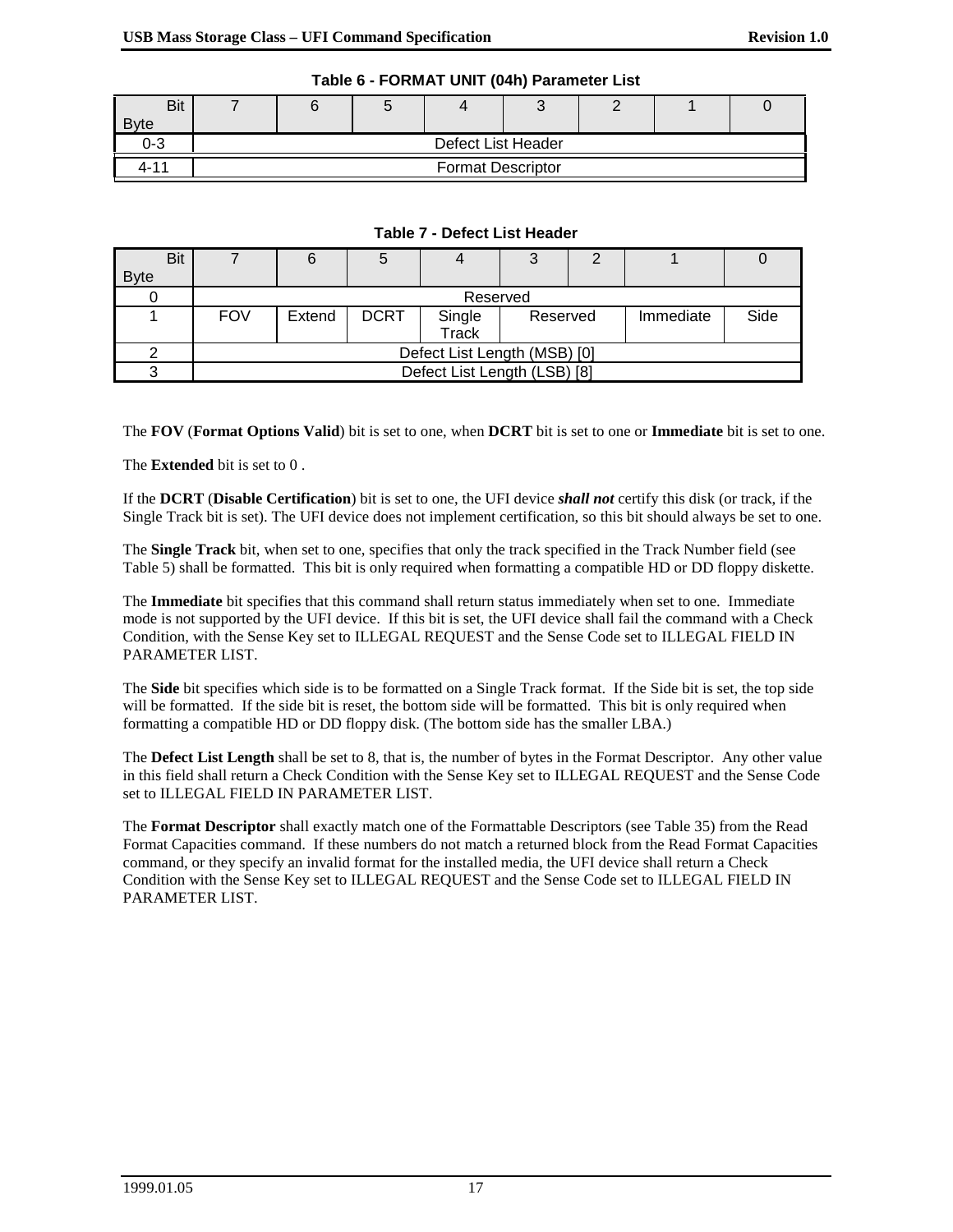| <b>Bit</b>  | 7     | 6        | 5 | $\overline{4}$   | 3                   | 2 |  |       |  |
|-------------|-------|----------|---|------------------|---------------------|---|--|-------|--|
| <b>Byte</b> |       |          |   |                  |                     |   |  |       |  |
| 0           | (MSB) |          |   |                  |                     |   |  |       |  |
|             |       |          |   | Number of Blocks |                     |   |  |       |  |
| 2           |       |          |   |                  |                     |   |  |       |  |
| ◠           |       |          |   |                  |                     |   |  | (LSB) |  |
| 4           |       | Reserved |   |                  |                     |   |  |       |  |
| 5           | (MSB) |          |   |                  |                     |   |  |       |  |
| 6           |       |          |   |                  | <b>Block Length</b> |   |  |       |  |
| ⇁           |       |          |   |                  |                     |   |  | (LSB) |  |

**Table 8 - Format Descriptor**

The Number of Blocks and Block Length fields specify a unique format for the installed media. These numbers *s*hall match a returned block from the Read Format Capacities command. If these numbers do not match a returned block from the Read Format Capacities command, or they specify an invalid format for the installed media, the UFI device shall return a Check Condition with the Sense Key set to ILLEGAL REQUEST and the Sense Code set to ILLEGAL FIELD IN PARAMETER LIST.

Note: When the UFI device receives a FORMAT UNIT command with a Format Descriptor, the UFI device resets the Flexible Disk pages to reflect the received Format Descriptor.

#### **4.1.2 Result Values**

If there was no error, the FORMAT UNIT command sets the sense data to NO SENSE. Otherwise it sets the sense data to one of the values listed in section 5.

If an error occurs because of a MEDIUM ERROR, sense key of 03, the UFI device may indicate the location of the error. In this case, the Valid bit of the REQUEST SENSE DATA field may be set to one, and the Information Field set to the Logical Block Address at which the error occurred.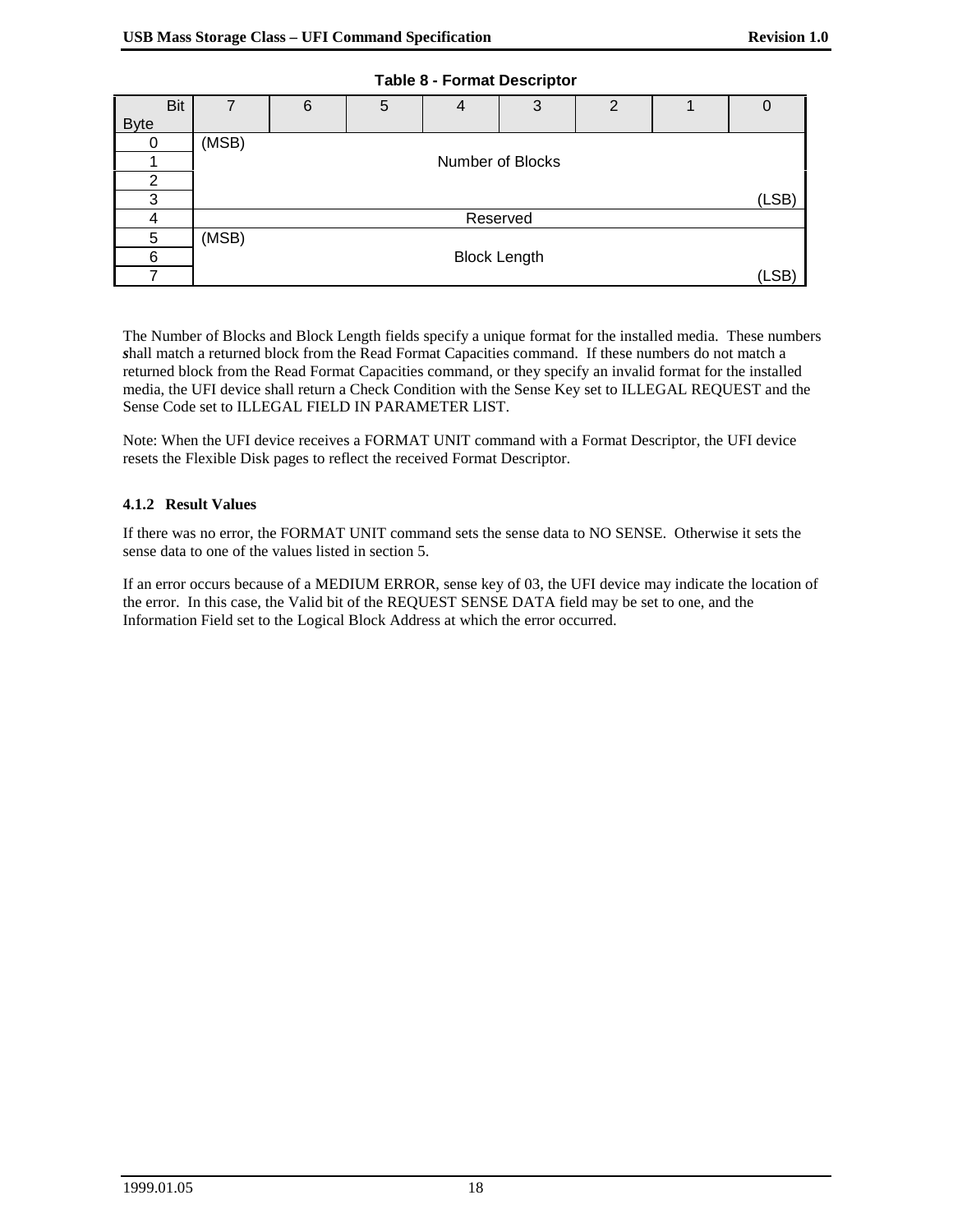# **4.2 INQUIRY Command: 12h**

The INQUIRY command requests that information regarding parameters of the UFI device itself be sent to the host. It is used by a driver on the host to ask the configuration of the UFI device, typically after power-on or hardware reset.

| Bit         | 7        | 6                          | 5 | 4                    | 3         | $\overline{2}$ |  | 0           |
|-------------|----------|----------------------------|---|----------------------|-----------|----------------|--|-------------|
| <b>Byte</b> |          |                            |   |                      |           |                |  |             |
| 0           |          |                            |   | Operation Code (12h) |           |                |  |             |
|             |          | <b>Logical Unit Number</b> |   |                      | Reserved  |                |  | <b>EVPD</b> |
|             |          |                            |   |                      |           |                |  | (0)         |
| 2           |          |                            |   |                      | Page Code |                |  |             |
| 3           |          |                            |   |                      | Reserved  |                |  |             |
| 4           |          | <b>Allocation Length</b>   |   |                      |           |                |  |             |
| 5           |          | Reserved                   |   |                      |           |                |  |             |
| 6           |          | Reserved                   |   |                      |           |                |  |             |
|             |          | Reserved                   |   |                      |           |                |  |             |
| 8           |          | Reserved                   |   |                      |           |                |  |             |
| 9           | Reserved |                            |   |                      |           |                |  |             |
| 10          |          | Reserved                   |   |                      |           |                |  |             |
| 11          |          | Reserved                   |   |                      |           |                |  |             |

#### **Table 9 - INQUIRY Command**

The EVPD (**Enable Vital Product Data**) is set to zero.

The **Logical Unit Number** field specifies the logical unit (0~7) for which Inquiry data should be returned.

The **Page Code** field specifies which page of vital product data information the UFI device shall return to the Host Computer. The UFI device supports only Page Code zero (00h), Standard Inquiry Data.

**Allocation Length** specifies the maximum number of bytes of inquiry data to be returned. A value of zero will not cause an error.

The UFI device shall always return the Inquiry Data, up to the number of bytes requested. The UFI device does not use the INQUIRY command to report the media status, such as media change or drive not ready. The Inquiry command shall not effect the drive unit condition or media status.

#### **4.2.1 Standard INQUIRY Data**

The UFI device shall return a standard INQUIRY data, containing 36 required bytes, on the Bulk In endpoint.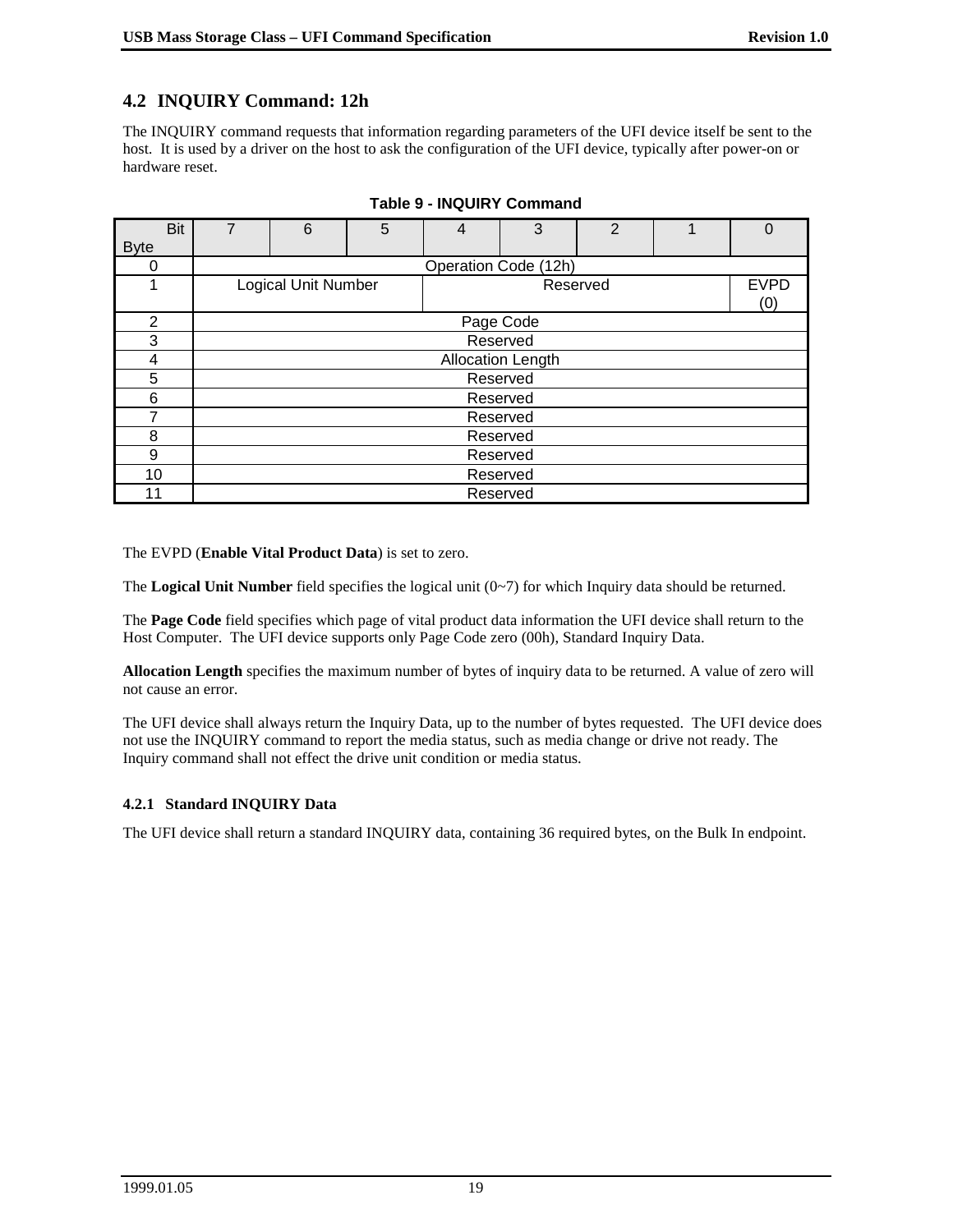| <b>Bit</b>     | 7                             | 6                             | 5        | 4                      | 3                  | $\overline{2}$         |                      | 0 |
|----------------|-------------------------------|-------------------------------|----------|------------------------|--------------------|------------------------|----------------------|---|
| <b>Byte</b>    |                               |                               |          |                        |                    |                        |                      |   |
| 0              |                               | Reserved                      |          |                        |                    | Peripheral Device Type |                      |   |
|                | <b>RMB</b>                    |                               |          |                        | Reserved           |                        |                      |   |
| $\overline{2}$ |                               | <b>ISO Version</b>            |          | <b>ECMA Version</b>    |                    |                        | ANSI Version (00h)   |   |
| 3              |                               |                               | Reserved |                        |                    |                        | Response Data Format |   |
| 4              |                               |                               |          | Additional Length (31) |                    |                        |                      |   |
| 5              |                               | Reserved                      |          |                        |                    |                        |                      |   |
| 7              |                               |                               |          |                        |                    |                        |                      |   |
| 8              |                               |                               |          |                        | Vendor Information |                        |                      |   |
| 15             |                               |                               |          |                        |                    |                        |                      |   |
| 16             | <b>Product Identification</b> |                               |          |                        |                    |                        |                      |   |
| 31             |                               |                               |          |                        |                    |                        |                      |   |
| 32             |                               | <b>Product Revision Level</b> |          |                        |                    |                        |                      |   |
| 35             |                               | n.nn                          |          |                        |                    |                        |                      |   |

| Table 10 - INQUIRY Data Format |
|--------------------------------|
|--------------------------------|

**Peripheral Device Type:** identifies the device currently connected to the requested logical unit.

- 00h Direct-access device (floppy)
- 1Fh none (no FDD connected to the requested logical unit)

**RMB:** Removable Media Bit: this shall be set to one to indicate removable media.

**ISO/ECMA:** These fields shall be zero for the UFI device.

**ANSI Version:** must contain a zero to comply with this version of the Specification.

**Response Data Format:** a value of 01h shall be used for UFI device

The **Additional Length** field shall specify the length in bytes of the parameters. If the Allocation Length of the Command Packet is too small to transfer all of the parameters, the Additional Length *shall not* be adjusted to reflect the truncation. The UFI device shall set this field to 1Fh.

The **Vendor Identification** field contains 8 bytes of ASCII data identifying the vendor of the product. The data shall be left aligned within this field.

The **Product Identification** field contains 16 bytes of ASCII data as defined by the vendor. The data shall be left-aligned within this field.

The **Product Revision** Level field contains 4 bytes of ASCII data as defined by the vendor. The data shall be left-aligned within this field. For a UFI device, this field indicates the firmware revision number.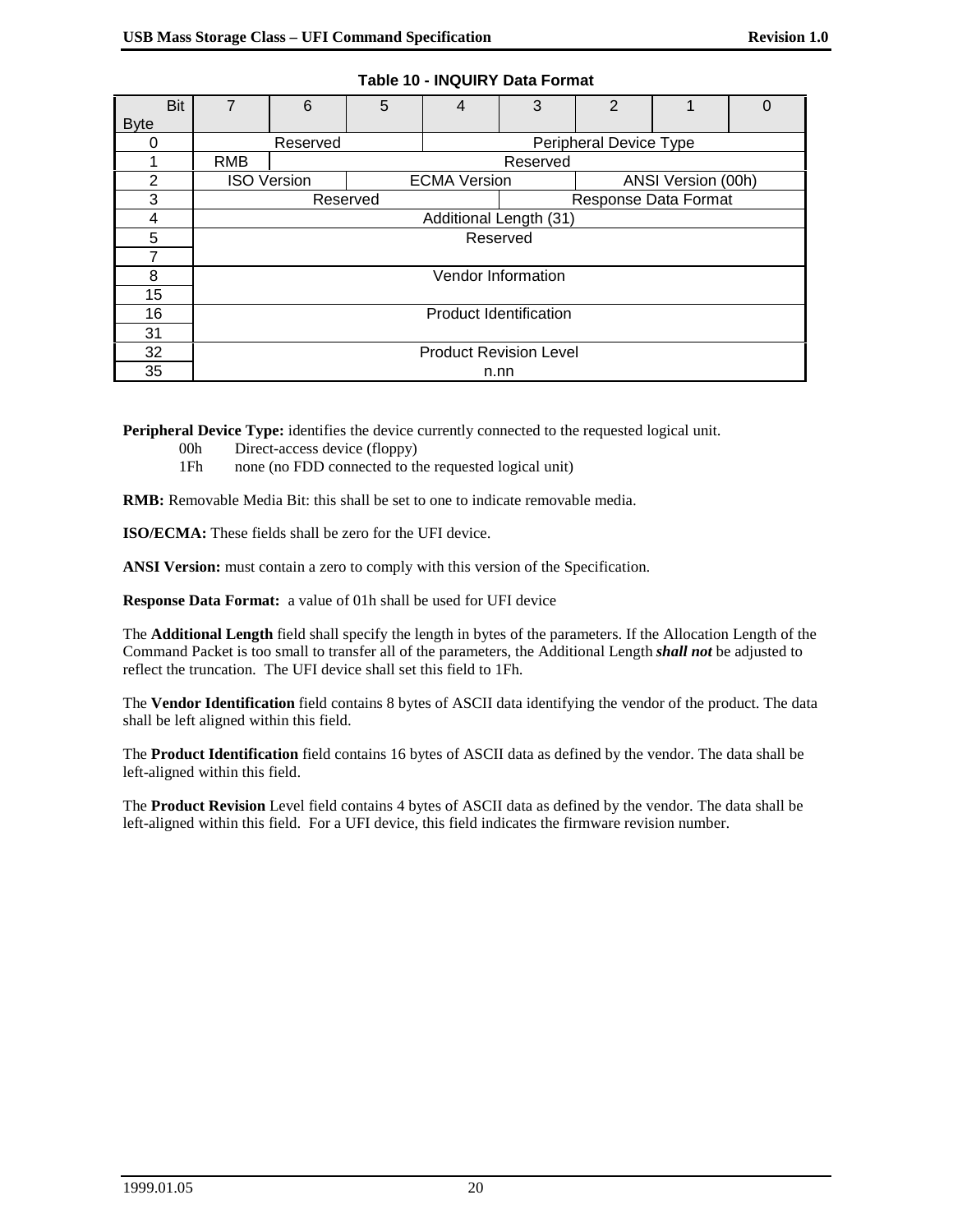# **4.3 MODE SELECT Command: 55h**

The MODE SELECT command allows the host to specify medium or device parameters to the UFI device. The host shall issue a MODE SENSE command before each MODE SELECT, to determine the supported page, page lengths, and other parameters.

| <b>Bit</b>  | 7 | 6                           | 5 | 4                    | 3 | $\overline{2}$ |  | 0         |
|-------------|---|-----------------------------|---|----------------------|---|----------------|--|-----------|
| <b>Byte</b> |   |                             |   |                      |   |                |  |           |
| 0           |   |                             |   | Operation Code (55h) |   |                |  |           |
|             |   | <b>Logical Unit Number</b>  |   | РF                   |   | Reserved       |  | <b>SP</b> |
| 2           |   |                             |   | Reserved             |   |                |  |           |
| 3           |   |                             |   | Reserved             |   |                |  |           |
| 4           |   | Reserved                    |   |                      |   |                |  |           |
| 5           |   | Reserved                    |   |                      |   |                |  |           |
| 6           |   | Reserved                    |   |                      |   |                |  |           |
| 7           |   | Parameter List Length (MSB) |   |                      |   |                |  |           |
| 8           |   | Parameter List Length (LSB) |   |                      |   |                |  |           |
| 9           |   | Reserved                    |   |                      |   |                |  |           |
| 10          |   | Reserved                    |   |                      |   |                |  |           |
| 11          |   |                             |   | Reserved             |   |                |  |           |

| Table 11 - MODE SELECT Command |  |
|--------------------------------|--|
|--------------------------------|--|

**PF:** the UFI device supports only a Page Format bit of one.

**SP:** Save Pages: USB-FDU does not support saving pages to non-volatile memory. If the SP bit is set to one, the command shall be terminated with an error; the sense key shall be set to ILLEGAL REQUEST and the additional sense code shall be set to INVALID FIELD IN COMMAND PACKET.

**Parameter List Length:** the number of bytes in the parameter list. The Host will send the parameter list data to the UFI device on the Bulk Output endpoint, after the MODE SELECT command has been sent. A length of zero is not an error, but has no meaning for the UFI device, since it does not support Save Pages.

The parameter list format is listed in section 4.5.

Error handling shall be as specified in *SFF-8070i*.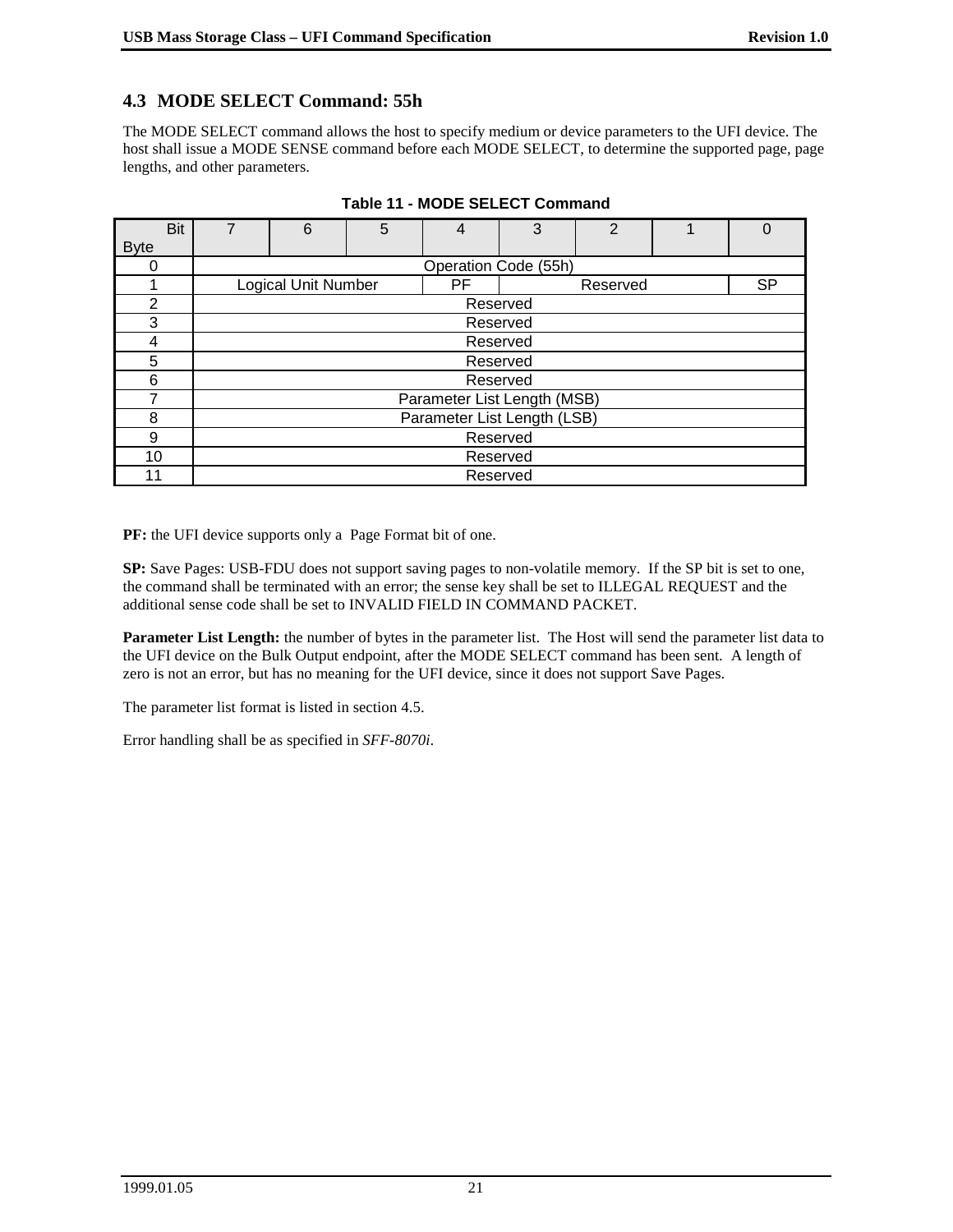# **4.4 MODE SENSE Command: 5Ah**

The MODE SENSE command allows the UFI device to report medium or device parameters to the host. It is the complement of the MODE SELECT command.

| <b>Bit</b>     | 6                          | 5 | 4                           | 3          | $\overline{2}$ |          | 0 |
|----------------|----------------------------|---|-----------------------------|------------|----------------|----------|---|
| <b>Byte</b>    |                            |   |                             |            |                |          |   |
| 0              |                            |   | Operation Code (5Ah)        |            |                |          |   |
|                | <b>Logical Unit Number</b> |   | Reserved                    | <b>DBD</b> |                | Reserved |   |
| $\overline{2}$ | PC.                        |   |                             |            | Page Code      |          |   |
| 3              |                            |   |                             | Reserved   |                |          |   |
| 4              |                            |   |                             | Reserved   |                |          |   |
| 5              |                            |   |                             | Reserved   |                |          |   |
| 6              |                            |   |                             | Reserved   |                |          |   |
|                |                            |   | Parameter List Length (MSB) |            |                |          |   |
| 8              |                            |   | Parameter List Length (LSB) |            |                |          |   |
| 9              |                            |   |                             | Reserved   |                |          |   |
| 10             |                            |   |                             | Reserved   |                |          |   |
| 11             |                            |   |                             | Reserved   |                |          |   |

**Table 12 - MODE SENSE Command**

#### **DBD**: The **Disable Block Descriptor** is set to zero.

**PC:** the Page Control field specifies the type of mode parameters to return.

| Code            | <b>Type of Parameter</b> | Reference |
|-----------------|--------------------------|-----------|
| 00 <sub>b</sub> | <b>Current values</b>    | 4.4.1     |
| 01 <sub>b</sub> | Changeable values        | 4.4.2     |
| 10 <sub>b</sub> | Default values           | 4.4.3     |
| 11h             | Saved values             | 444       |

#### **Table 13 - Page Control Field**

**Page Code:** specifies which mode page(s) to return. Specifying 3Fh requests all mode pages. In this case, mode pages shall be returned in ascending Page Code order except for mode page 00h. See the appropriate section for a description of the mode pages.

If an unsupported page code is specified, the UFI device returns an error: CHECK CONDITION status; the sense key shall be set to ILLEGAL REQUEST and the additional sense code shall be set to INVALID FIELD IN COMMAND PACKET.

**Parameter List Length:** the number of bytes in the buffer the host has allocated to hold the returned mode parameter list.

#### **4.4.1 Current Values**

A PC field value of 00b requests that the UFI device return the current values of the mode parameters. The current values returned are:

- 1. the current values of the mode parameters established by last successful MODE SELECT command;
- 2. the default values of the mode parameters.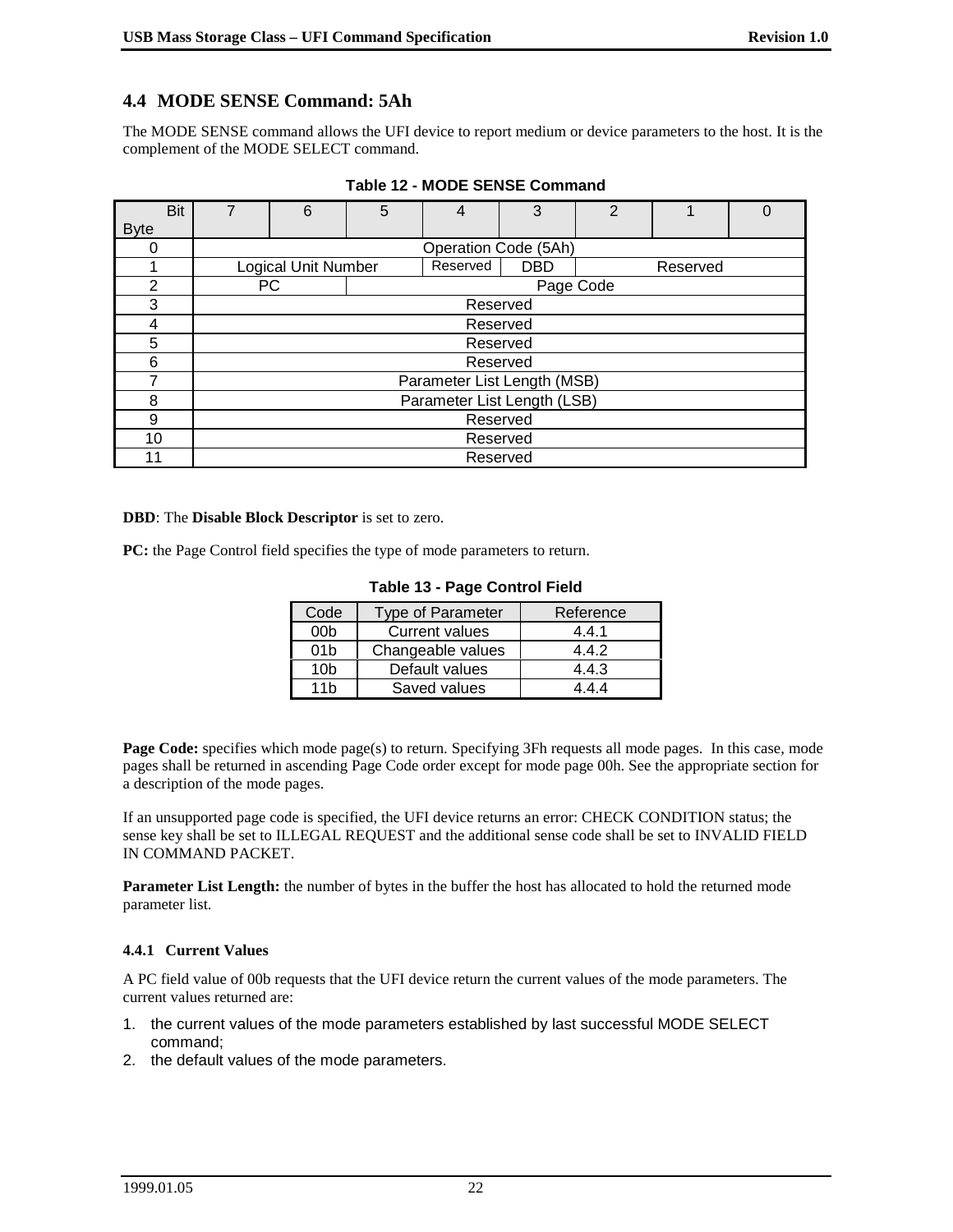#### **4.4.2 Changeable Values**

A PC field value of 01b requests that the UFI device return a mask denoting those mode parameters that are changeable. In the mask, the fields of the mode parameters that are changeable shall be set to all one bits and the fields of the mode parameters that are non-changeable (i.e. defined by the UFI device) shall be set to all zero bits.

An attempt to change a non-changeable mode parameter (via MODE SELECT) shall result in an error condition.

The host shall issue a MODE SENSE command with the PC field set to 1h and the Page Code field set to 3Fh to determine which mode pages are supported, which mode parameters within the mode pages are changeable, and the supported length of each mode page prior to issuing any MODE SELECT commands.

#### **4.4.3 Default Values**

A PC field of 10b requests that the UFI device return the default values of the mode parameters. Parameters not supported by the UFI device shall be set to zero. Default values are accessible even if the UFI device is not ready.

#### **4.4.4 Saved Values**

A PC field of 11b requests that the UFI device return the saved values of the mode parameters. Because the UFI device does not support Saved Values, the UFI device shall return an error: the command shall be terminated with CHECK CONDITION status; the sense key shall be set to ILLEGAL REQUEST and the additional sense code shall be set to SAVING PARAMETERS NOT SUPPORTED.

#### **4.4.5 Initial Responses**

After a power-up condition or hard reset condition, the UFI device shall respond in the following manner:

- 1. If default values are requested, the UFI device shall return the default values.
- 2. If saved values are requested, the UFI device shall return the valid restored mode parameters, or restore the mode parameters and report them. If the saved values of the mode parameters are not able to be accessed from the non-volatile vendor-specific location, the UFI device shall terminate the command with CHECK CONDITION status and set the sense key to NOT READY. If saved parameters are not implemented, the UFI device shall respond as defined in 4.4.4.
- 3. If current values are requested and the current values of the mode parameters have not been sent by the host (via a MODE SELECT command), the UFI device shall return the default values. If current values have been sent, the current values shall be reported.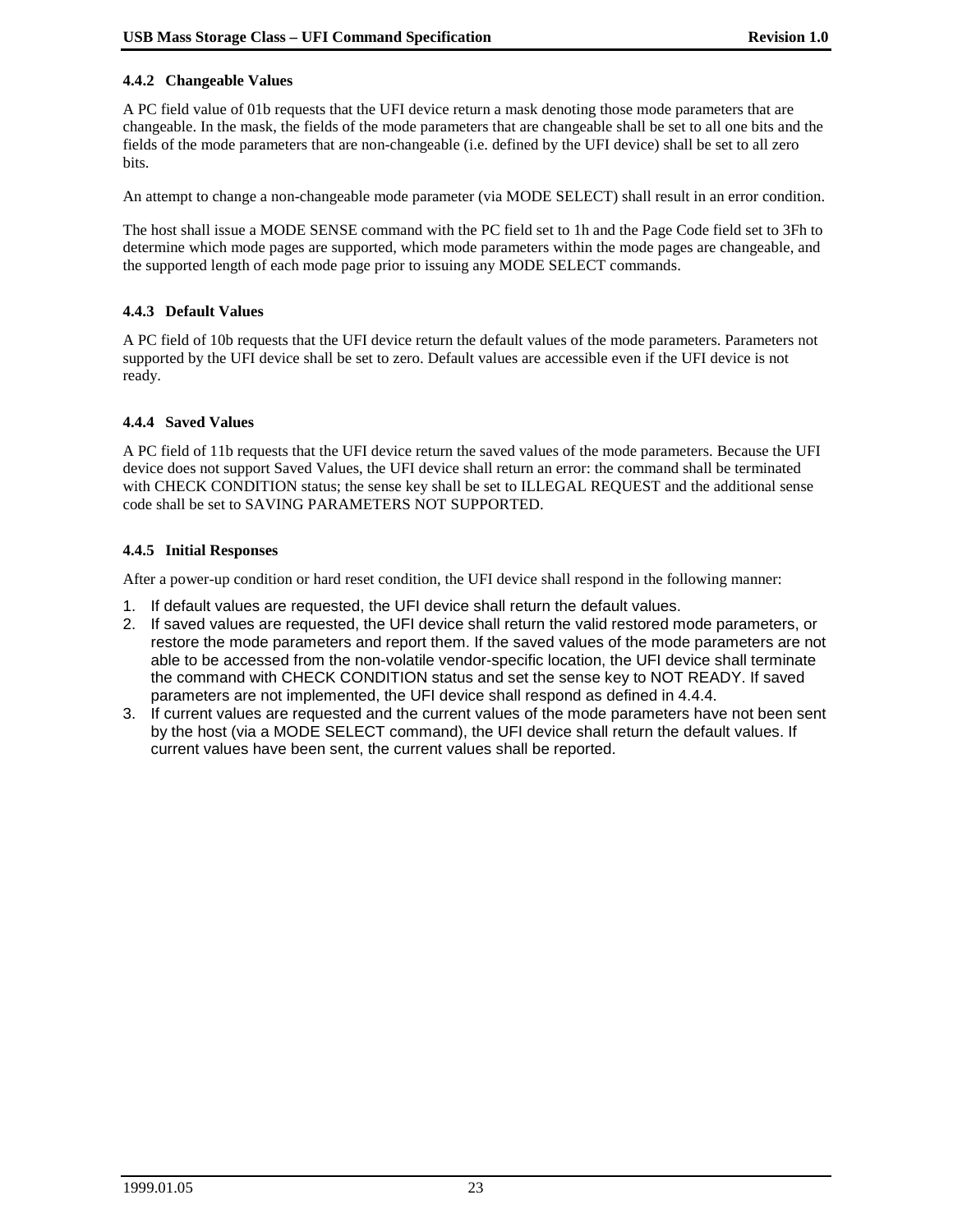## **4.5 Mode Select / Sense Parameters**

This section explains the mode pages used with the MODE SELECT and MODE SENSE commands. The commands transfer parameter data between the host and UFI device with a parameter list. The parameter list is sent on the Bulk In or Bulk Out endpoint, depending on the MODE command.

The mode parameter pages supported by the UFI device are show below.

| Page   | <b>Description</b>                                       | <b>Number of Bytes</b> |
|--------|----------------------------------------------------------|------------------------|
| Header | Media Type and Write Protect                             | 8                      |
| 01h    | Read-Write Error Recovery Page                           | 12                     |
| 05h    | Flexible Disk Page                                       | 32                     |
| 1Bh    | Removable Block Access Capacities Page                   | 12                     |
| 1Ch    | Timer and Protect Page                                   | 8                      |
| 3Fh    | Return all pages (valid only for the MODE SENSE command) |                        |

#### **Table 14 - UFI Device Mode Pages**

#### **4.5.1 MODE Parameter List**

The MODE Parameter List consists of a header, and zero or more pages. The number of bytes in the parameter list is set in the Parameter List Length field of each MODE command, as shown in Table 11 or Table 12.

The Mode Parameter List contains a header, followed by zero or more variable-length Pages.

#### **Table 15 - Mode Parameter List**

| <b>Bit</b>  |  |                       |  |  |
|-------------|--|-----------------------|--|--|
| <b>Byte</b> |  |                       |  |  |
| , .         |  | Mode Parameter Header |  |  |
| ว-ท         |  | Page(s)               |  |  |

#### **4.5.2 MODE Parameter Header**

#### **Table 16 - Mode Parameter Header**

|             | <b>Bit</b> | 6 | 5        |                        | 3 | 2 |          |  |
|-------------|------------|---|----------|------------------------|---|---|----------|--|
| <b>Byte</b> |            |   |          |                        |   |   |          |  |
|             |            |   |          | (MSB) Mode Data Length |   |   |          |  |
|             |            |   |          | (LSB)                  |   |   |          |  |
| っ           |            |   |          | Medium Type Code       |   |   |          |  |
| 3           | <b>WP</b>  |   | Reserved | <b>DPOFUA</b>          |   |   | Reserved |  |
|             |            |   |          | Reserved               |   |   |          |  |
| 5           |            |   |          | Reserved               |   |   |          |  |
| 6           |            |   |          | Reserved               |   |   |          |  |
|             |            |   |          | Reserved               |   |   |          |  |

**Mode Data Length:** For the MODE SELECT command, the Mode Data Length field should be set to zero, otherwise an error will be reported, with the sense key set to ILLEGAL REQUEST and the additional sense code set to INVALID FIELD IN PARAMETER LIST.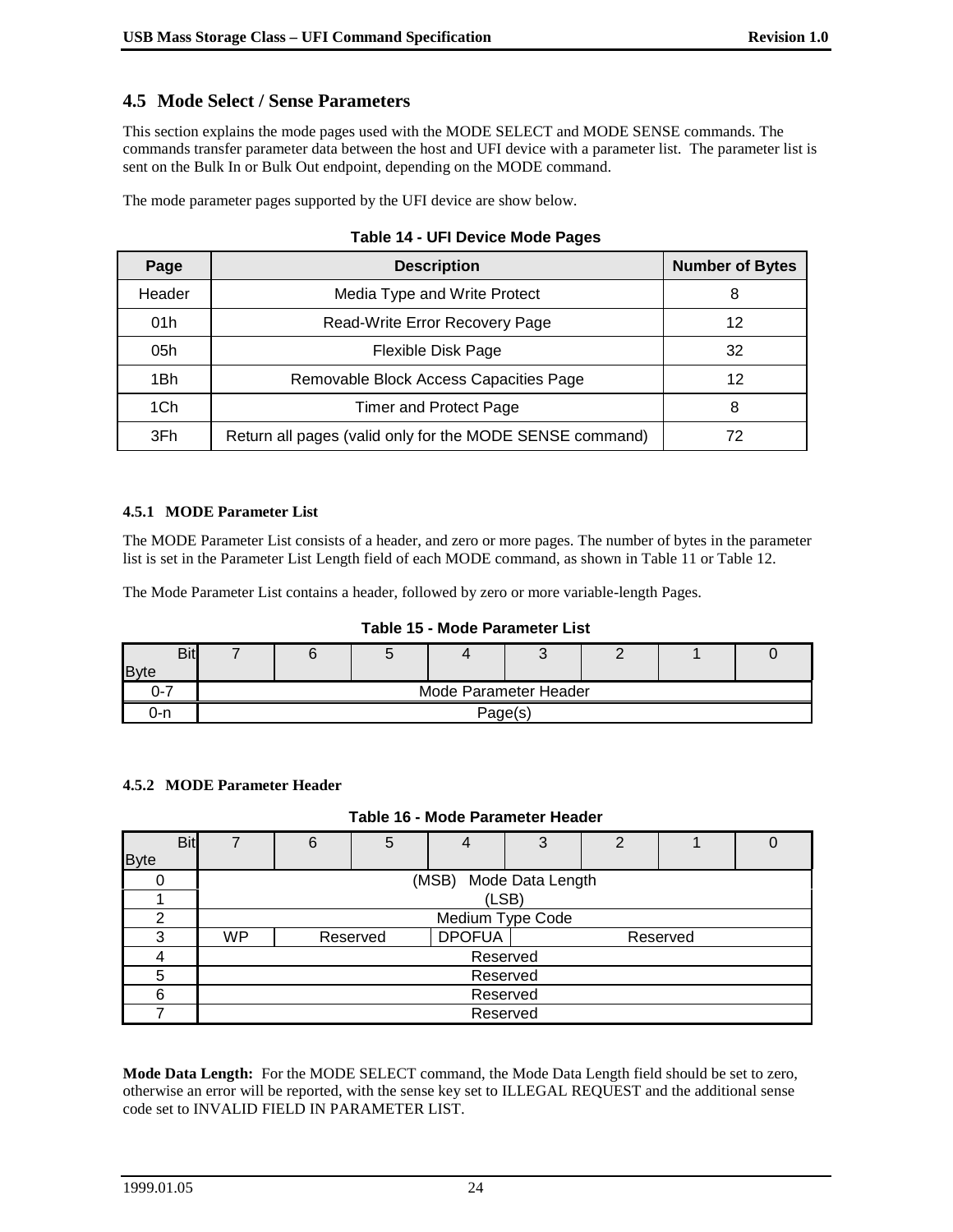For the MODE SENSE command, the Mode Data Length field specifies the length in bytes of the following data that is available to be transferred (not including itself).

**Medium Type Code:** The Medium Type Code field specifies the inserted medium type. The values in this field are vendor specific, and are shown in the table below.

**WP:** This bit is ignored for the MODE SELECT command.

For the MODE SENSE command, a Write Protected bit of zero indicates the medium is write enabled. A Write Protect bit of one indicates the medium is write disabled.

**DPOFUA:** This bit should be set to zero.

#### **4.5.3 Medium Type Codes**

The UFI device supports the follow medium types.

| Code |           |                                                   | <b>Medium Type Definition</b> |         |             |             |
|------|-----------|---------------------------------------------------|-------------------------------|---------|-------------|-------------|
| 00h  |           | Default medium type (current mounted medium type) |                               |         |             |             |
| 1Eh. | 720 KB    | Double-sided:                                     | $3.5$ -inch                   | 135 tpi | 1 MB        | 7,958       |
|      | formatted | DD                                                |                               |         | unformatted | bits/radian |
| *93h | 1.25 MB   | Double-sided:                                     | $3.5$ -inch                   | 135 tpi | 1.6 MB      | 12,362      |
|      | formatted | HD                                                |                               |         | unformatted | bits/radian |
| *94h | 1.44 MB   | Double-sided:                                     | $3.5$ -inch                   | 135 tpi | 2 MB        | 15,916      |
|      | formatted | HD                                                |                               |         | unformatted | bits/radian |

|  | <b>Table 17 - Medium Type Codes</b> |  |
|--|-------------------------------------|--|
|  |                                     |  |

\* these codes are UFI-specific medium types

**00h:** This medium type is used by the MODE SELECT command to indicate the current medium type, that is, to not change the medium type. However, the medium type will change if a different type is specified by a Flexible Disk Page 5 descriptor, or by a FORMAT UNIT command.

**1Eh, 93h, 94h:** A MODE SELECT command will set the specified medium type, and update the Flexible Disk Page. Detailed settings can be made by including a Flexible Disk Page descriptor with the MODE SELECT command. Flexible Disk Page settings have priority over the medium type setting.

A MODE SENSE command will return one of these values to the Host, indicating the medium type of the currently mounted diskette.

#### **4.5.4 Read-Write Error Recovery Page (01h)**

This page specifies the error recovery parameters the UFI device uses during any command that performs a read/write operation.

|             | <b>Bit</b> |      | 6        | 5                   |                   | 3                                |            |          |            |
|-------------|------------|------|----------|---------------------|-------------------|----------------------------------|------------|----------|------------|
| <b>Byte</b> |            |      |          |                     |                   |                                  |            |          |            |
|             |            | PS   | Reserved |                     |                   | Page Code (01h)                  |            |          |            |
|             |            |      |          |                     | Page Length (0Ah) |                                  |            |          |            |
| 2           |            |      |          |                     |                   | <b>Error Recovery Parameters</b> |            |          |            |
|             |            | AWRE |          | Reserved   Reserved | RC.               | Reserved                         | <b>PER</b> | Reserved | <b>DCR</b> |
| 3           |            |      |          |                     |                   | <b>Read Retry Count</b>          |            |          |            |
| $4 - 7$     |            |      |          |                     |                   | Reserved                         |            |          |            |
| 8           |            |      |          |                     |                   | <b>Write Retry Count</b>         |            |          |            |
| $9 - 11$    |            |      |          |                     |                   | Reserved                         |            |          |            |

**Table 18 - Read-Write Error Recovery Page (01h)**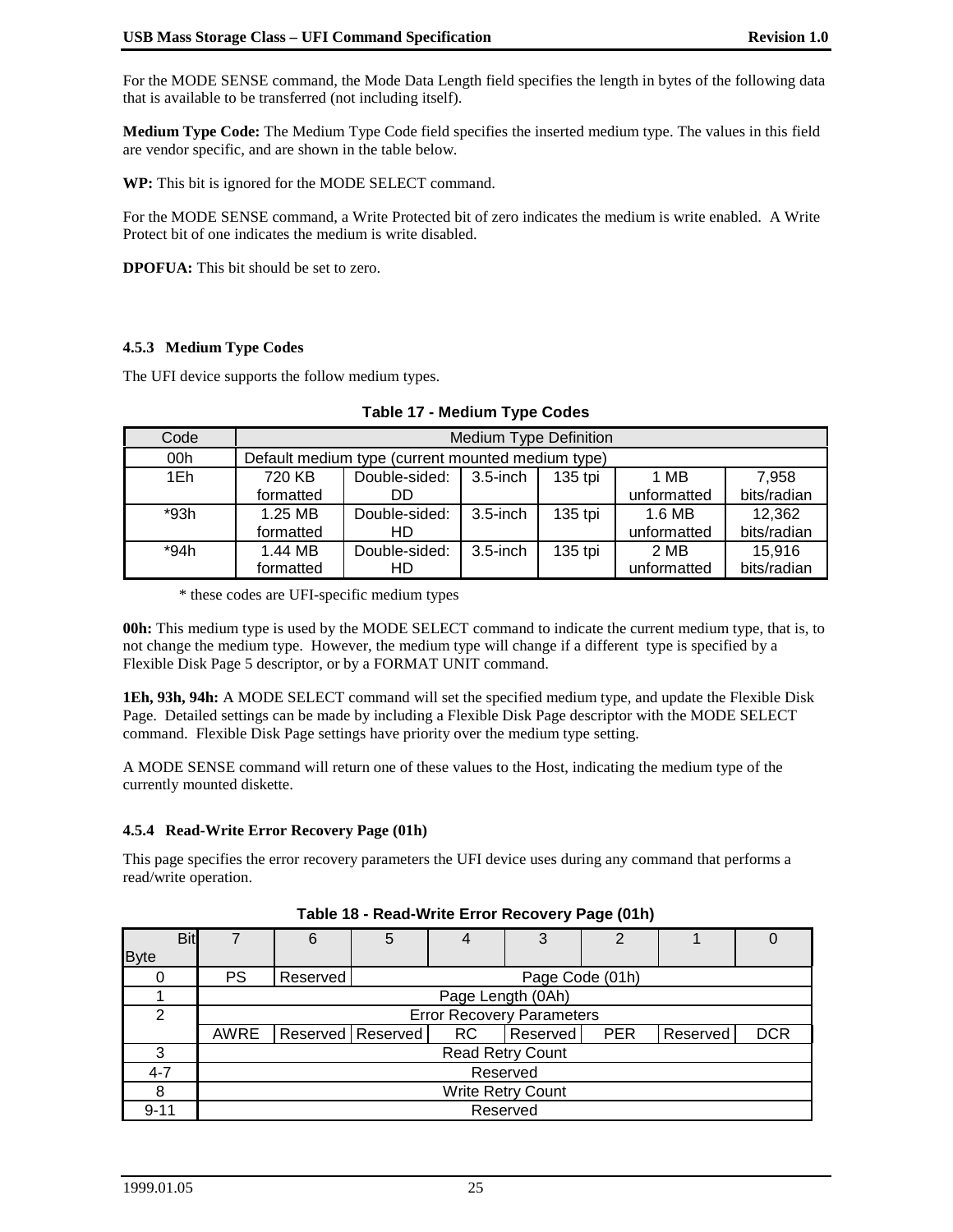**PS:** Parameters Savable is not supported by USB-FDU. This bit shall always zero.

**AWRE:** Automatic Write Reallocation Enable is not supported by USB-FDU. This bit must be zero for MODE SELECT. This bit is returned as zero by MODE SENSE. A value of zero indicates that USB-FDU does not automatically reallocate defective bad blocks.

**RC:** Read Continuous is not supported by USB-FDU. This bit is always zero.

**PER:** Post Error: A Post Error bit of one indicates the device returns an error status at the completion of any command, when an error which has a RECOVERED ERROR sense key has occurred. A Post Error bit of zero indicates a GOOD status is returned for recovered errors (the sense key is set to NO SENSE).

*Implementation note:* The USB-FDU uses a retry algorithm to recover from read and write errors. Unrecovered errors cause an error status. If the error was recovered, the USB-FDU will first complete processing of the command, i.e. return all requested data read from the diskette, or write all sent data to the diskette. Then, if PER is one, the USB-FDU sets the sense key to RECOVERED ERROR to report the error, otherwise it sets the sense key to NO SENSE to ignore the error.

**DCR:** Disable Correction: USB-FDU does not implement error correction codes internally, so this bit is always zero.

**Read Retry Count:** The Read Retry Count field specifies the number of times that the Drive attempts its recovery during read operation. The maximum value of this field is set to 255.

**Write Retry Count:** The Write Retry Count field specifies the number of times that the Drive attempts its retry during write and verify operation for a sector.

#### **4.5.5 Flexible Disk Page (05h)**

The Flexible Disk Page specifies parameters relating to the currently installed medium type.

| Bit<br><b>Byte</b> | $\overline{7}$ | 6        | 5 | $\overline{\mathcal{A}}$    | 3               | $\overline{2}$ | 0 |
|--------------------|----------------|----------|---|-----------------------------|-----------------|----------------|---|
| 0                  | <b>PS</b>      | Reserved |   |                             | Page Code (05h) |                |   |
|                    |                |          |   | Page Length (1Eh)           |                 |                |   |
| $\overline{2}$     |                |          |   | <b>Transfer Rate (MSB)</b>  |                 |                |   |
| 3                  |                |          |   | <b>Transfer Rate (LSB)</b>  |                 |                |   |
| 4                  |                |          |   | Number of Heads             |                 |                |   |
| 5                  |                |          |   | Sectors per Track           |                 |                |   |
| 6                  |                |          |   | Data Bytes per Sector (MSB) |                 |                |   |
| $\overline{7}$     |                |          |   | Data Bytes per Sector (LSB) |                 |                |   |
| 8                  |                |          |   | Number of Cylinders (MSB)   |                 |                |   |
| 9                  |                |          |   | Number of Cylinders (LSB)   |                 |                |   |
| 10                 |                |          |   | Reserved                    |                 |                |   |
| 18                 |                |          |   |                             |                 |                |   |
| 19                 |                |          |   | Motor On Delay              |                 |                |   |
| 20                 |                |          |   | Motor Off Delay             |                 |                |   |
| 21                 |                |          |   | Reserved                    |                 |                |   |
| 27                 |                |          |   |                             |                 |                |   |
| 28                 |                |          |   | Medium Rotation Rate (MSB)  |                 |                |   |
| 29                 |                |          |   | Medium Rotation Rate (LSB)  |                 |                |   |
| 30                 |                |          |   | Reserved                    |                 |                |   |
| 31                 |                |          |   | Reserved                    |                 |                |   |

| Table 19 - Flexible Disk Page (05h) |  |  |  |  |
|-------------------------------------|--|--|--|--|
|-------------------------------------|--|--|--|--|

PS: Parameters Savable is not supported by USB-FDU. This bit shall always zero.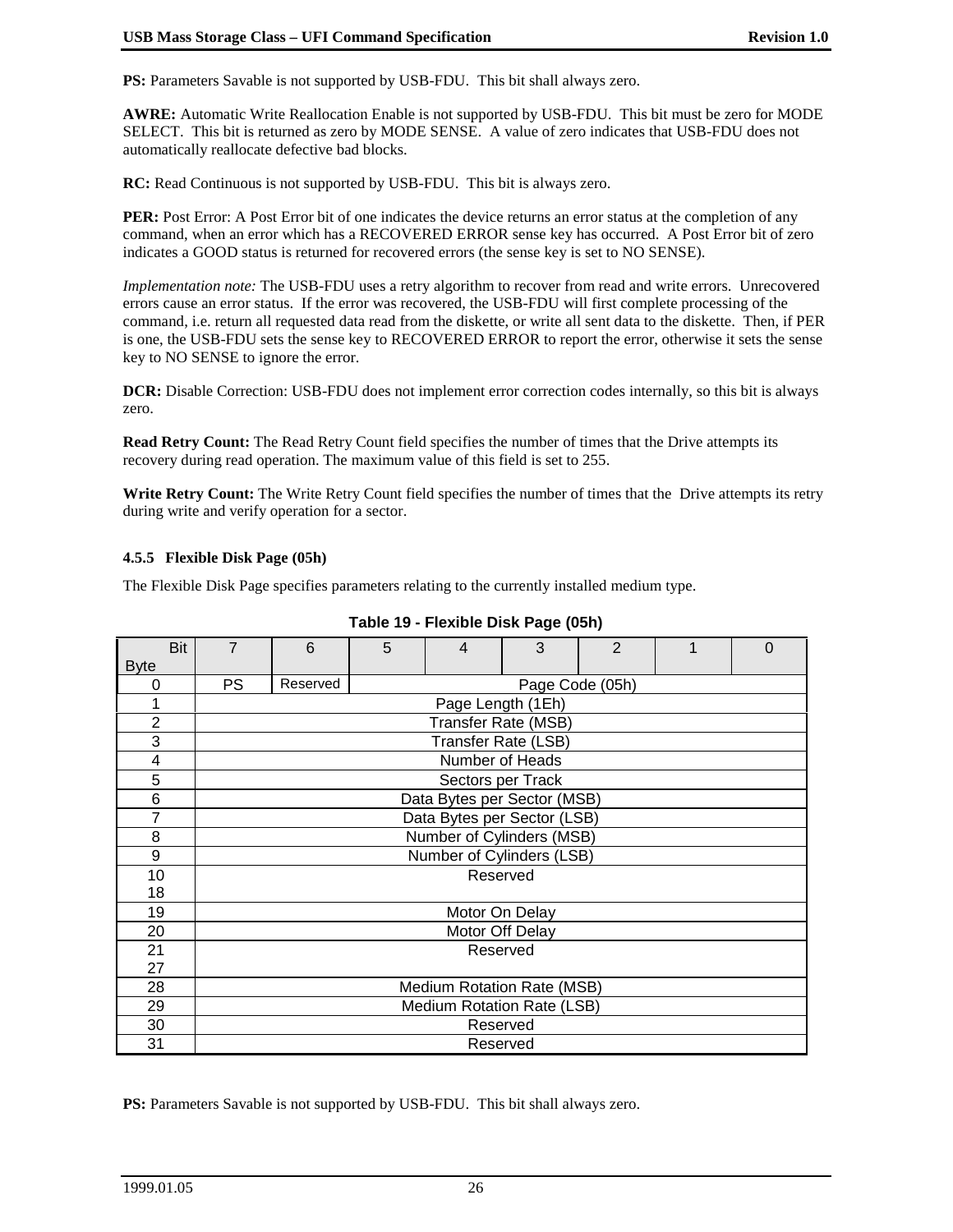The **Transfer Rate** field shall indicate, in kilobits per second, the data rate between the Removable Direct Access Device and the installed medium type. For zoned media, this number may be an average.

| Value<br>Transfer rate                       |  |
|----------------------------------------------|--|
| 00FAh<br>250 kbit/s transfer rate            |  |
| 012Ch<br>300 kbit/s transfer rate            |  |
| 01F4h<br>500 kbit/s transfer rate            |  |
| 03E8h<br>1 mbit/s transfer rate              |  |
| 07D <sub>0</sub> h<br>2 mbit/s transfer rate |  |
| 1388h<br>5 mbit/s transfer rate              |  |

| Table 20 - Examples of transfer rates |
|---------------------------------------|
|---------------------------------------|

The **Number of Heads** field specifies the number of heads. USB-FDU supports only double-sided media, so this value shall always be 2.

The **Sectors per Track** field specifies the number of sectors per revolution per head. Range is  $1 - 63$ .

The **Number of Cylinders** field specifies the number of cylinders (tracks) used for data storage.

The **Motor On Delay** field specifies, in tenths of a second, the time that the Removable Direct Access device shall wait after turning on the motor, before accessing the disk. Range is  $1 - 255$ . On the USB-FDU, this value is fixed at 5 (0.5 seconds).

The **Motor Off Delay** field specifies, in tenths of a second, the time that the Removable Direct Access device shall wait after going idle before turning off the spindle motor. A value of FFh indicates that the motor *shall not* turn off. In this case, the motor will be turned off in response to a START STOP command. On the USB-FDU, this value is fixed at 30 (3 seconds).

The **Medium Rotation Rate** field indicates the speed at which the medium rotates. The unit of measure is rotations per minute (rpm). The USB-FDU supports rates of 300 and 360.

#### **4.5.6 Removable Block Access Capabilities Page (1Bh)**

This page defines the capabilities of devices covered by this specification.

|             | <b>Bit</b> |             | 6                 | G                |                 | ◠<br>ບ | 2 |  |  |  |
|-------------|------------|-------------|-------------------|------------------|-----------------|--------|---|--|--|--|
| <b>Byte</b> |            |             |                   |                  |                 |        |   |  |  |  |
|             |            | <b>PS</b>   | Reserved          |                  | Page Code (1Bh) |        |   |  |  |  |
|             |            |             | Page Length (0Ah) |                  |                 |        |   |  |  |  |
|             |            | <b>SFLP</b> | <b>SRFP</b>       | Reserved         |                 |        |   |  |  |  |
|             |            | <b>NCD</b>  | <b>SML</b>        | TLUN<br>Reserved |                 |        |   |  |  |  |
| $4 - 11$    |            | Reserved    |                   |                  |                 |        |   |  |  |  |

#### **Table 21 - Removable Block Access Capabilities Page (1Bh)**

PS: Parameters Savable is not supported by USB-FDU. This bit shall always zero.

**SFLP:** System Floppy Type device. If this bit is one, it indicates the device can be used as a system floppy device.

**SRFP:** Supports Reporting Format Progress via the REQUEST SENSE command. This feature is not supported by USB-FDU, so this bit is always zero.

**NCD:** Non-CD optical device: This bit is always zero for USB-FDU.

**SML:** Single/Multiple LUN supported: USB-FDU is not a phase change dual device, so this bit is always zero.

**TLUN:** The total number of logical units supported by this device. USB-FDU reports one.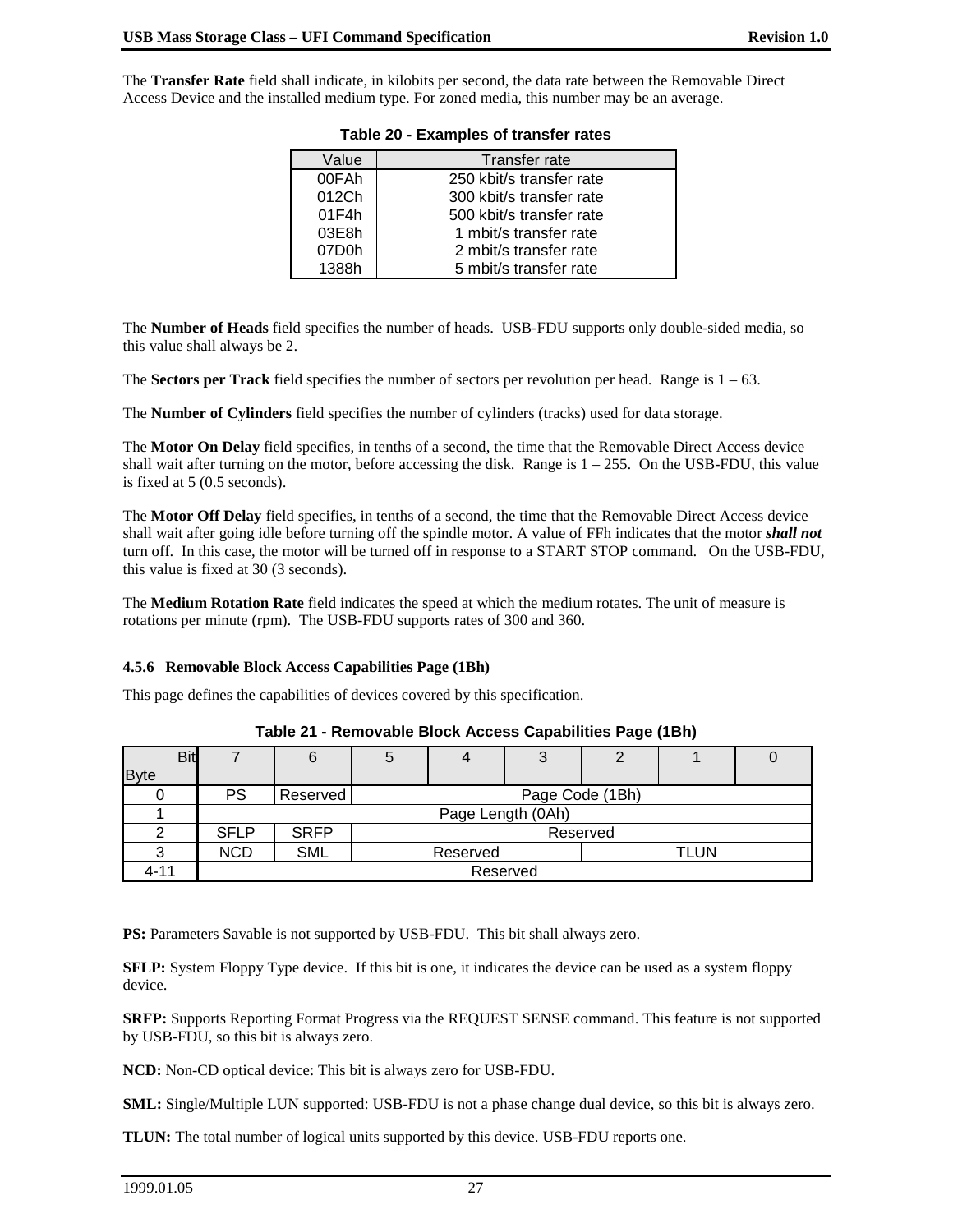#### **4.5.7 Timer and Protect Page (1Ch)**

This page defines the capabilities of devices covered by this specification.

| <b>Byte</b> | Bit | 7         | 6                                             | 5               |  | 3 | 2 |  |  |  |
|-------------|-----|-----------|-----------------------------------------------|-----------------|--|---|---|--|--|--|
|             |     | <b>PS</b> | Reserved                                      | Page Code (1Ch) |  |   |   |  |  |  |
|             |     |           | Page Length (06h)                             |                 |  |   |   |  |  |  |
| っ           |     |           | Reserved                                      |                 |  |   |   |  |  |  |
| 3           |     |           | <b>Inactivity Time Multiplier</b><br>Reserved |                 |  |   |   |  |  |  |
|             |     |           | <b>SWPP</b><br><b>DISP</b><br>Reserved        |                 |  |   |   |  |  |  |
| 5           |     |           | Reserved                                      |                 |  |   |   |  |  |  |
| 6           |     |           | Reserved                                      |                 |  |   |   |  |  |  |
|             |     |           | Reserved                                      |                 |  |   |   |  |  |  |

|  |  | Table 22 - Timer and Protect Page (1Bh) |  |
|--|--|-----------------------------------------|--|
|  |  |                                         |  |

PS: Parameters Savable is not supported by USB-FDU. This bit shall always be zero.

**Inactivity Time Multiplier:** specifies the length of time the device remains in the current state after the completion of a seek, read, or write operation.

**DISP:** Disable Media Access until Power cycle: reserved; not supported by the USB-FDU.

**SWPP:** Software Write Protect until Power cycle: reserved; not supported by the USB-FDU.

| <b>Inactivity Timer</b><br><b>Multiplier</b> | Minimum Time in<br><b>Current State</b> | <b>Inactivity Timer</b><br><b>Multiplier</b> | Minimum T<br>Current: |
|----------------------------------------------|-----------------------------------------|----------------------------------------------|-----------------------|
| 0h                                           | Infinite                                | 8h                                           | 16 <sub>s</sub>       |
| 1h                                           | $125 \text{ ms}$                        | 9h                                           | 32s                   |
| 2h                                           | 250 ms                                  | Ah                                           | 1 mir                 |
| 3h                                           | 500 ms                                  | <b>Bh</b>                                    | 2 mir                 |
| 4h                                           | 1 s                                     | Сh                                           | 4 mir                 |
| 5h                                           | 2s                                      | Dh                                           | 8 mir                 |
| 6h                                           | 4 s                                     | Eh                                           | 16 mi                 |
| 7h                                           | 8 s                                     | Fh                                           | 32 mi                 |

#### **Table 23 - Inactivity Time Multiplier Values**

| ity Timer<br><b>Itiplier</b> | Minimum Time in<br><b>Current State</b> | <b>Inactivity Timer</b><br><b>Multiplier</b> | Minimum Time in<br><b>Current State</b> |
|------------------------------|-----------------------------------------|----------------------------------------------|-----------------------------------------|
| 0h                           | Infinite                                | 8h                                           | 16 <sub>s</sub>                         |
| 1 <sub>h</sub>               | $125 \text{ ms}$                        | 9h                                           | 32 <sub>s</sub>                         |
| $\overline{2h}$              | 250 ms                                  | Ah                                           | 1 min                                   |
| $\overline{\mathsf{3h}}$     | 500 ms                                  | <b>Bh</b>                                    | 2 min                                   |
| 4h                           | 1 s                                     | Сh                                           | 4 min                                   |
| 5h                           | 2s                                      | Dh                                           | 8 min                                   |
| $\overline{6h}$              | 4 s                                     | Eh                                           | 16 min                                  |
| 7h                           | 8 s                                     | Fh                                           | 32 min                                  |

For the USB-FDU, the Inactivity Time Multiplier is fixed at 5h, and cannot be changed.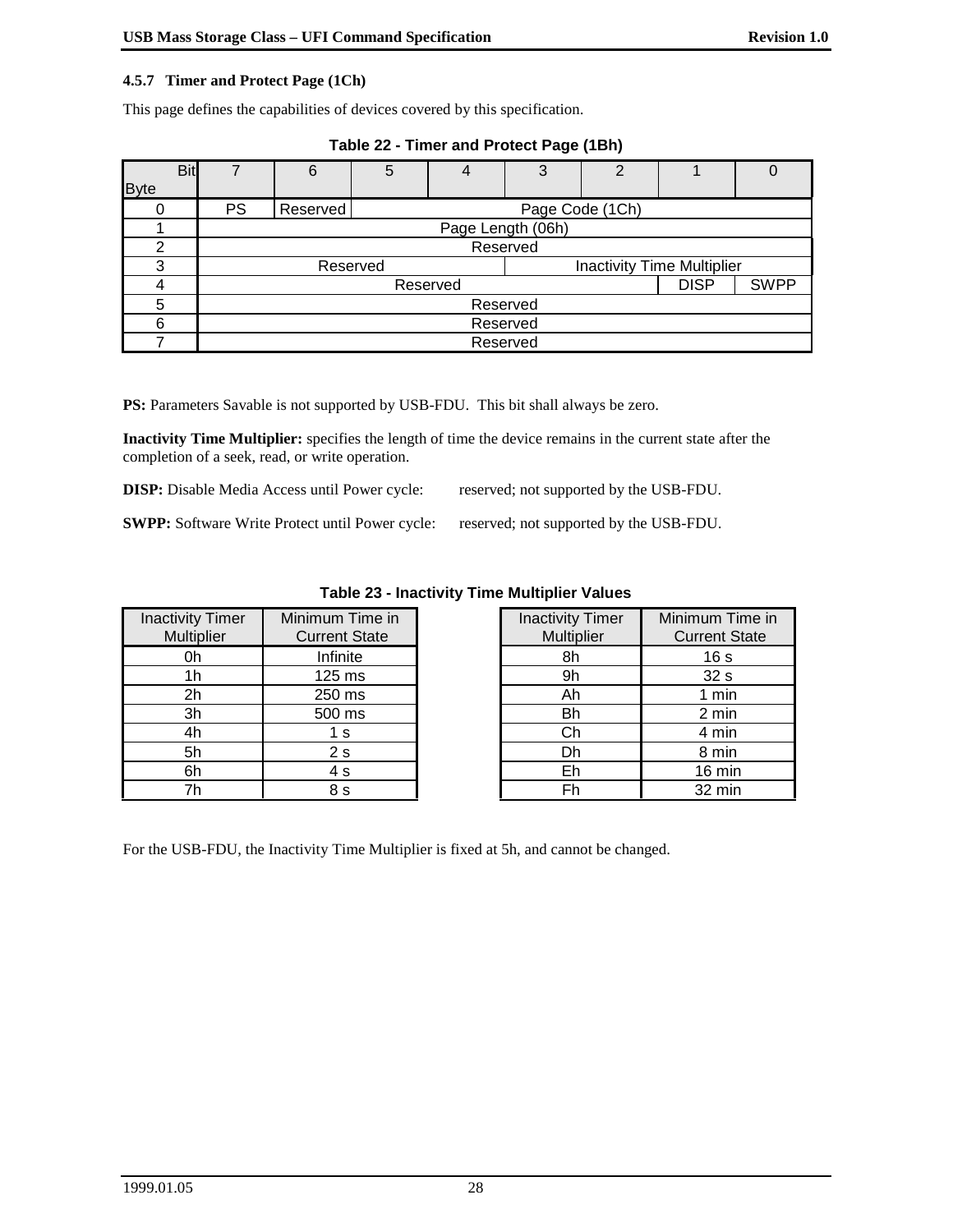# **4.6 PREVENT-ALLOW MEDIUM REMOVAL Command: 1Eh**

This command tells the UFI device to enable or disable the removal of the medium in the logical unit.

| <b>Bit</b>     | 7 | 6                          | 5 | $\overline{4}$       | 3        | $\overline{2}$ |  | 0 |
|----------------|---|----------------------------|---|----------------------|----------|----------------|--|---|
| <b>Byte</b>    |   |                            |   |                      |          |                |  |   |
|                |   |                            |   | Operation Code (1Eh) |          |                |  |   |
|                |   | <b>Logical Unit Number</b> |   |                      |          | Reserved       |  |   |
| $\overline{2}$ |   |                            |   |                      | Reserved |                |  |   |
| 3              |   |                            |   |                      | Reserved |                |  |   |
| 4              |   | Prevent<br>Reserved        |   |                      |          |                |  |   |
| 5              |   | Reserved                   |   |                      |          |                |  |   |
| 6              |   | Reserved                   |   |                      |          |                |  |   |
| 7              |   | Reserved                   |   |                      |          |                |  |   |
| 8              |   | Reserved                   |   |                      |          |                |  |   |
| 9              |   | Reserved                   |   |                      |          |                |  |   |
| 10             |   | Reserved                   |   |                      |          |                |  |   |
| 11             |   | Reserved                   |   |                      |          |                |  |   |

#### **Table 24 - PREVENT-ALLOW MEDIUM REMOVAL Command**

**Prevent:** prevent media removal flag

0 enable (allow) the removal of the medium

1 disable (prevent) removal of the medium

If the UFI device supports no locking mechanism, the medium is always unlocked. In this case, an ALLOW (Prevent = 0) command will complete successfully with a sense key of NO SENSE. However, a PREVENT (Prevent = 1) command will result in an error status, with a sense key of ILLEGAL REQUEST and an additional sense code set to INVALID FIELD IN COMMAND PACKET.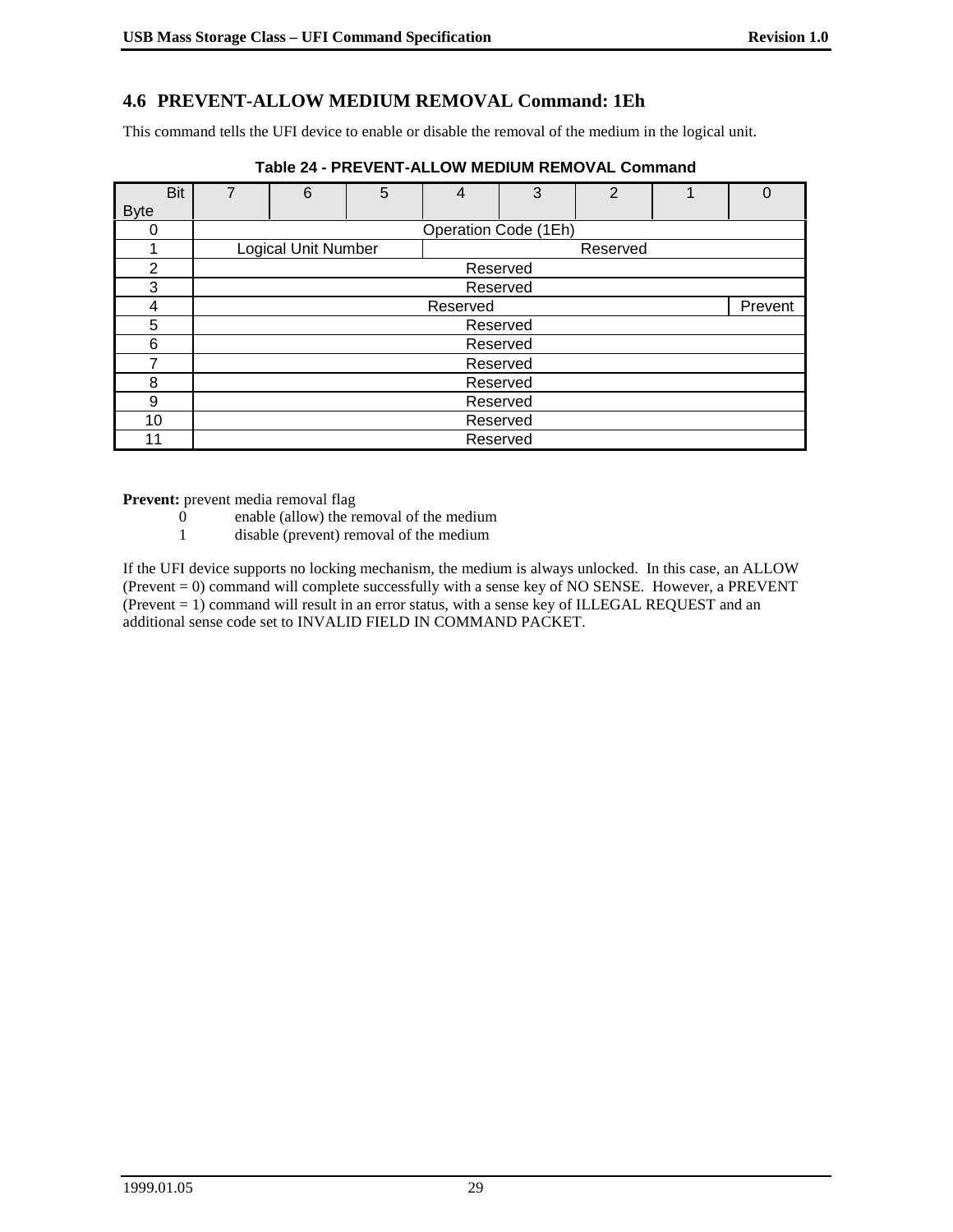# **4.7 READ(10) Command: 28h**

The READ(10) command requests that the UFI device transfer data to the host. The most recent data value written in the addressed logical block shall be returned.

See section 4.8 *"*READ(12) Command: A8h*"* on page 31 for a definition of the operation of this command.

| <b>Bit</b>  | 7     | 6                                                                  | 5 | 4                     | 3 | 2 |  | 0      |  |
|-------------|-------|--------------------------------------------------------------------|---|-----------------------|---|---|--|--------|--|
| <b>Byte</b> |       |                                                                    |   |                       |   |   |  |        |  |
| 0           |       | Operation Code (28h)                                               |   |                       |   |   |  |        |  |
|             |       | <b>Logical Unit Number</b><br><b>DPO</b><br><b>FUA</b><br>Reserved |   |                       |   |   |  | RelAdr |  |
| 2           | (MSB) |                                                                    |   |                       |   |   |  |        |  |
| 3           |       | <b>Logical Block Address</b>                                       |   |                       |   |   |  |        |  |
| 4           |       |                                                                    |   |                       |   |   |  |        |  |
| 5           |       | (LSB)                                                              |   |                       |   |   |  |        |  |
| 6           |       | Reserved                                                           |   |                       |   |   |  |        |  |
| 7           |       | Transfer Length (MSB)                                              |   |                       |   |   |  |        |  |
| 8           |       |                                                                    |   | Transfer Length (LSB) |   |   |  |        |  |
| 9           |       | Reserved                                                           |   |                       |   |   |  |        |  |
| 10          |       | Reserved                                                           |   |                       |   |   |  |        |  |
| 11          |       | Reserved                                                           |   |                       |   |   |  |        |  |

#### **Table 25 - READ(10) Command**

**DPO:** This bit should be set to zero.

**FUA:** This bit should be set zero.

**RelAdr:** This bit should be set to zero.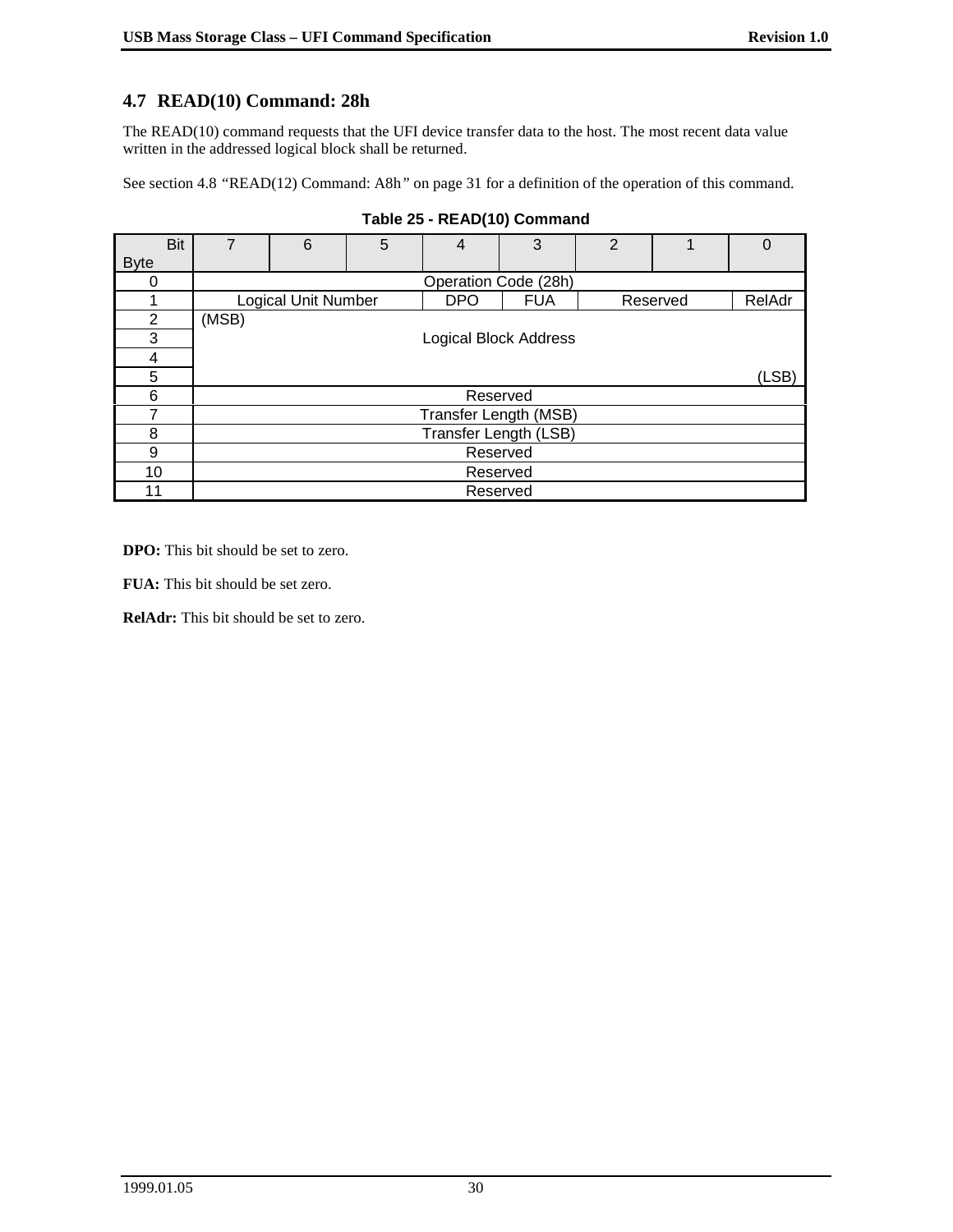## **4.8 READ(12) Command: A8h**

The READ(12) command requests that the UFI device transfer data to the host. The most recent data value written in the addressed logical block on the medium shall be returned. The data is returned on the Bulk In endpoint.

Compared to the READ(10) command, the Transfer Length has been expanded into a 32-bit value.

| Bit         | 7     | 6                                                                     | 5 | $\overline{4}$       | 3        | $\overline{2}$ |  | 0 |
|-------------|-------|-----------------------------------------------------------------------|---|----------------------|----------|----------------|--|---|
| <b>Byte</b> |       |                                                                       |   |                      |          |                |  |   |
| 0           |       |                                                                       |   | Operation Code (A8h) |          |                |  |   |
|             |       | Logical Unit Number<br><b>DPO</b><br><b>FUA</b><br>RelAdr<br>Reserved |   |                      |          |                |  |   |
| 2           | (MSB) |                                                                       |   |                      |          |                |  |   |
| 3           |       | <b>Logical Block Address</b>                                          |   |                      |          |                |  |   |
| 4           |       |                                                                       |   |                      |          |                |  |   |
| 5           |       | (LSB)                                                                 |   |                      |          |                |  |   |
| 6           | (MSB) |                                                                       |   |                      |          |                |  |   |
| 7           |       | <b>Transfer Length</b>                                                |   |                      |          |                |  |   |
| 8           |       |                                                                       |   |                      |          |                |  |   |
| 9           |       | (LSB)                                                                 |   |                      |          |                |  |   |
| 10          |       | Reserved                                                              |   |                      |          |                |  |   |
| 11          |       |                                                                       |   |                      | Reserved |                |  |   |

#### **Table 26 - READ(12) Command**

**DPO:** This bit should be set zero.

**FUA:** This bit should be set to zero.

**RelAdr:** This bit should be set to zero.

The **Logical Block Address** field specifies the logical block at which the read operation shall begin.

The **Transfer Length** field specifies the number of contiguous logical blocks of data that shall be transferred. A Transfer Length of zero indicates that no logical blocks shall be transferred. This condition *shall not* be considered an error. Any other value indicates the number of logical blocks that shall be transferred.

#### **Description**

Upon acceptance for this command, the UFI device attempts to read the data from the diskette at the specified address. The UFI device shall perform motor drive control automatically as necessary (start and stop). The drive heads will also be moved automatically if necessary (implied seek).

Should an error occur, the UFI device will retry and attempt to recover the data as appropriate. Retry and recovery options can be specified via MODE SELECT, Read-Write Error Recovery Page (01).

#### **Outputs**

The UFI device returns the read data to the host on the Bulk In endpoint, if there was no hard error. Otherwise only a partial amount of data or nothing may be returned.

#### **Result Status**

Upon successful completion, the UFI device shall set the sense data to NO SENSE.

If the command block fails, the device shall set the sense data to an appropriate value as listed in section 5. The UFI device may fail the command block even though all requested data is sent to the host.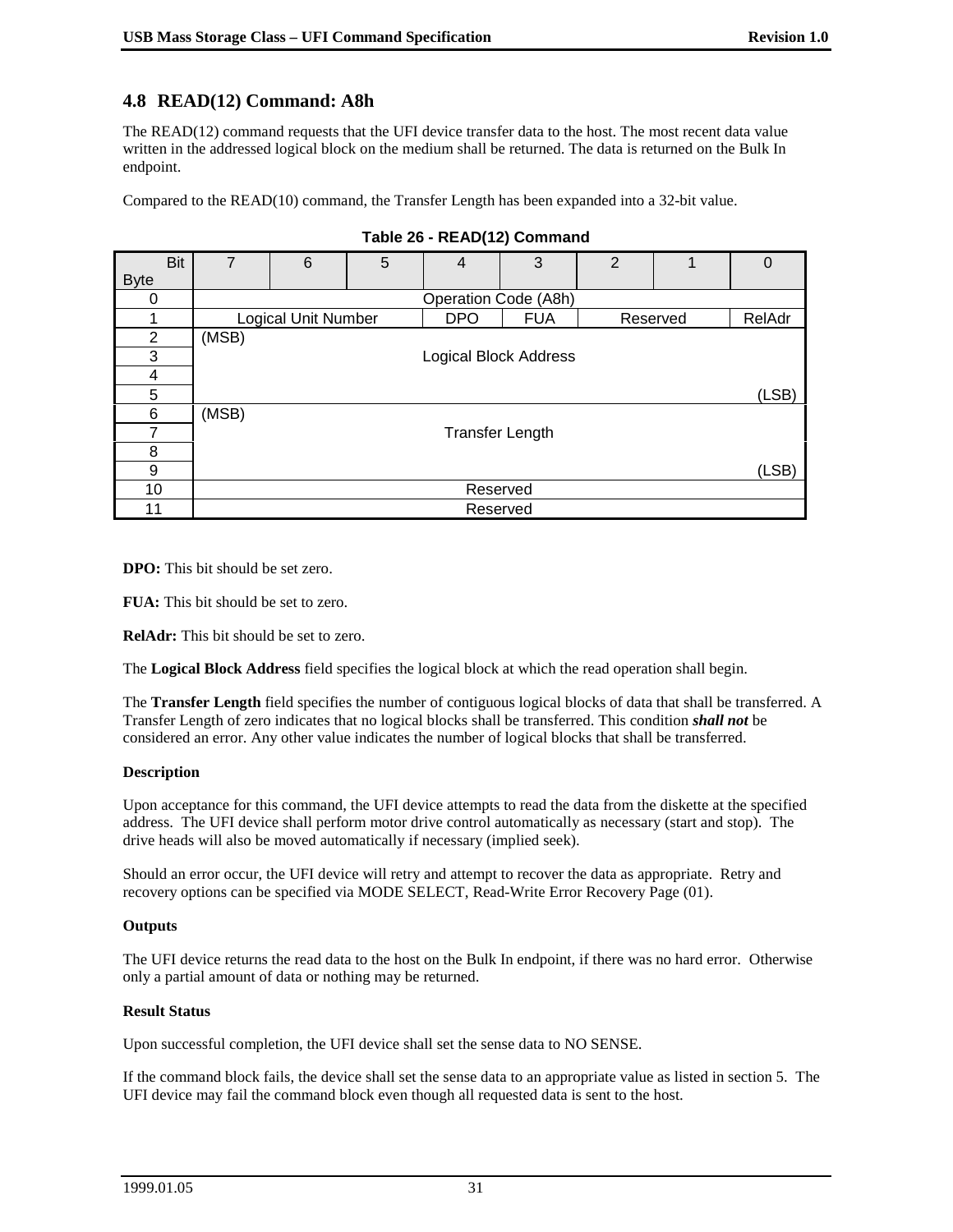## **4.9 READ CAPACITY Command: 25h**

The READ CAPACITIY command allows the host to request capacities of the currently installed medium.

| Bit         | $\overline{7}$ | 6                                                | 5 | 4        | 3 | 2 |  | $\Omega$ |  |
|-------------|----------------|--------------------------------------------------|---|----------|---|---|--|----------|--|
| <b>Byte</b> |                |                                                  |   |          |   |   |  |          |  |
|             |                | Operation Code (25h)                             |   |          |   |   |  |          |  |
|             |                | <b>Logical Unit Number</b><br>RelAdr<br>Reserved |   |          |   |   |  |          |  |
| 2           | (MSB)          |                                                  |   |          |   |   |  |          |  |
| 3           |                | <b>Logical Block Address</b>                     |   |          |   |   |  |          |  |
| 4           |                |                                                  |   |          |   |   |  |          |  |
| 5           |                | (LSB)                                            |   |          |   |   |  |          |  |
| 6           |                | Reserved                                         |   |          |   |   |  |          |  |
| 7           |                | Reserved                                         |   |          |   |   |  |          |  |
| 8           |                |                                                  |   | Reserved |   |   |  | PMI      |  |
| 9           |                | Reserved                                         |   |          |   |   |  |          |  |
| 10          |                | Reserved                                         |   |          |   |   |  |          |  |
| 11          |                | Reserved                                         |   |          |   |   |  |          |  |

**Table 27 - READ CAPACITY Command**

**RelAdr:** This bit should be set to zero.

**Logical Block Address** should be set to zero.

**PMI:** This bit should be set to zero.

If the UFI device recognizes the formatted medium, the UFI device returns a **READ CAPACITY Data** to the host on the Bulk In endpoint. The UFI device sets the sense key to NO SENSE. if the command block Passed.

If the medium is unformatted, unknown, or not presented, the UFI device fails the command block and sets the sense key to an appropriate value as listed in section 5.

#### **Table 28 - READ CAPACITY Data**

| <b>Bit</b>  |       | 6 | 5 | 4                            | 3 | $\overline{2}$ |       |
|-------------|-------|---|---|------------------------------|---|----------------|-------|
| <b>Byte</b> |       |   |   |                              |   |                |       |
|             | (MSB) |   |   |                              |   |                |       |
|             |       |   |   | Last Logical Block Address   |   |                |       |
| 2           |       |   |   |                              |   |                |       |
| 3           |       |   |   |                              |   |                | (LSB) |
|             | (MSB) |   |   |                              |   |                |       |
| 5           |       |   |   | <b>Block Length In Bytes</b> |   |                |       |
| 6           |       |   |   |                              |   |                |       |
|             |       |   |   |                              |   |                | (LSB) |

The **Last Logical Block Address** field holds the last valid LBA for use with media access commands.

The **Block Length In Bytes** field specifies the length in bytes of each logical block for the given capacity descriptor.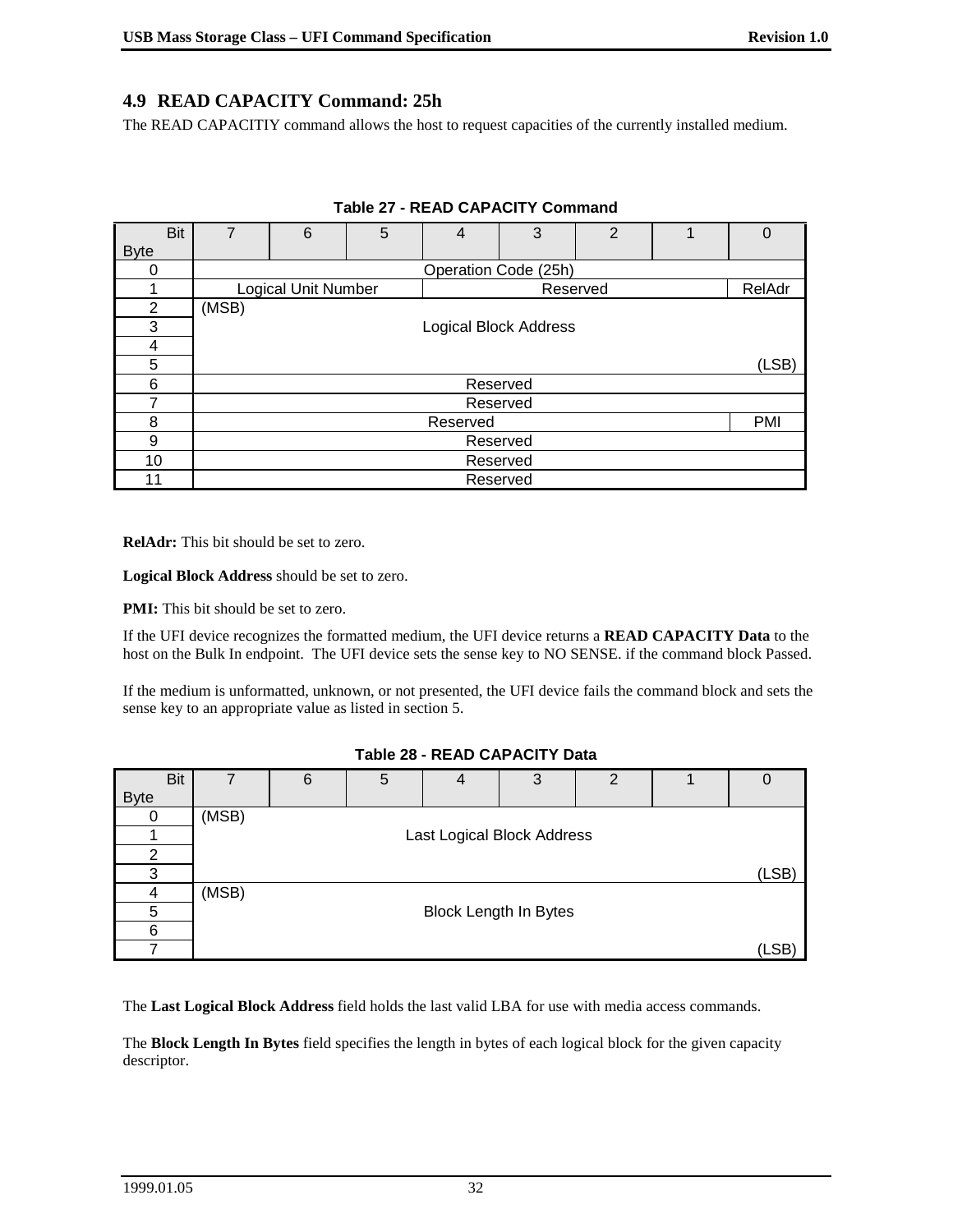# **4.10 READ FORMAT CAPACITIES Command: 23h**

The READ FORMAT CAPACITIES command allows the host to request a list of the possible capacities that can be formatted on the currently installed medium. If no medium is currently installed, the UFI device shall return the maximum capacity that can be formatted by the device.

| <b>Bit</b>  | 7        | 6                          | 5 | 4                    | 3        | $\overline{2}$ |  | 0 |  |
|-------------|----------|----------------------------|---|----------------------|----------|----------------|--|---|--|
| <b>Byte</b> |          |                            |   |                      |          |                |  |   |  |
| 0           |          |                            |   | Operation Code (23h) |          |                |  |   |  |
|             |          | <b>Logical Unit Number</b> |   |                      |          | Reserved       |  |   |  |
| 2           |          |                            |   |                      | Reserved |                |  |   |  |
| 3           |          | Reserved                   |   |                      |          |                |  |   |  |
| 4           |          | Reserved                   |   |                      |          |                |  |   |  |
| 5           | Reserved |                            |   |                      |          |                |  |   |  |
| 6           |          | Reserved                   |   |                      |          |                |  |   |  |
| 7           |          | Allocation Length (MSB)    |   |                      |          |                |  |   |  |
| 8           |          | Allocation Length (LSB)    |   |                      |          |                |  |   |  |
| 9           | Reserved |                            |   |                      |          |                |  |   |  |
| 10          |          | Reserved                   |   |                      |          |                |  |   |  |
| 11          |          | Reserved                   |   |                      |          |                |  |   |  |

| <b>Table 29 - READ FORMAT CAPACITIES Command</b> |  |
|--------------------------------------------------|--|
|--------------------------------------------------|--|

**Allocation Length:** specifies the maximum number of bytes of format data the Host can receive. If this is less than the size of capacity data, the UFI device returns only the number of bytes requested. However, the UFI device *shall not* adjust the Capacity List Length in the format data to reflect truncation.

#### **4.10.1 Capacity List**

Upon receipt of this command block, the UFI device returns a Capacity List to the host on the Bulk In endpoint.

- $\bullet$ No media in FDU: Capacity List Header + Maximum Capacity Header
- $\bullet$ Media in FDU: Capacity List Header + Current Capacity Header + Formattable Capacity Descriptors

| <b>Bit</b><br><b>Byte</b> | 6                                           | 5 |                                   | 3                           | ⌒ |  |  |  |  |  |  |
|---------------------------|---------------------------------------------|---|-----------------------------------|-----------------------------|---|--|--|--|--|--|--|
|                           |                                             |   |                                   | <b>Capacity List Header</b> |   |  |  |  |  |  |  |
|                           | Current/Maximum Capacity Header             |   |                                   |                             |   |  |  |  |  |  |  |
|                           | Formattable Capacity Descriptor(s) (if any) |   |                                   |                             |   |  |  |  |  |  |  |
| O                         |                                             |   | Formattable Capacity Descriptor 0 |                             |   |  |  |  |  |  |  |
|                           |                                             |   |                                   |                             |   |  |  |  |  |  |  |
|                           |                                             |   |                                   |                             |   |  |  |  |  |  |  |
|                           | Formattable Capacity Descriptor x           |   |                                   |                             |   |  |  |  |  |  |  |
|                           |                                             |   |                                   |                             |   |  |  |  |  |  |  |

#### **Table 30 - Capacity List**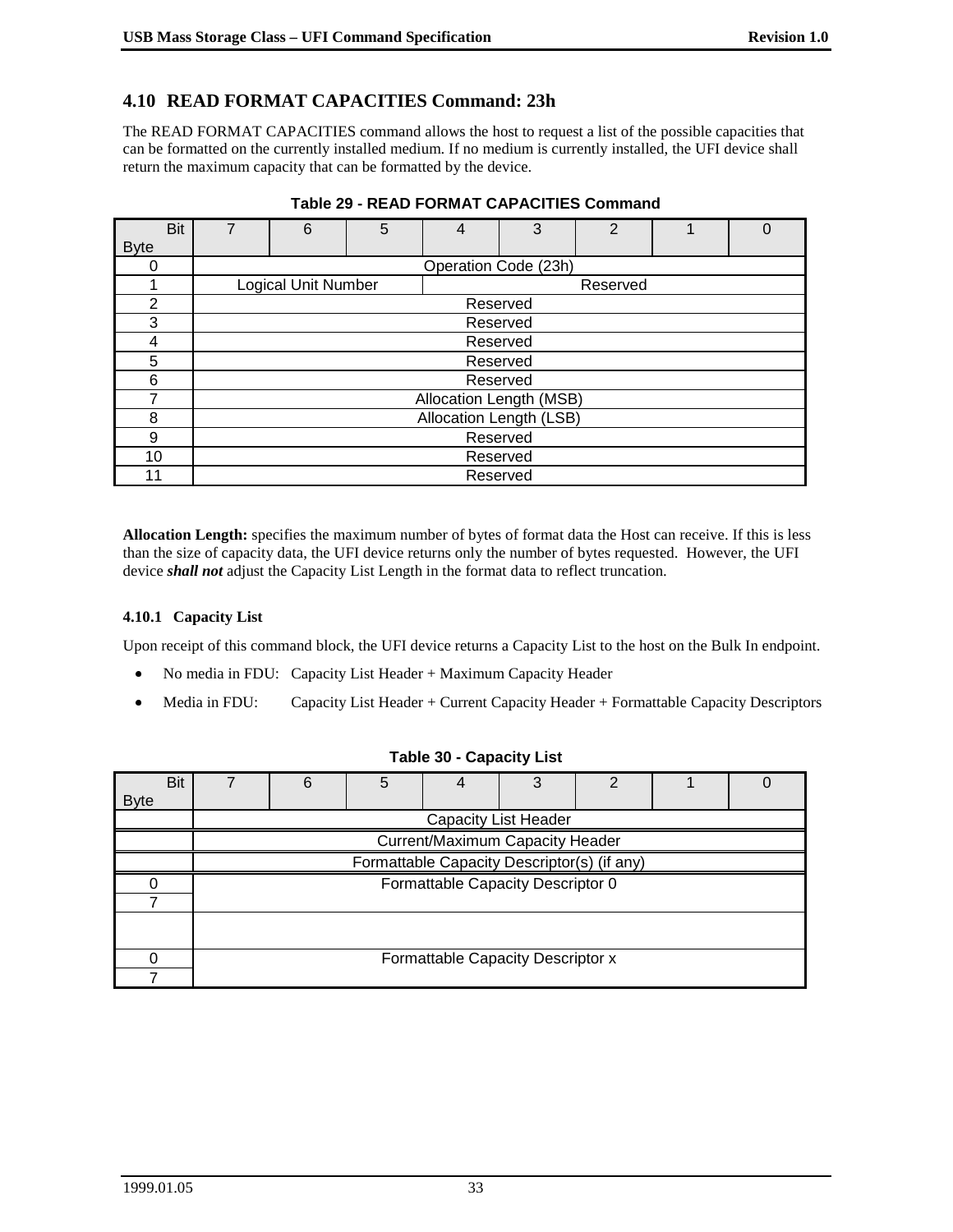The Capacity List Header gives the length of the descriptor data to follow.

| <b>Bit</b>  |                      |          |  |          |  |  |  |  |  |  |  |
|-------------|----------------------|----------|--|----------|--|--|--|--|--|--|--|
| <b>Byte</b> |                      |          |  |          |  |  |  |  |  |  |  |
|             |                      | Reserved |  |          |  |  |  |  |  |  |  |
|             |                      |          |  | Reserved |  |  |  |  |  |  |  |
|             |                      | Reserved |  |          |  |  |  |  |  |  |  |
|             | Capacity List Length |          |  |          |  |  |  |  |  |  |  |

**Table 31 - Capacity List Header**

The **Capacity List Length** field specifies the length in bytes of the Capacity Descriptors that follow. Each Capacity Descriptor is eight bytes in length, making the Capacity List Length equal to eight times the number of descriptors.

The Current/Maximum Capacity Descriptor describes the current medium capacity if media is mounted in the UFI device and the format is known, else the maximum capacity that can be formatted by the UFI device if no media is mounted, or if the mounted media is unformatted, or if the format of the mounted media is unknown.

| Bit         | 7     | 6                | 5 | 4        | 3                   | $\overline{2}$ |                        |       |  |  |  |  |
|-------------|-------|------------------|---|----------|---------------------|----------------|------------------------|-------|--|--|--|--|
| <b>Byte</b> |       |                  |   |          |                     |                |                        |       |  |  |  |  |
|             | (MSB) |                  |   |          |                     |                |                        |       |  |  |  |  |
|             |       | Number of Blocks |   |          |                     |                |                        |       |  |  |  |  |
| 2           |       |                  |   |          |                     |                |                        |       |  |  |  |  |
| 3           |       | (LSB)            |   |          |                     |                |                        |       |  |  |  |  |
|             |       |                  |   | Reserved |                     |                | <b>Descriptor Code</b> |       |  |  |  |  |
| 5           | (MSB) |                  |   |          |                     |                |                        |       |  |  |  |  |
| 6           |       |                  |   |          | <b>Block Length</b> |                |                        |       |  |  |  |  |
|             |       |                  |   |          |                     |                |                        | (LSB) |  |  |  |  |

**Table 32 - Current/Maximum Capacity Descriptor**

The **Number of Blocks** field indicates the total number of addressable blocks for the descriptor's media type.

The **Descriptor Code** field specifies the type of descriptor returned to the Host.

| <b>Table 33 - Descriptor Code definition</b> |
|----------------------------------------------|
| <b>- - - -</b>                               |

| Descriptor      | Descriptor Type                                                           |
|-----------------|---------------------------------------------------------------------------|
| Code            |                                                                           |
| 01 <sub>b</sub> | Unformatted Media - Maximum formattable capacity for this cartridge       |
| 10 <sub>b</sub> | Formatted Media - Current media capacity                                  |
| 11 <sub>b</sub> | No Cartridge in Drive - Maximum formattable capacity for any<br>cartridge |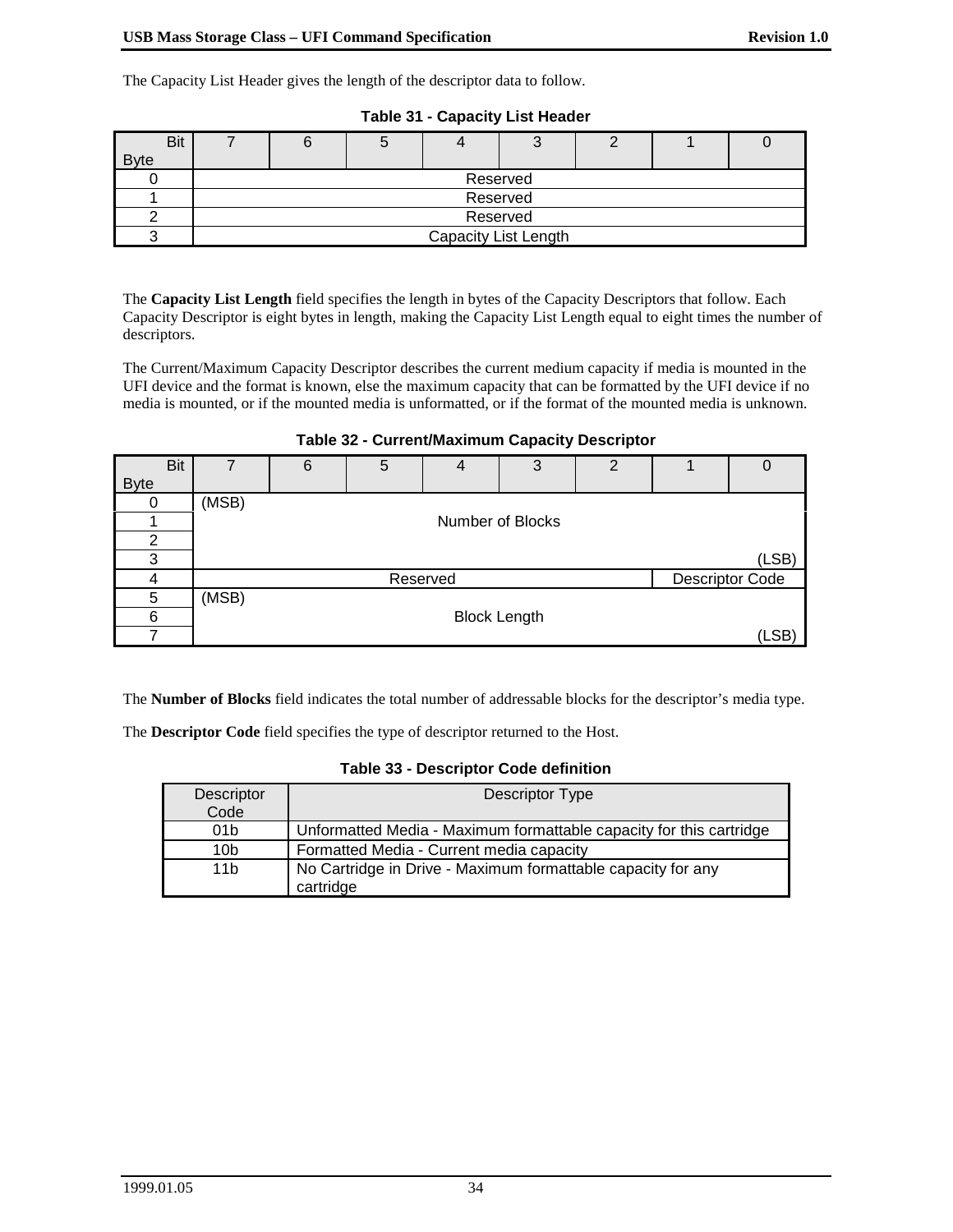| <b>Bit</b>  | 7     | 6                   | 5 | 4        | 3                | $\mathcal{P}$ |  |       |  |  |  |
|-------------|-------|---------------------|---|----------|------------------|---------------|--|-------|--|--|--|
| <b>Byte</b> |       |                     |   |          |                  |               |  |       |  |  |  |
|             | (MSB) |                     |   |          |                  |               |  |       |  |  |  |
|             |       |                     |   |          | Number of Blocks |               |  |       |  |  |  |
| 2           |       |                     |   |          |                  |               |  |       |  |  |  |
| 3           |       | (LSB)               |   |          |                  |               |  |       |  |  |  |
|             |       |                     |   | Reserved |                  |               |  |       |  |  |  |
| 5           | (MSB) |                     |   |          |                  |               |  |       |  |  |  |
| 6           |       | <b>Block Length</b> |   |          |                  |               |  |       |  |  |  |
|             |       |                     |   |          |                  |               |  | (LSB) |  |  |  |

**Table 34 - Formattable Capacity Descriptor**

The **Number of Blocks** field indicates the maximum (or fixed) number of addressable blocks for the given capacity descriptor.

The **Block Length** specifies the length in bytes of each logical block for the given capacity descriptor.

#### **4.10.2 Formattable Capacity Descriptors**

The UFI device supports the following capacity descriptors.

| Medium | <b>Medium</b><br><b>Type Code</b> | Formatted<br>Capacitv | $\mathsf{r}_\mathsf{racks}$ | Heads | Sectors/<br>$\mathsf{T}$ rack | <b>Total Blocks</b> |       | <b>Block Length</b> |       |
|--------|-----------------------------------|-----------------------|-----------------------------|-------|-------------------------------|---------------------|-------|---------------------|-------|
| DD     | 1Eh                               | 720 KB                | 80                          |       |                               | 1440                | 05A0h | 512                 | 0200h |
| HD     | 93h                               | 1.25 MB               |                             |       |                               | 1232                | 04D0h | 1024                | 0400h |
|        | 94h                               | 1.44 MB               | 80                          |       | 18                            | 2880                | 0B40h | 512                 | 0200h |

**Table 35 - Capacity Descriptors Supported by USB-FDU**

If there is no medium in the FDU, the UFI device returns only the Capacity List Header and a Maximum Capacity Descriptor denoting the 1.44 MB format.

| <b>Byte</b> |     |                      |     |                                    |                  |     |     |      |                     |     |     |     |
|-------------|-----|----------------------|-----|------------------------------------|------------------|-----|-----|------|---------------------|-----|-----|-----|
| Field       |     | Capacity List Header |     | <b>Maximum Capacity Descriptor</b> |                  |     |     |      |                     |     |     |     |
|             |     |                      |     | Length                             | Number of Blocks |     |     | Desc | <b>Block Length</b> |     |     |     |
|             |     |                      |     |                                    |                  |     |     |      | Tvpe                |     |     |     |
| Value       | 00h | 00h                  | 00h | 08h                                | 00h              | 00h | 0Bh | 40h  | 03h                 | 00h | 02h | 00h |

#### **Table 36 - Maximum Capacity Descriptor Example (No Medium)**

The device *shall not* return Formattable Capacity Descriptors for formats that it is capable of reading, but not formatting.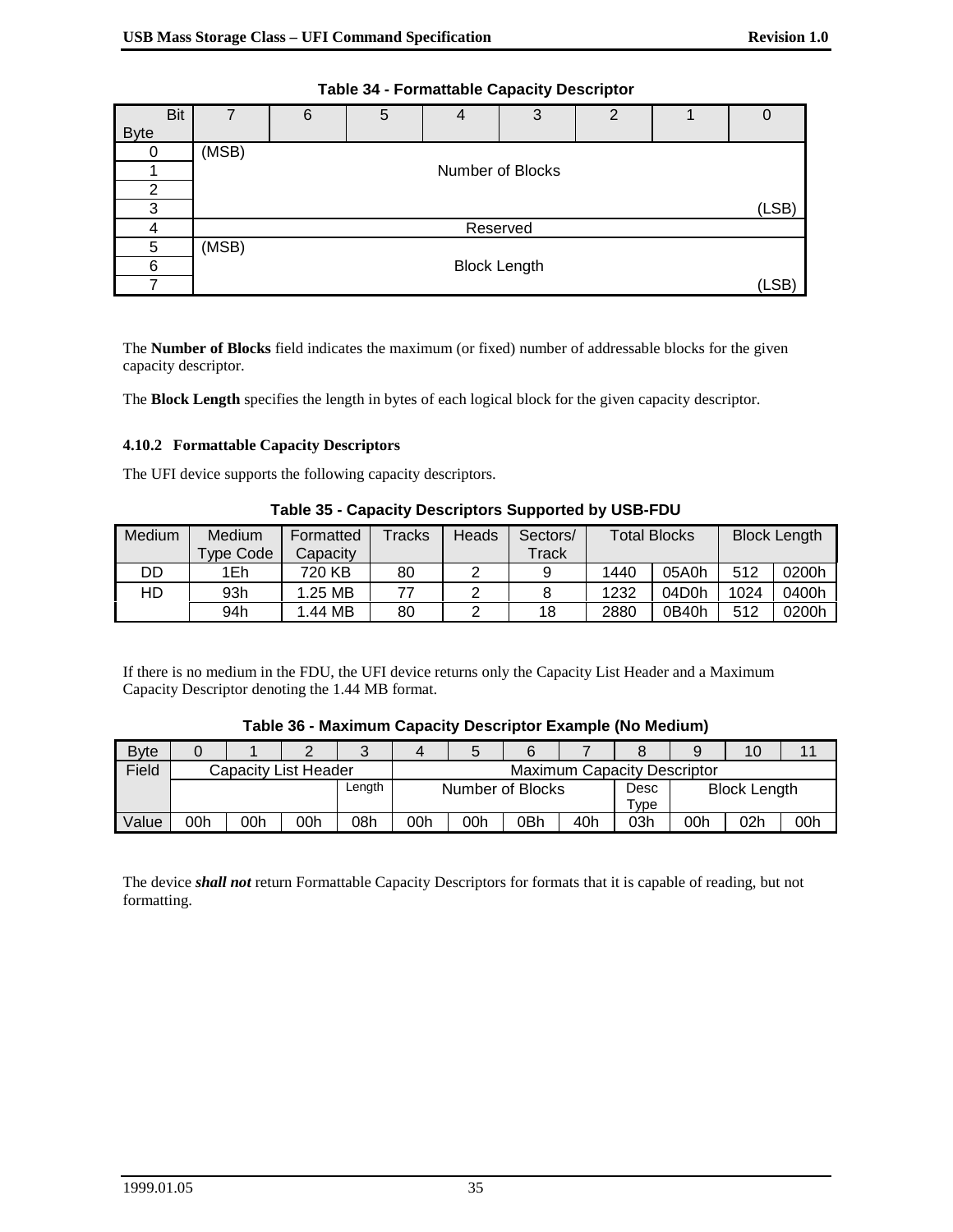| <b>Medium</b> | Condition   | Medium Type | <b>Returned Data</b> | Descriptor<br>Type | Returned<br><b>FCDs</b> |
|---------------|-------------|-------------|----------------------|--------------------|-------------------------|
| None          | None        |             | $CLH + MCD$          | 11 <sub>b</sub>    |                         |
| <b>DD</b>     | unformatted |             | CLH + MCD            | 01 <sub>b</sub>    |                         |
|               | current     | 1Eh         | $CLH + MCD + FCD(2)$ | 10 <sub>b</sub>    | 720 KB                  |
| HD            | unformatted |             | CLH + MCD            | 01 <sub>b</sub>    |                         |
|               | current     | 93h         | $CLH + MCD + FCD(3)$ | 10 <sub>b</sub>    | 1.25 MB                 |
|               |             | 94h         |                      |                    | 1.44 MB                 |

**Table 37 - Format Capacity Descriptors Returned by USB-FDU**

Note: if the current medium is formatted but the UFI device cannot read it, the UFI device will report that the medium is unformatted. If the medium is readable with a valid BPB, the UFI device will report Formatted Media, with a block count and length based on the BPB information.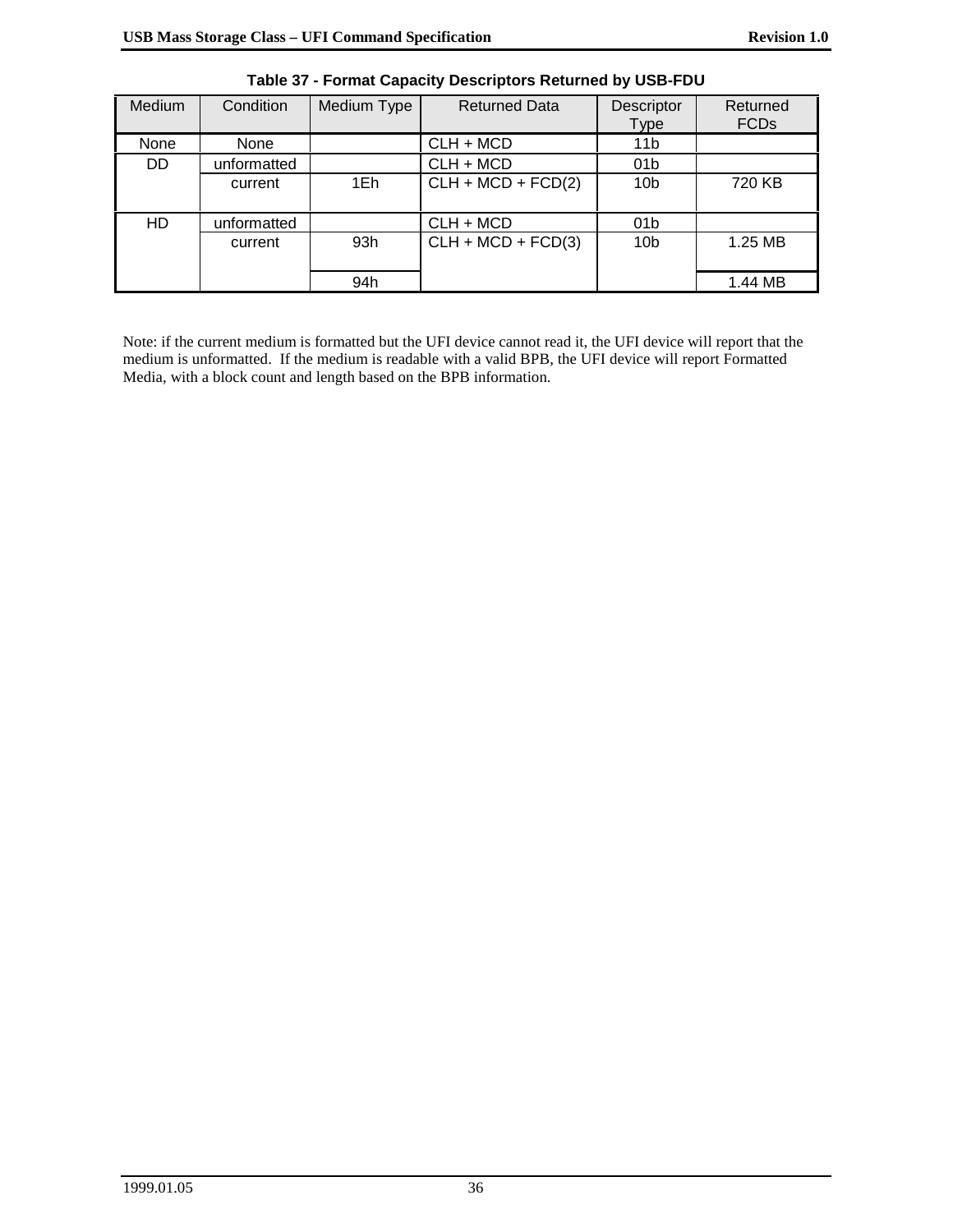# **4.11 REQUEST SENSE Command: 03h**

The REQUEST SENSE command instructs the UFI device to transfer sense data to the host for the specified logical unit. The sense data for the previous UFI command block is returned via the Bulk In endpoint.

The host should issue a REQUEST SENSE command after every UFI command block to receive the resulting sense data, in order to determine if an error occurred or not. If the Host issues another UFI command block instead, the sense data for the previous UFI command will be lost (overwritten).

| <b>Bit</b>  | 7 | 6                          | 5 | 4                    | 3                        | $\overline{2}$ |  | Ω |  |  |
|-------------|---|----------------------------|---|----------------------|--------------------------|----------------|--|---|--|--|
| <b>Byte</b> |   |                            |   |                      |                          |                |  |   |  |  |
| ი           |   |                            |   | Operation Code (03h) |                          |                |  |   |  |  |
|             |   | <b>Logical Unit Number</b> |   |                      |                          | Reserved       |  |   |  |  |
| 2           |   |                            |   | Reserved             |                          |                |  |   |  |  |
| 3           |   |                            |   | Reserved             |                          |                |  |   |  |  |
| 4           |   |                            |   |                      | <b>Allocation Length</b> |                |  |   |  |  |
| 5           |   |                            |   | Reserved             |                          |                |  |   |  |  |
| 6           |   |                            |   | Reserved             |                          |                |  |   |  |  |
| 7           |   |                            |   | Reserved             |                          |                |  |   |  |  |
| 8           |   |                            |   | Reserved             |                          |                |  |   |  |  |
| 9           |   | Reserved                   |   |                      |                          |                |  |   |  |  |
| 10          |   | Reserved                   |   |                      |                          |                |  |   |  |  |
| 11          |   |                            |   | Reserved             |                          |                |  |   |  |  |

|  | Table 38 - REQUEST SENSE Command |  |  |
|--|----------------------------------|--|--|
|--|----------------------------------|--|--|

**Allocation Length:** specifies the maximum number of bytes of sense data the host can receive. If this is less than the size of sense data, the UFI device shall return only the number of bytes requested. However, UFI device *shall not* adjust the Additional Sense Length in the sense data to reflect truncation if the Allocation Length is less than the sense data available.

#### **Description**

After the processing of each command block, the UFI device sets the sense data to indicate the execution result. The sense data is output to the host in a Request Sense Standard Data Block by the UFI device in response to a REQUEST SENSE command block.

The UFI device shall preserve the sense data until it is overwritten by the execution result of the next command block. The UFI device *shall not* change the sense data upon completion of the REQUEST SENSE command block.

Persistent Command Block Failure and UNIT ATTENTION conditions, such as media change or power on reset, shall be cleared by the UFI device when retrieved by a REQUEST SENSE command block.

If the UFI device receives a REQUEST SENSE command while an command block is still executing, the UFI device shall first finish execution of the current command block, then process the REQUEST SENSE command.

#### **Outputs**

The UFI device returns 18 bytes of sense data in response to a REQUEST SENSE command.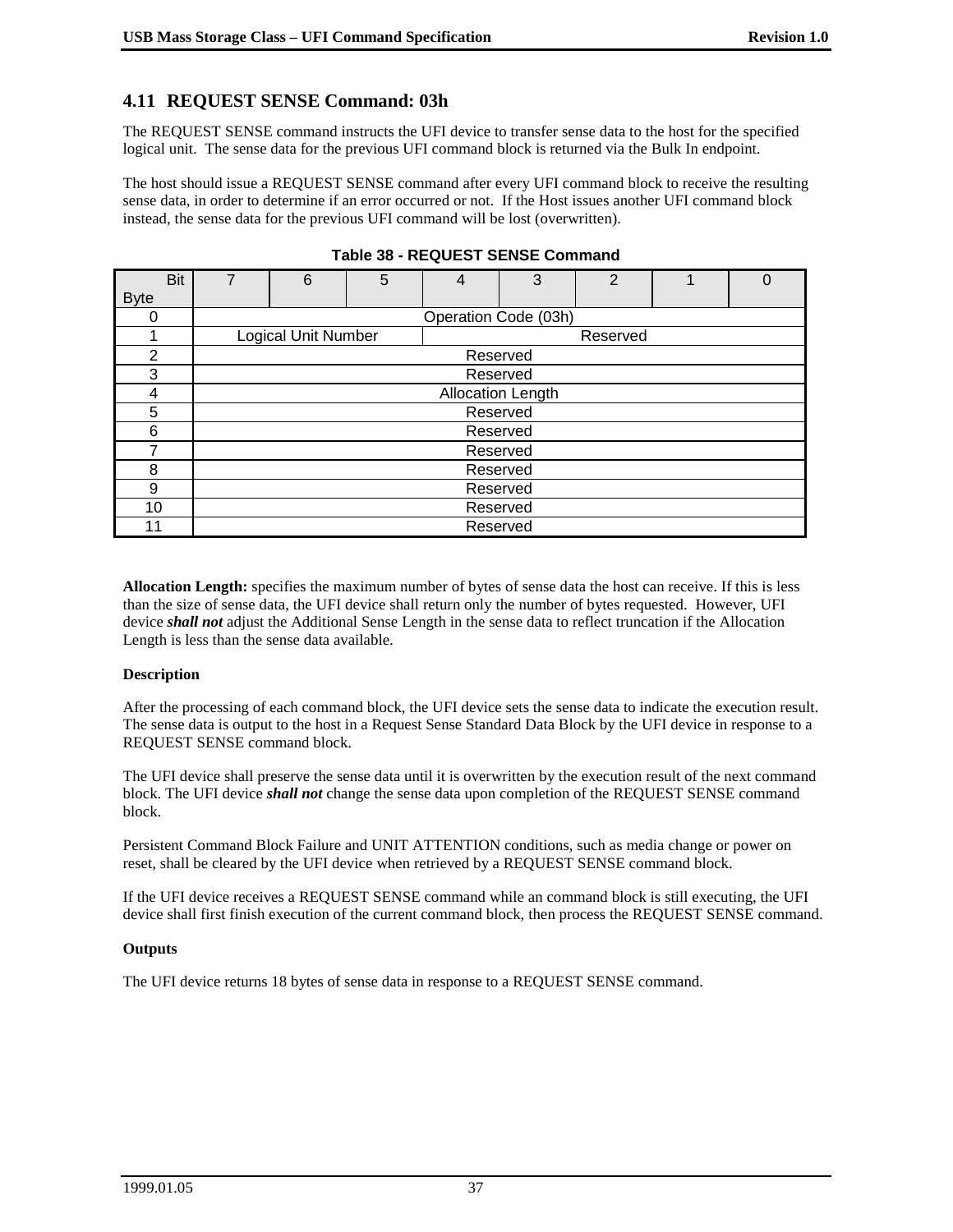| Bit<br><b>Byte</b> | $\overline{7}$        | 6        | 5 | $\overline{4}$                              | 3                | 2 |  | $\Omega$ |  |  |  |
|--------------------|-----------------------|----------|---|---------------------------------------------|------------------|---|--|----------|--|--|--|
| 0                  | Valid                 |          |   |                                             | Error Code (70h) |   |  |          |  |  |  |
| 1                  |                       | Reserved |   |                                             |                  |   |  |          |  |  |  |
| $\overline{2}$     | Reserved<br>Sense Key |          |   |                                             |                  |   |  |          |  |  |  |
| 3                  | (MSB)                 |          |   |                                             |                  |   |  |          |  |  |  |
| 4                  |                       |          |   |                                             | Information      |   |  |          |  |  |  |
| 5                  |                       |          |   |                                             |                  |   |  |          |  |  |  |
| 6                  |                       |          |   |                                             |                  |   |  | (LSB)    |  |  |  |
| 7                  |                       |          |   | Additional Sense Length (10)                |                  |   |  |          |  |  |  |
| 8                  |                       |          |   |                                             |                  |   |  |          |  |  |  |
| 9                  |                       |          |   | Reserved                                    |                  |   |  |          |  |  |  |
| 10                 |                       |          |   |                                             |                  |   |  |          |  |  |  |
| 11                 |                       |          |   |                                             |                  |   |  |          |  |  |  |
| 12                 |                       |          |   | Additional Sense Code (Mandatory)           |                  |   |  |          |  |  |  |
| 13                 |                       |          |   | Additional Sense Code Qualifier (Mandatory) |                  |   |  |          |  |  |  |
| 14                 |                       |          |   | Reserved                                    |                  |   |  |          |  |  |  |
| 15                 |                       |          |   |                                             |                  |   |  |          |  |  |  |
| 16                 |                       |          |   | Reserved                                    |                  |   |  |          |  |  |  |
| 17                 |                       |          |   |                                             |                  |   |  |          |  |  |  |

**Table 39 - Request Sense Standard Data**

**Error Code:** this field shall contain a value of 70h to indicate current errors.

**Valid:** A Valid bit of zero indicates that the Information field is not as defined in this Specification. A Valid bit of one indicates that the Information field contains valid information as defined in this Specification.

**Sense Key, Additional Sense Code**, and **Additional Sense Code Qualifier** provide a hierarchy of error or command result information. The values returned in these fields by the UFI device are those set by the previous UFI command block. A summary of these values is given in section 5

**Information:** This field is command-specific; it is typically used by some commands to return a logical block address denoting where an error occurred. If this field has a value, the Valid bit shall be set to one.

**Additional Sense Length:** the UFI device sets the value of this field to ten, to indicate that ten more bytes of sense data follow this field.

**Result Values**

None.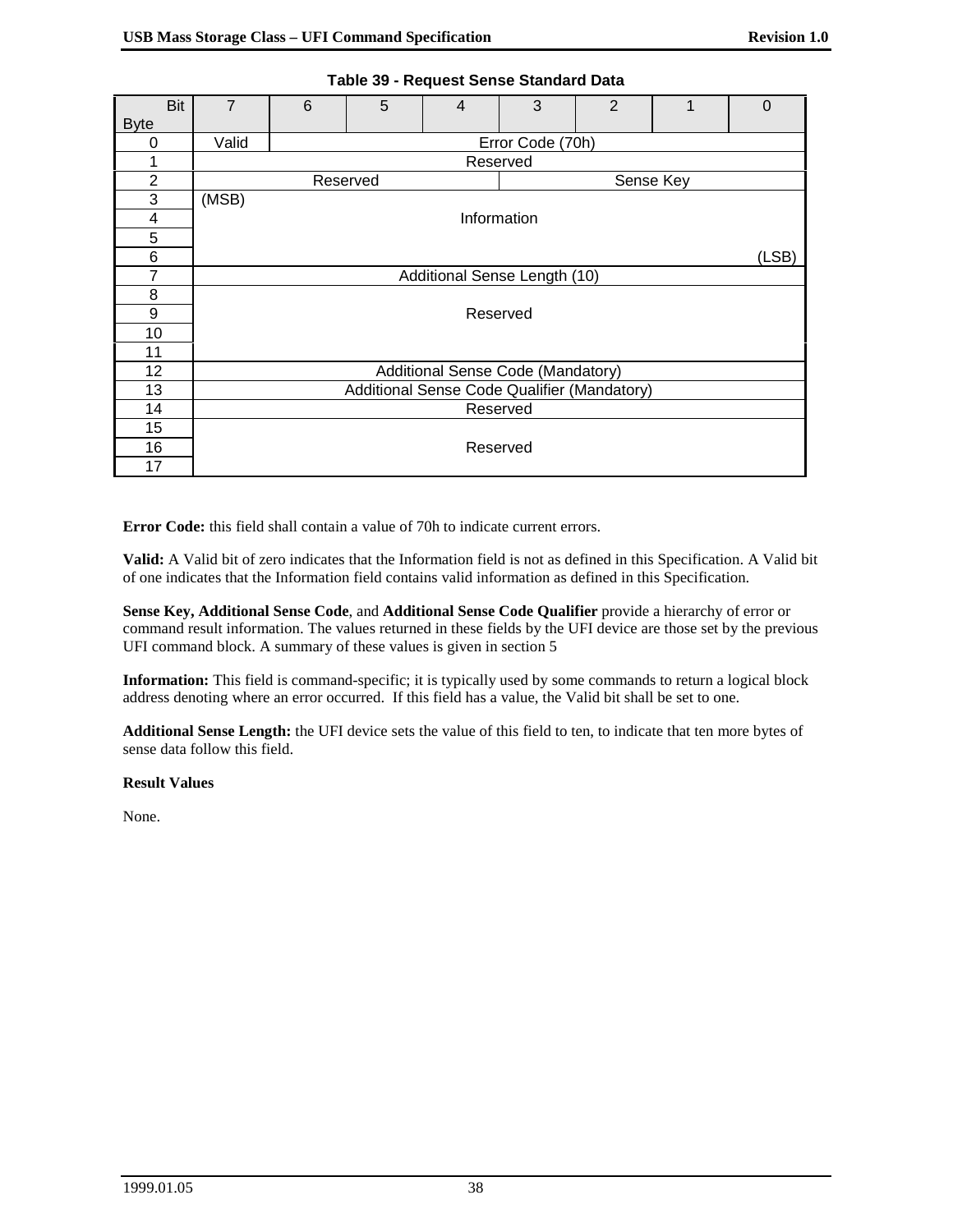## **4.12 REZERO UNIT Command: 01h**

The REZERO UNIT command positions the head of the drive to the cylinder 0 .

| <b>Bit</b>     | 7 | 6                   | 5 | 4 | 3                    | $\overline{2}$ |  | 0 |
|----------------|---|---------------------|---|---|----------------------|----------------|--|---|
| <b>Byte</b>    |   |                     |   |   |                      |                |  |   |
|                |   |                     |   |   | Operation Code (01h) |                |  |   |
|                |   | Logical Unit Number |   |   |                      | Reserved       |  |   |
| $\mathfrak{p}$ |   |                     |   |   | Reserved             |                |  |   |
| 3              |   |                     |   |   | Reserved             |                |  |   |
| 4              |   |                     |   |   | Reserved             |                |  |   |
| 5              |   | Reserved            |   |   |                      |                |  |   |
| 6              |   |                     |   |   | Reserved             |                |  |   |
|                |   |                     |   |   | Reserved             |                |  |   |
| 8              |   | Reserved            |   |   |                      |                |  |   |
| 9              |   | Reserved            |   |   |                      |                |  |   |
| 10             |   | Reserved            |   |   |                      |                |  |   |
| 11             |   | Reserved            |   |   |                      |                |  |   |

|  | Table 40 - REQUEST SENSE Command |  |  |
|--|----------------------------------|--|--|
|--|----------------------------------|--|--|

#### **Description**

When the UFI device processes this REZERO UNIT command block, the UFI device moves the head of its drive to cylinder 0.

This command exists for command compatibility, therefore the UFI device may return Passed status without attempting any action.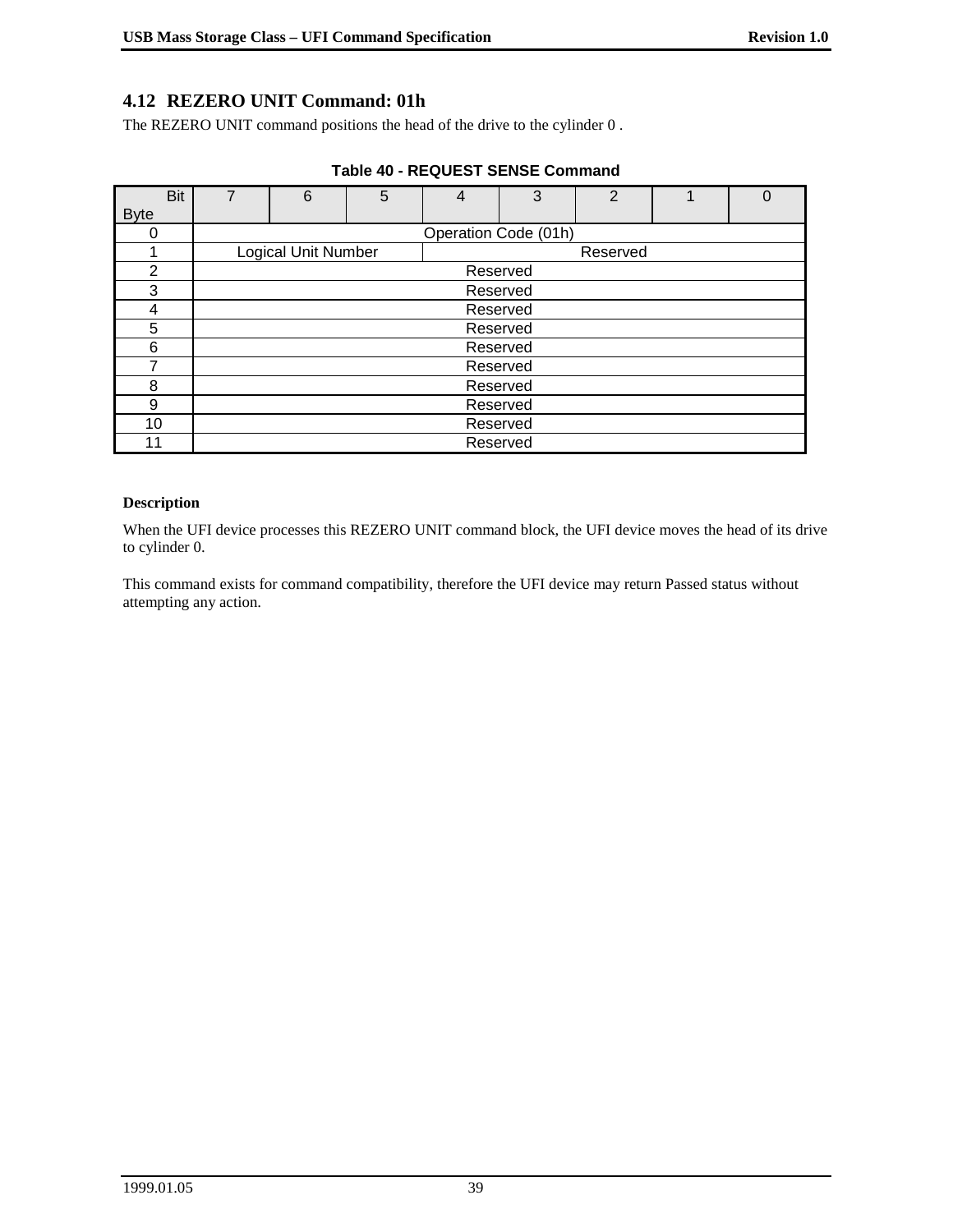# **4.13 SEEK Command: 2Bh**

The SEEK command requests that the UFI device seek to the specified Logical Block Address. The content of the sector at the specified LBA *shall not* affect the seek operation nor cause an error to be generated.

| <b>Bit</b>  | 7     | 6                          | 5 | 4                            | 3        | 2        |  | 0 |
|-------------|-------|----------------------------|---|------------------------------|----------|----------|--|---|
| <b>Byte</b> |       |                            |   |                              |          |          |  |   |
| 0           |       |                            |   | Operation Code (2Bh)         |          |          |  |   |
|             |       | <b>Logical Unit Number</b> |   |                              |          | Reserved |  |   |
| 2           | (MSB) |                            |   |                              |          |          |  |   |
| 3           |       |                            |   | <b>Logical Block Address</b> |          |          |  |   |
| 4           |       |                            |   |                              |          |          |  |   |
| 5           |       | (LSB)                      |   |                              |          |          |  |   |
| 6           |       |                            |   |                              | Reserved |          |  |   |
| 7           |       |                            |   |                              | Reserved |          |  |   |
| 8           |       | Reserved                   |   |                              |          |          |  |   |
| 9           |       | Reserved                   |   |                              |          |          |  |   |
| 10          |       | Reserved                   |   |                              |          |          |  |   |
| 11          |       | Reserved                   |   |                              |          |          |  |   |

| <b>Table 41 - SEEK Command</b> |  |
|--------------------------------|--|
|--------------------------------|--|

#### **Description**

The UFI device moves its drive heads to the specified logical address. The UFI device automatically starts and stops the drive motor as needed.

The UFI device shall implement implied seeks for other disk access command blocks (READ, WRITE, FORMAT UNIT, etc.), to automatically move the disk heads to the specified logical block address. Therefore, use of the SEEK command by the host is not mandatory on the UFI device.

#### **Result Values**

If the SEEK command block completes successfully, the UFI device shall set the sense data to NO SENSE. Otherwise the device shall set the sense data to an appropriate value as listed in section 5.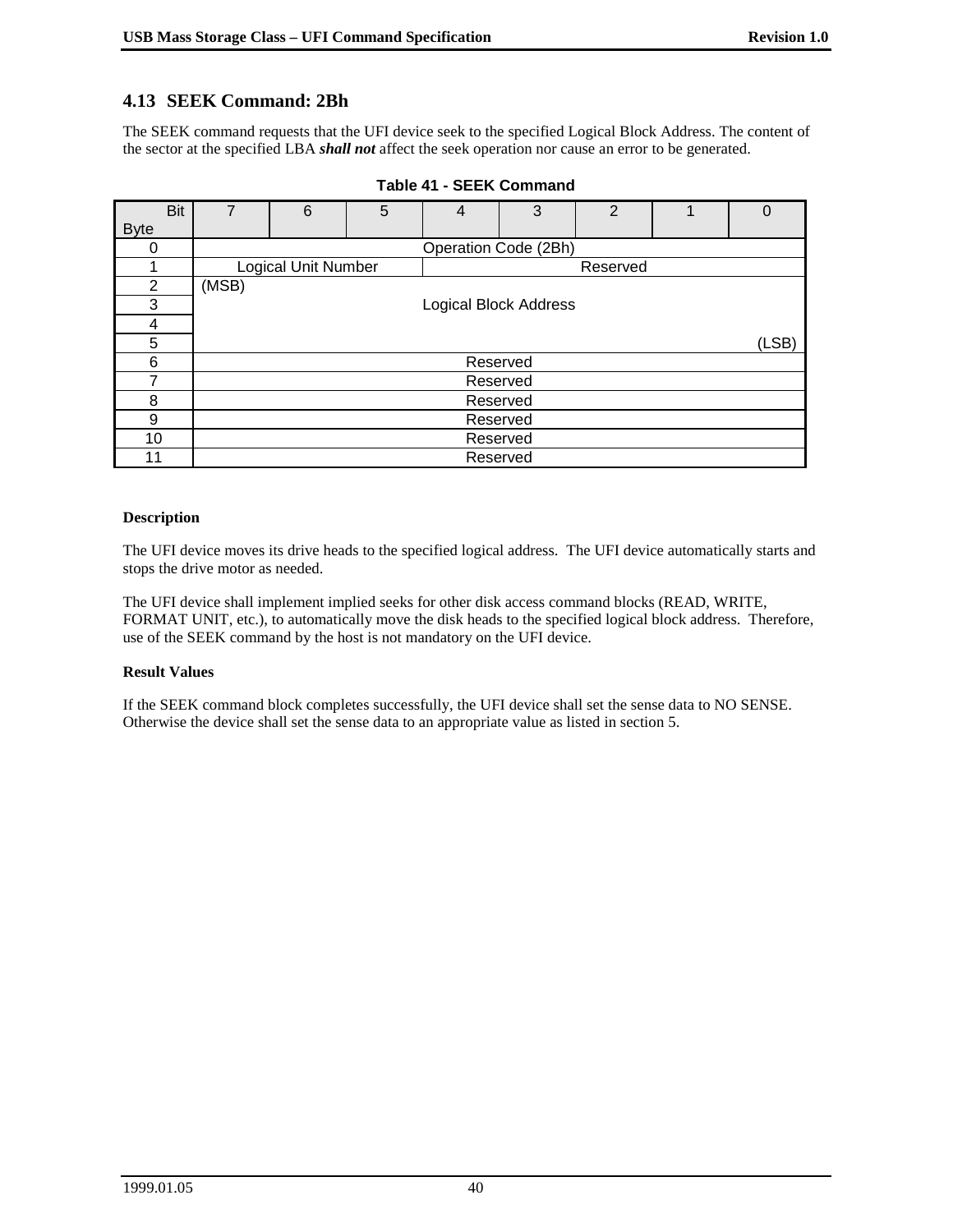# **4.14 SEND DIAGNOSTIC Command: 1Dh**

The SEND DIAGNOSTIC command requests the UFI device to do a reset or perform a self-test*.*

| <b>Bit</b>     | 7 | 6                          | 5 | 4  | 3                    | $\overline{2}$ |               | 0       |
|----------------|---|----------------------------|---|----|----------------------|----------------|---------------|---------|
| <b>Byte</b>    |   |                            |   |    |                      |                |               |         |
|                |   |                            |   |    | Operation Code (1Dh) |                |               |         |
|                |   | <b>Logical Unit Number</b> |   | РF | Reserved             | SelfTest       | <b>DefOfl</b> | UnitOfl |
| $\overline{2}$ |   |                            |   |    | Reserved             |                |               |         |
| 3              |   |                            |   |    | Reserved             |                |               |         |
| 4              |   |                            |   |    | Reserved             |                |               |         |
| 5              |   |                            |   |    | Reserved             |                |               |         |
| 6              |   |                            |   |    | Reserved             |                |               |         |
| 7              |   |                            |   |    | Reserved             |                |               |         |
| 8              |   | Reserved                   |   |    |                      |                |               |         |
| 9              |   | Reserved                   |   |    |                      |                |               |         |
| 10             |   | Reserved                   |   |    |                      |                |               |         |
| 11             |   | Reserved                   |   |    |                      |                |               |         |

|  |  | <b>Table 42 - SEND DIAGNOSTIC Command</b> |  |
|--|--|-------------------------------------------|--|
|--|--|-------------------------------------------|--|

**SelfTest:**  $0 =$  perform special diagnostic test;  $1 =$  perform default self-test; Support for and the contents of any special diagnostic test is vendor-specific.

The UFI device requires the Logical Unit Number to indicate a supported logical unit.

A UFI device may interpret a SEND DIAGNOSTICS command block of the following format as a CBI Command Block Reset:

1Dh 04h 00h 00h 00h 00h ...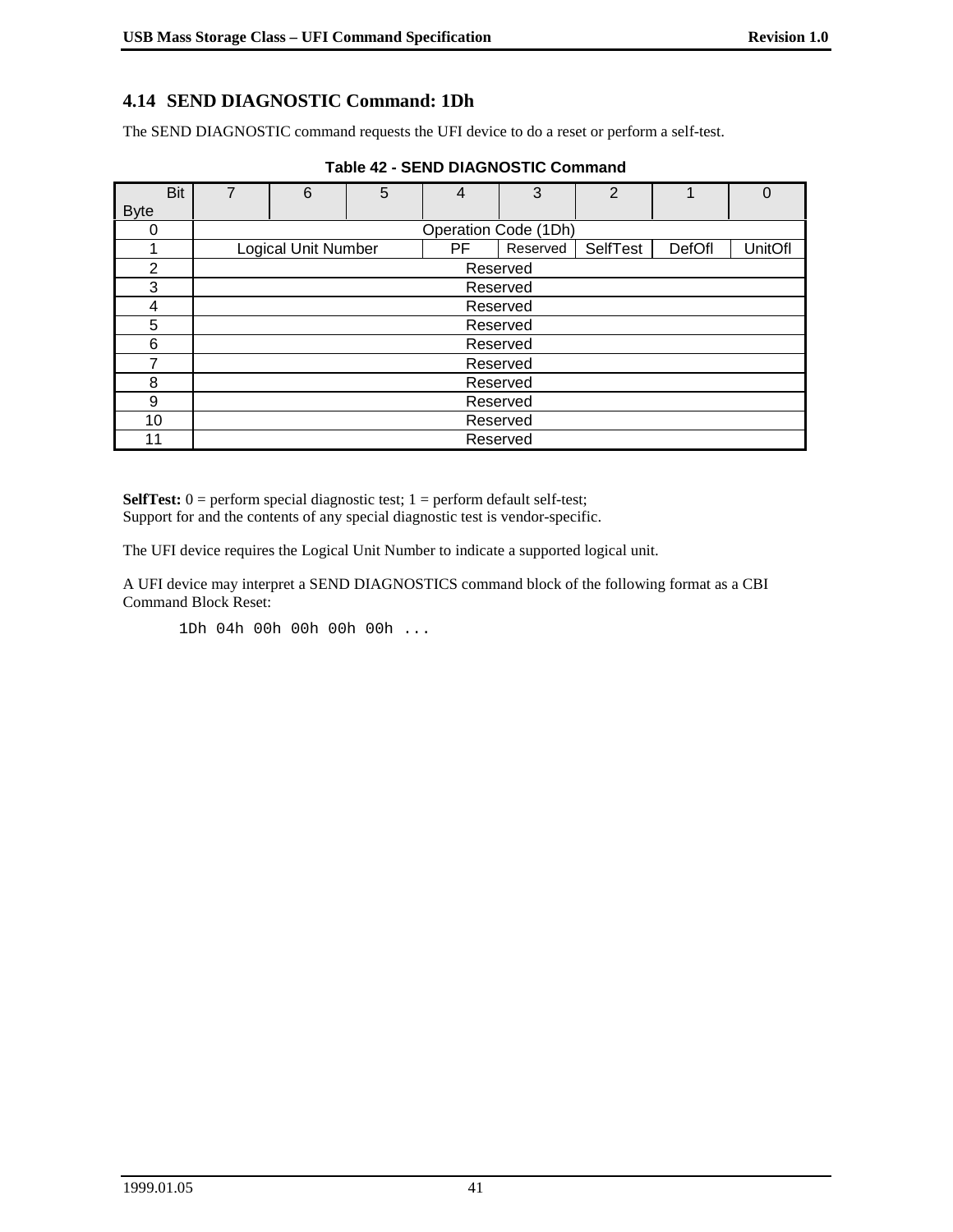# **4.15 START-STOP UNIT Command: 1Bh**

The START-STOP UNIT command instructs the UFI device to enable or disable media access operations.

| <b>Bit</b>     | 7 | 6                   | 5 | 4        | 3                    | $\overline{2}$ | 1    | $\Omega$     |
|----------------|---|---------------------|---|----------|----------------------|----------------|------|--------------|
| <b>Byte</b>    |   |                     |   |          |                      |                |      |              |
| 0              |   |                     |   |          | Operation Code (1Bh) |                |      |              |
|                |   | Logical Unit Number |   |          |                      | Reserved       |      | <b>IMMED</b> |
| $\overline{2}$ |   |                     |   |          | Reserved             |                |      |              |
| 3              |   |                     |   |          | Reserved             |                |      |              |
| 4              |   |                     |   | Reserved |                      |                | LoEi | Start        |
| 5              |   |                     |   |          | Reserved             |                |      |              |
| 6              |   |                     |   |          | Reserved             |                |      |              |
| 7              |   |                     |   |          | Reserved             |                |      |              |
| 8              |   | Reserved            |   |          |                      |                |      |              |
| 9              |   | Reserved            |   |          |                      |                |      |              |
| 10             |   | Reserved            |   |          |                      |                |      |              |
| 11             |   | Reserved            |   |          |                      |                |      |              |

|  |  | Table 43 - START-STOP UNIT Command |
|--|--|------------------------------------|
|--|--|------------------------------------|

**IMMED:** The Immediate bit: ignored by the USB-FDU.

**Start:** A Start bit of one instructs the UFI device to enable media access operations. A Start bit of zero instructs the UFI device to disable media access operations.

**LoEj:** A Load Eject (LoEj) bit of zero requests that no eject action be performed. A LoEj bit of one, with the Start bit cleared to zero, instructs the UFI device to eject the media.

#### **Description**

This command can be used by the host to update the media type and the write protect status.

The START/STOP commands are not interpreted by the USB-FDU as a master disk access enable/disable. The USB-FDU allows access to the disk, even if no START command is received. Similarly, the USB-FDU does not forbid access to the disk, even if a STOP command is received.

The Start and LoEj bits combine to specify the operation to be performed, as summarized in Table 44 below.

| LoEi | <b>Start</b> | Operation to be Performed              | USB-FDU                |
|------|--------------|----------------------------------------|------------------------|
|      |              | Stop the media                         | motor off              |
|      |              | Start the media and acquire the format | motor on:              |
|      |              | type                                   | determine medium type  |
|      |              | Eject the media if possible            | <b>ILLEGAL REQUEST</b> |
|      |              | Reserved                               | <b>ILLEGAL REQUEST</b> |

**Table 44 - Start-Stop and Eject Operations**

**Stop:** The USB-FDU turns off the drive motor, if it is currently on, without waiting for the motor off delay timer to time out. If the drive motor is already off, then the USB-FDU does nothing.

**Start:** The USB-FDU turns on the drive motor, and attempts to determine the media type, if it has not already been determined. If the media type has changed, the FLEXIBLE DISK PAGE (05) is updated according to the new media type. The write protect state is also updated.

If the motor off delay timer times out, the USB-FDU shall turn off the drive motor, whether a stop command is pending or not.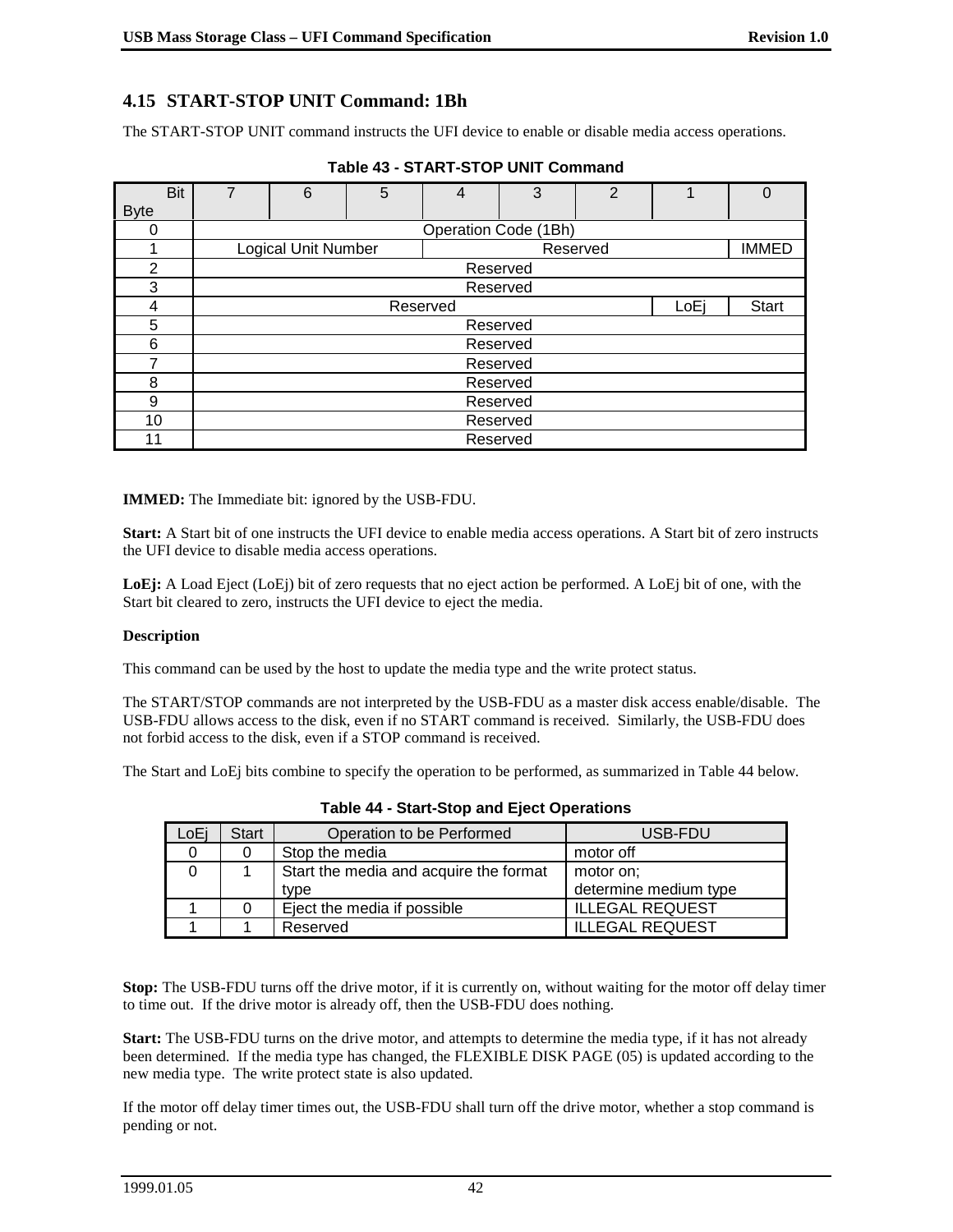**Eject:** The USB-FDU does not support Eject capability. The USB-FDU shall flag the command as an error, by setting the sense key to ILLEGAL REQUEST and the additional sense code to ILLEGAL FIELD IN COMMAND PACKET. However, no endpoint shall be stalled.

#### **4.15.1 Motor On/Off**

Being an intelligent device, the UFI device controls the drive motor automatically by itself. For example, before doing a read, the UFI device will turn on the drive motor, seek to the required logical block, perform the read, and finally turn off the drive motor after a certain delay.

The UFI device will turn on the drive motor in response to a Start command, and turn off the drive motor in response to a Stop command. However, the UFI device shall also turn off the drive motor when the motor off delay time has lapsed, even if the drive motor was turned on in response to a Start command.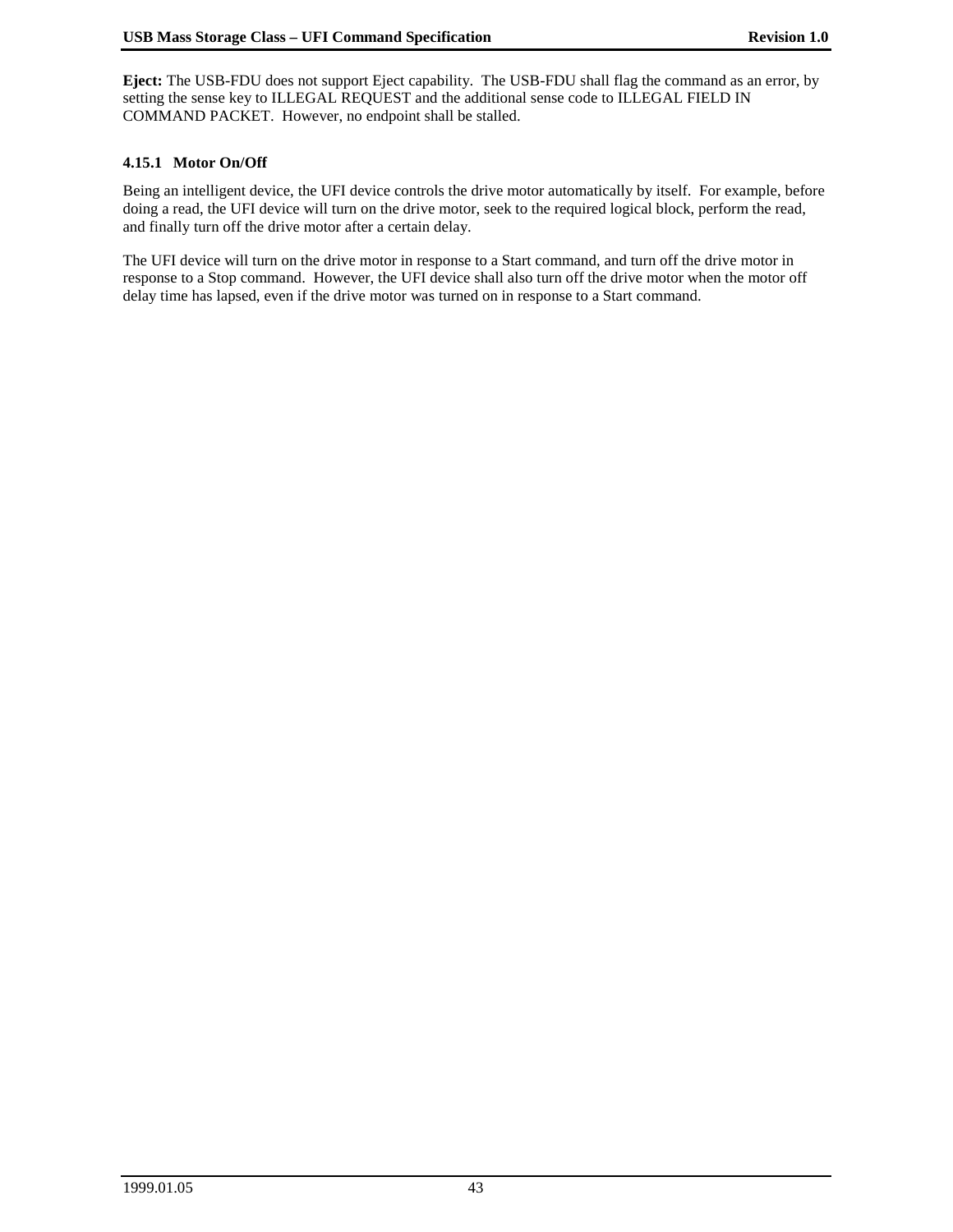# **4.16 TEST UNIT READY Command: 00h**

The TEST UNIT READY command provides a means to check if the UFI device is ready. This is not a request for a self-test. If the UFI device would accept an appropriate medium-access command without returning CHECK CONDITION status, this command shall return a GOOD status. If the UFI device cannot become operational or is in a state such that a host action is required to make the UFI device ready, the UFI device shall return CHECK CONDITION status with a sense key of NOT READY.

| <b>Bit</b>  | $\overline{7}$ | 6                          | 5 |                      | 3        | $\overline{2}$ |  |  |
|-------------|----------------|----------------------------|---|----------------------|----------|----------------|--|--|
| <b>Byte</b> |                |                            |   |                      |          |                |  |  |
|             |                |                            |   | Operation Code (00h) |          |                |  |  |
|             |                | <b>Logical Unit Number</b> |   |                      |          | Reserved       |  |  |
| っ           |                |                            |   |                      | Reserved |                |  |  |
| 3           |                |                            |   |                      | Reserved |                |  |  |
| 4           |                |                            |   |                      | Reserved |                |  |  |
| 5           |                |                            |   | Reserved             |          |                |  |  |
| 6           |                |                            |   |                      | Reserved |                |  |  |
|             |                |                            |   |                      | Reserved |                |  |  |
| 8           |                | Reserved                   |   |                      |          |                |  |  |
| 9           |                | Reserved                   |   |                      |          |                |  |  |
| 10          |                | Reserved                   |   |                      |          |                |  |  |
| 11          |                | Reserved                   |   |                      |          |                |  |  |

#### **Table 45 - TEST UNIT READY Command**

The UFI device may fail a TEST UNIT READY command with a sense key of NOT READY and an Additional Sense Code of LOGICAL DRIVE NOT READY – INITIALIZATION REQUIRED. After clearing the error, the host should try issuing a START command block.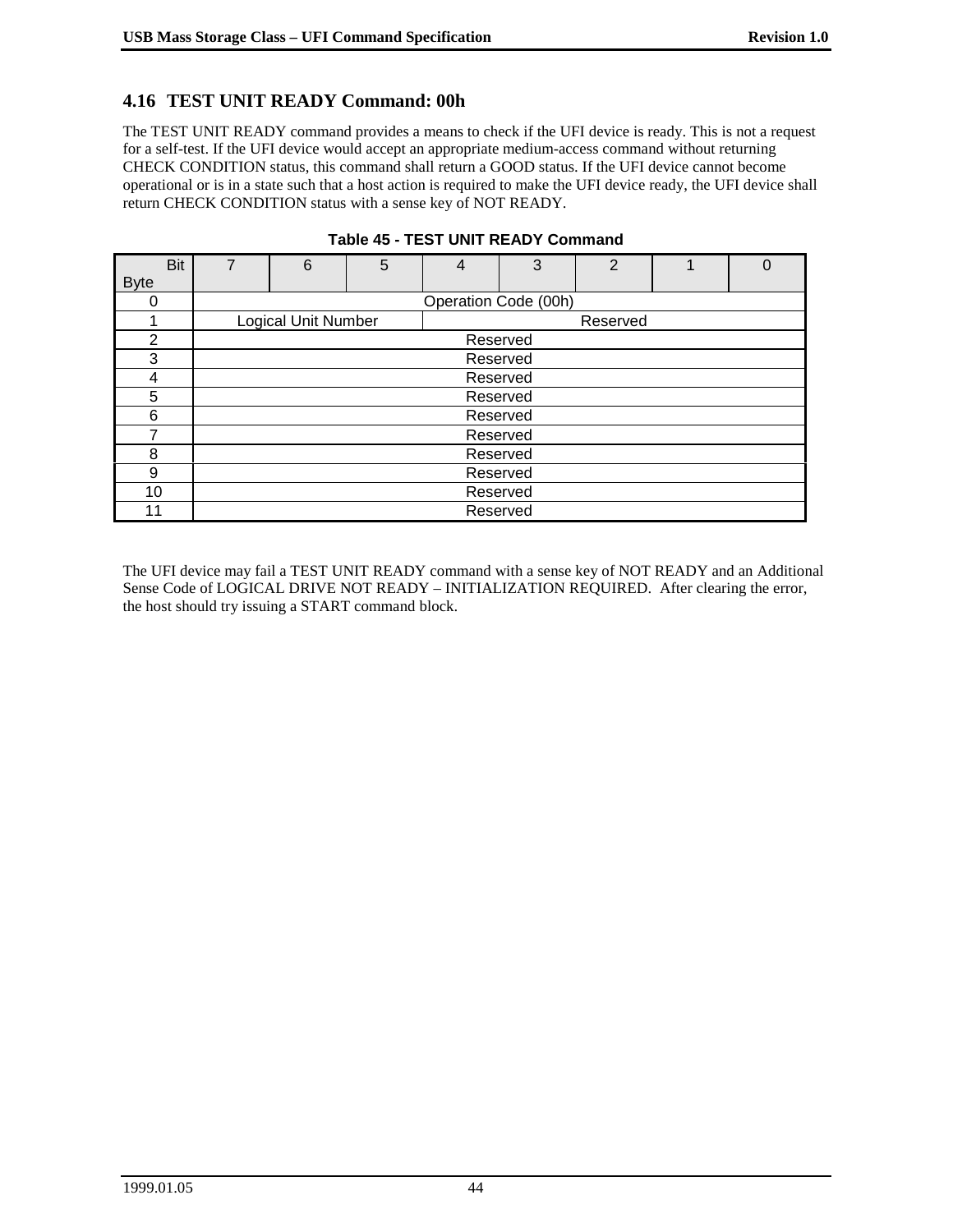# **4.17 VERIFY Command: 2Fh**

The VERIFY command requests that the UFI device verify the data on the medium.

|             | <b>Bit</b> |                              | 6                          | 5 | 4                            | 3        | $\mathfrak{p}$ |                | 0      |
|-------------|------------|------------------------------|----------------------------|---|------------------------------|----------|----------------|----------------|--------|
| <b>Byte</b> |            |                              |                            |   |                              |          |                |                |        |
| 0           |            |                              |                            |   | Operation Code (2Fh)         |          |                |                |        |
|             |            |                              | <b>Logical Unit Number</b> |   | <b>DPO</b>                   | Reserved | Reserved       | <b>ByteChk</b> | RelAdr |
| 2           |            | (MSB)                        |                            |   |                              |          |                |                |        |
| 3           |            |                              |                            |   | <b>Logical Block Address</b> |          |                |                |        |
| 4           |            |                              |                            |   |                              |          |                |                |        |
| 5           |            |                              |                            |   |                              |          |                |                | (LSB)  |
| 6           |            |                              |                            |   | Reserved                     |          |                |                |        |
| 7           |            | (MSB)                        |                            |   |                              |          |                |                |        |
| 8           |            | (LSB)<br>Verification Length |                            |   |                              |          |                |                |        |
| 9           |            | Reserved                     |                            |   |                              |          |                |                |        |
| 10          |            |                              | Reserved                   |   |                              |          |                |                |        |
| 11          |            |                              | Reserved                   |   |                              |          |                |                |        |

| <b>Table 46 - VERIFY Command</b> |  |
|----------------------------------|--|
|----------------------------------|--|

**DPO:** This bit should be set to zero.

**ByteChk:** This bit should set to zero. The USB-FDU only checks the CRC data on the medium, with no data comparison.

**RelAdr**: This bit should be set to zero

**Logical Block Address:** This field specifies the logical block at which the verification operation shall begin.

**Verification Length:** The Verification Length field specifies the number of contiguous logical blocks of data to be verified. A Verification Length of zero indicates that no logical blocks will be verified. This condition will not be considered an error and no data will be verified . Any other value indicates the number of logical blocks that will be verified.

#### **Result Values**

If the VERIFY command completes successfully, the UFI device shall set the sense data to NO SENSE. Otherwise the device shall set the sense data to an appropriate value as listed in section 5.

If the VERIFY command is aborted because of a USB bit stuffing error or CRC error, the UFI device shall set the sense data to USB TO HOST SYSTEM INTERFACE FAILURE.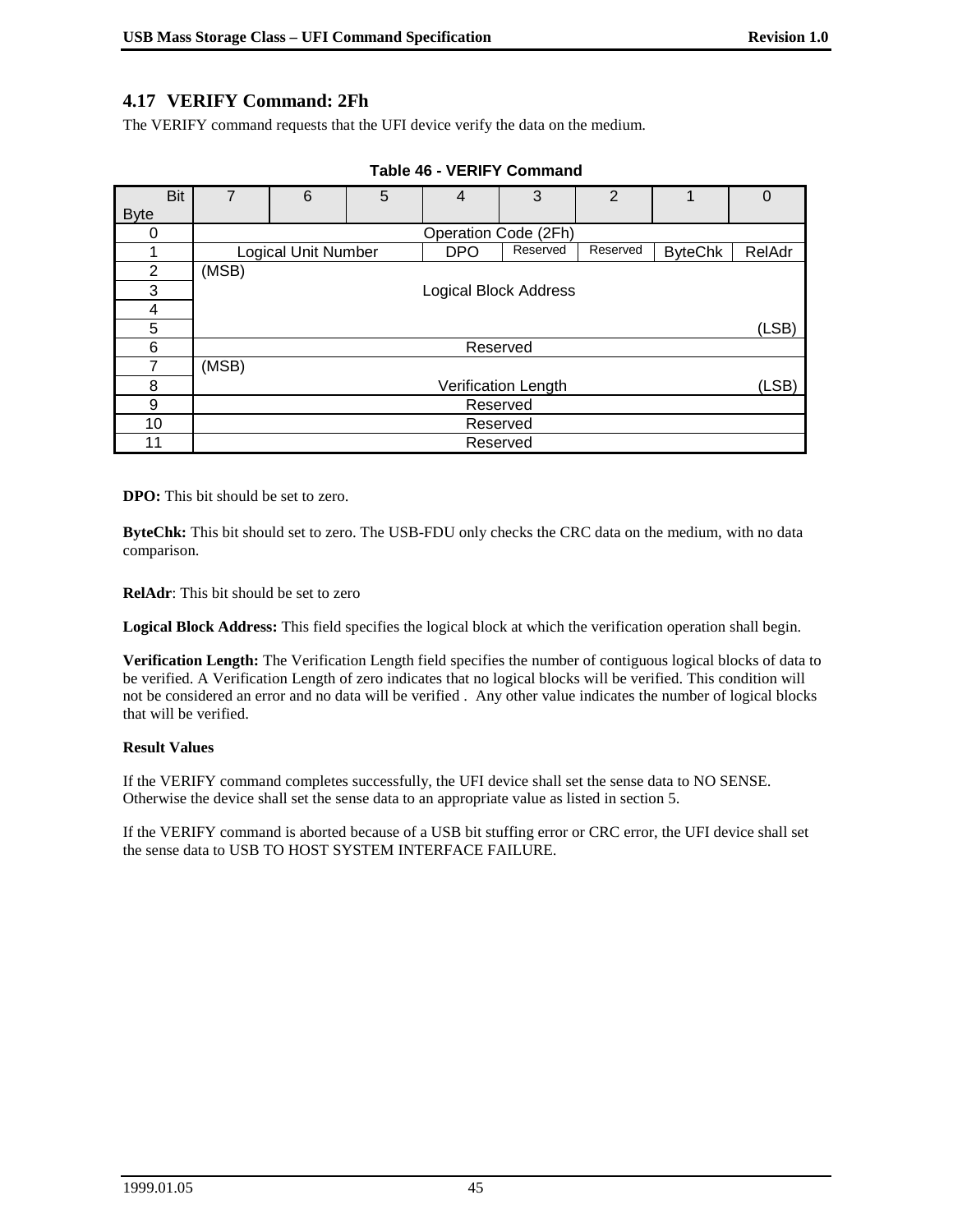# **4.18 WRITE(10) Command: 2Ah**

The WRITE(10) command requests that the UFI device write the data transferred by the host to the medium.

See section 4.19 *"*WRITE(12) Command: AAh*"* on page 47 for a definition of the operation of this command.

| Bit            | 7     | 6                          | 5 | 4                            | 3          | $\overline{2}$ |          | $\Omega$ |  |
|----------------|-------|----------------------------|---|------------------------------|------------|----------------|----------|----------|--|
| <b>Byte</b>    |       |                            |   |                              |            |                |          |          |  |
| 0              |       |                            |   | Operation Code (2Ah)         |            |                |          |          |  |
|                |       | <b>Logical Unit Number</b> |   | <b>DPO</b>                   | <b>FUA</b> |                | Reserved | RelAdr   |  |
| $\overline{2}$ | (MSB) |                            |   |                              |            |                |          |          |  |
| 3              |       |                            |   | <b>Logical Block Address</b> |            |                |          |          |  |
| 4              |       |                            |   |                              |            |                |          |          |  |
| 5              |       | (LSB)                      |   |                              |            |                |          |          |  |
| 6              |       | Reserved                   |   |                              |            |                |          |          |  |
| 7              |       | Transfer Length (MSB)      |   |                              |            |                |          |          |  |
| 8              |       | Transfer Length (LSB)      |   |                              |            |                |          |          |  |
| 9              |       | Reserved                   |   |                              |            |                |          |          |  |
| 10             |       | Reserved                   |   |                              |            |                |          |          |  |
| 11             |       | Reserved                   |   |                              |            |                |          |          |  |

# **Table 47 - WRITE(10) Command**

**DPO:** This bit should be set to zero.

**FUA:** This bit should be set to zero.

**RelAdr**: This bit should be set to zero.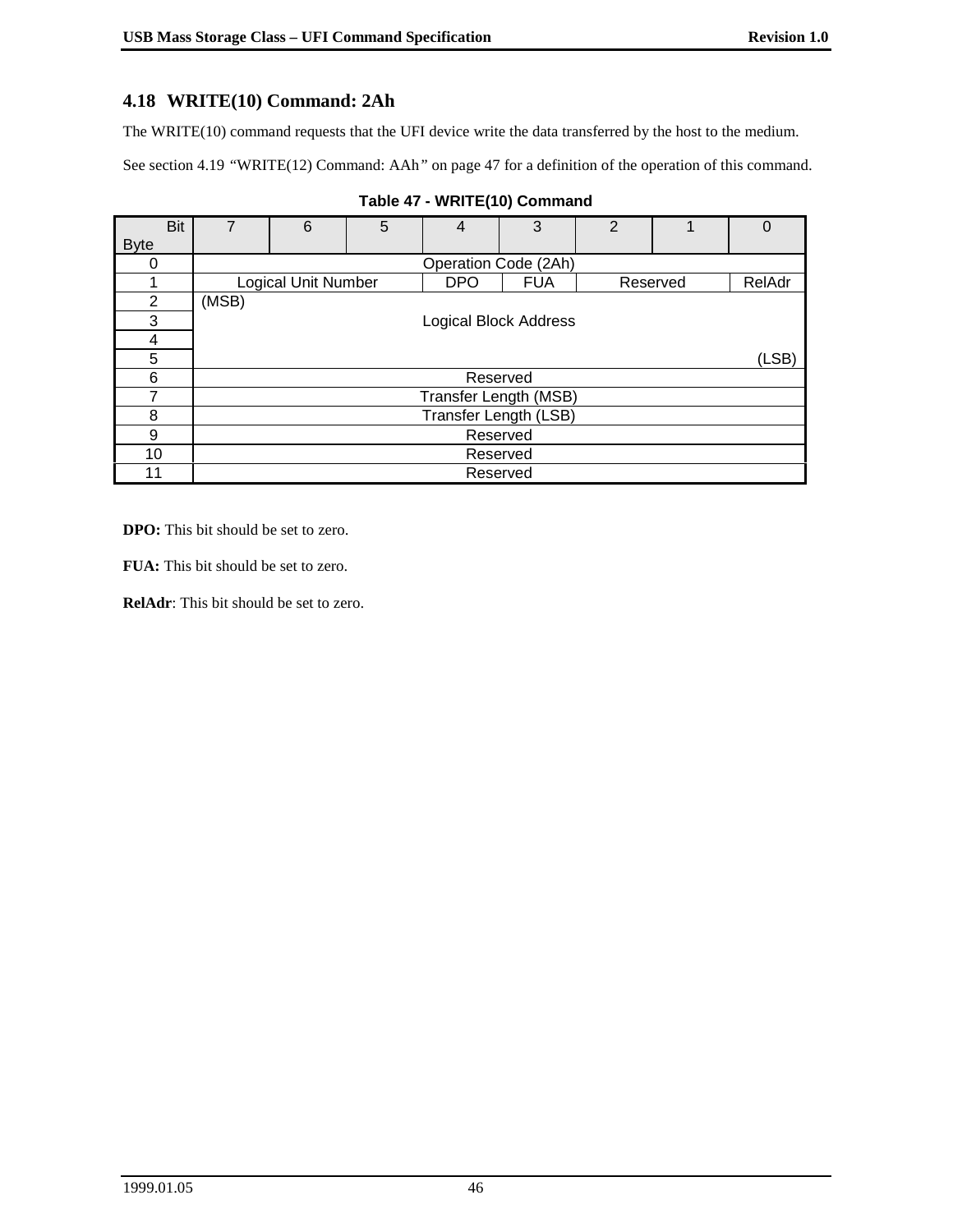# **4.19 WRITE(12) Command: AAh**

The WRITE(12) command requests that the UFI device write the data transferred by the host to the medium.

| <b>Bit</b>     |       | 6                   | 5 | $\overline{4}$ | 3                            | $\overline{2}$ |          | 0      |
|----------------|-------|---------------------|---|----------------|------------------------------|----------------|----------|--------|
| <b>Byte</b>    |       |                     |   |                |                              |                |          |        |
| 0              |       |                     |   |                | Operation Code (AAh)         |                |          |        |
|                |       | Logical Unit Number |   |                | <b>FUA</b>                   |                | Reserved | RelAdr |
| $\overline{2}$ | (MSB) |                     |   |                |                              |                |          |        |
| 3              |       |                     |   |                | <b>Logical Block Address</b> |                |          |        |
| 4              |       |                     |   |                |                              |                |          |        |
| 5              |       |                     |   |                |                              |                |          | (LSB)  |
| 6              | (MSB) |                     |   |                |                              |                |          |        |
| 7              |       |                     |   |                | <b>Transfer Length</b>       |                |          |        |
| 8              |       |                     |   |                |                              |                |          |        |
| 9              |       |                     |   |                |                              |                |          | (LSB)  |
| 10             |       |                     |   |                | Reserved                     |                |          |        |
| 11             |       | Reserved            |   |                |                              |                |          |        |

| Table 48 - WRITE (12) Command |  |
|-------------------------------|--|
|-------------------------------|--|

**DPO:** This bit should be set to zero.

**FUA:** This bit should be set to zero.

**RelAdr**: This bit should be set to zero.

**Logical Block Address:** This field specifies the logical block at which the write operation shall begin.

**Transfer Length:** The Transfer Length field specifies the number of contiguous logical blocks of data that shall be transferred. A Transfer Length of zero indicates that no logical blocks shall be transferred. This condition *shall not* be considered an error and no data shall be written. Any other value indicates the number of logical blocks that shall be transferred.

The host sends the data to be written to the UFI device on the Bulk Output endpoint. The number of bytes transferred shall be the Transfer Length times the Logical Block Size.

If the WRITE command completes successfully, the UFI device shall sets the sense data to NO SENSE. Otherwise the device shall set the sense data to an appropriate value as listed in section 5.

If the WRITE command is aborted because of a USB bit stuffing error or CRC error, the UFI device shall set the sense data to USB TO HOST SYSTEM INTERFACE FAILURE.

Note: the medium may have been altered, even if a write error occurs. This is especially true for command blocks which span more than one physical track of the diskette.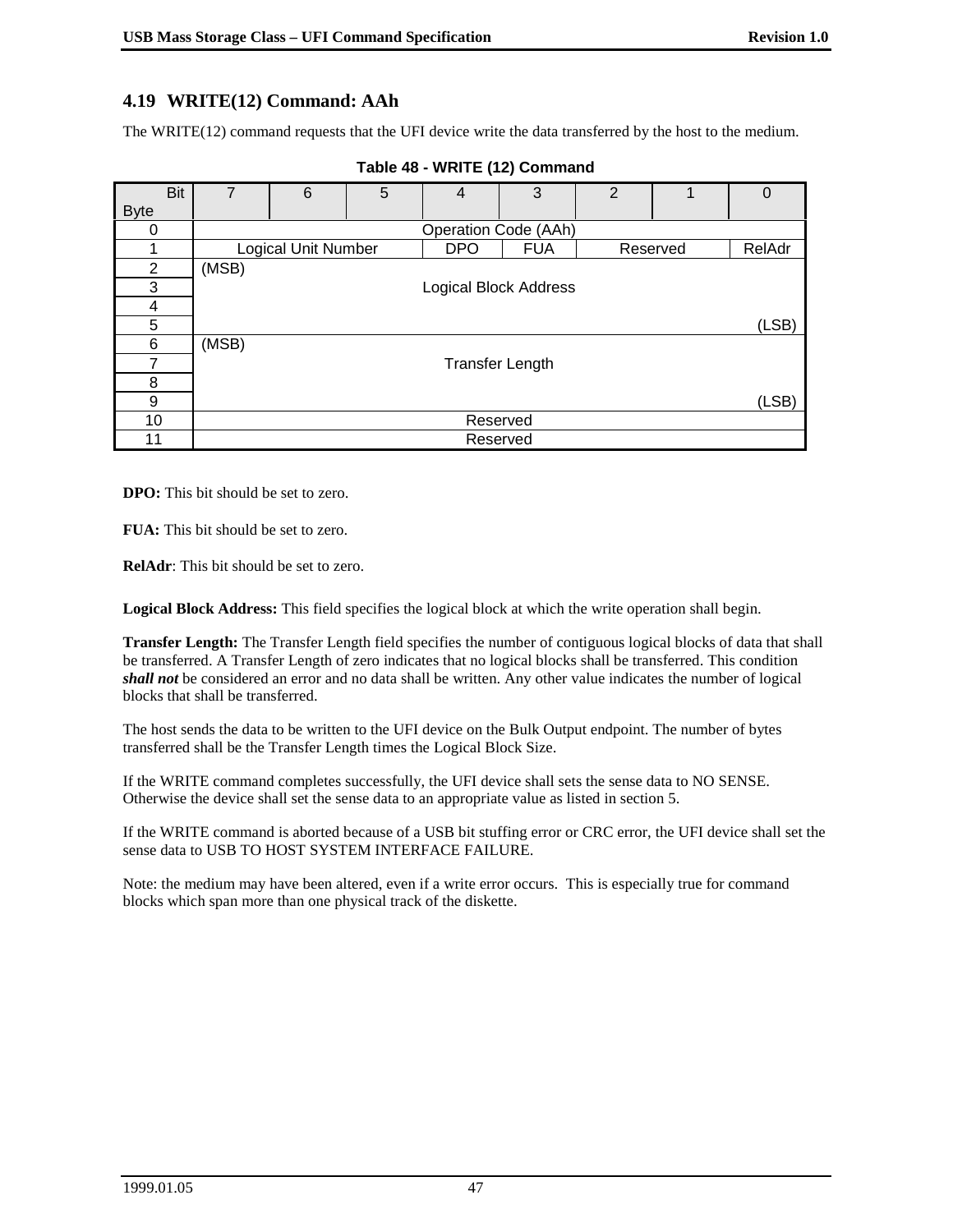# **4.20 WRITE AND VERIFY Command: 2Eh**

The WRITE AND VERIFY command requests that the UFI device write the data transferred by the host to the medium, then verify the data on the medium .

| Bit            | 7        | 6                          | 5 | 4          | 3                            | $\overline{2}$ |                | 0      |  |
|----------------|----------|----------------------------|---|------------|------------------------------|----------------|----------------|--------|--|
| <b>Byte</b>    |          |                            |   |            |                              |                |                |        |  |
| 0              |          |                            |   |            | Operation Code (2Eh)         |                |                |        |  |
|                |          | <b>Logical Unit Number</b> |   | <b>DPO</b> | Reserved                     | Reserved       | <b>ByteChk</b> | RelAdr |  |
| $\overline{2}$ | (MSB)    |                            |   |            |                              |                |                |        |  |
| 3              |          |                            |   |            | <b>Logical Block Address</b> |                |                |        |  |
| 4              |          |                            |   |            |                              |                |                |        |  |
| 5              |          | (LSB)                      |   |            |                              |                |                |        |  |
| 6              |          | Reserved                   |   |            |                              |                |                |        |  |
| 7              |          | Transfer Length (MSB)      |   |            |                              |                |                |        |  |
| 8              |          | Transfer Length (LSB)      |   |            |                              |                |                |        |  |
| 9              |          | Reserved                   |   |            |                              |                |                |        |  |
| 10             |          | Reserved                   |   |            |                              |                |                |        |  |
| 11             | Reserved |                            |   |            |                              |                |                |        |  |

**Table 49 - WRITE AND VERIFY Command**

**DPO:** This bit should be set to zero.

**ByteChk:** This bit should set to zero.

**RelAdr**: This bit should be set to zero

**Logical Block Address:** This field specifies the logical block at which the write operation shall begin.

**Transfer Length:** The Transfer Length field specifies the number of contiguous logical blocks of data that shall be transferred. A Transfer Length of zero indicates that no logical blocks shall be transferred. This condition *shall not* be considered an error and no data shall be written and verified . Any other value indicates the number of logical blocks that shall be transferred.

The host sends the data to be written to the UFI device on the Bulk Out endpoint. The number of bytes transferred shall be the Transfer Length times the Logical Block Size.

If the WRITE AND VERIFY command completes successfully, the UFI device shall set the sense data to NO SENSE. Otherwise the device shall set the sense data to an appropriate value as listed in section 5.

If the WRITE AND VERIFY command is aborted because of a USB bit stuffing error or CRC error, the UFI device shall set the sense data to USB TO HOST SYSTEM INTERFACE FAILURE.

Note: the medium may have been altered, even if a write error occurs. This is especially true for commands which span more than one physical track of the diskette.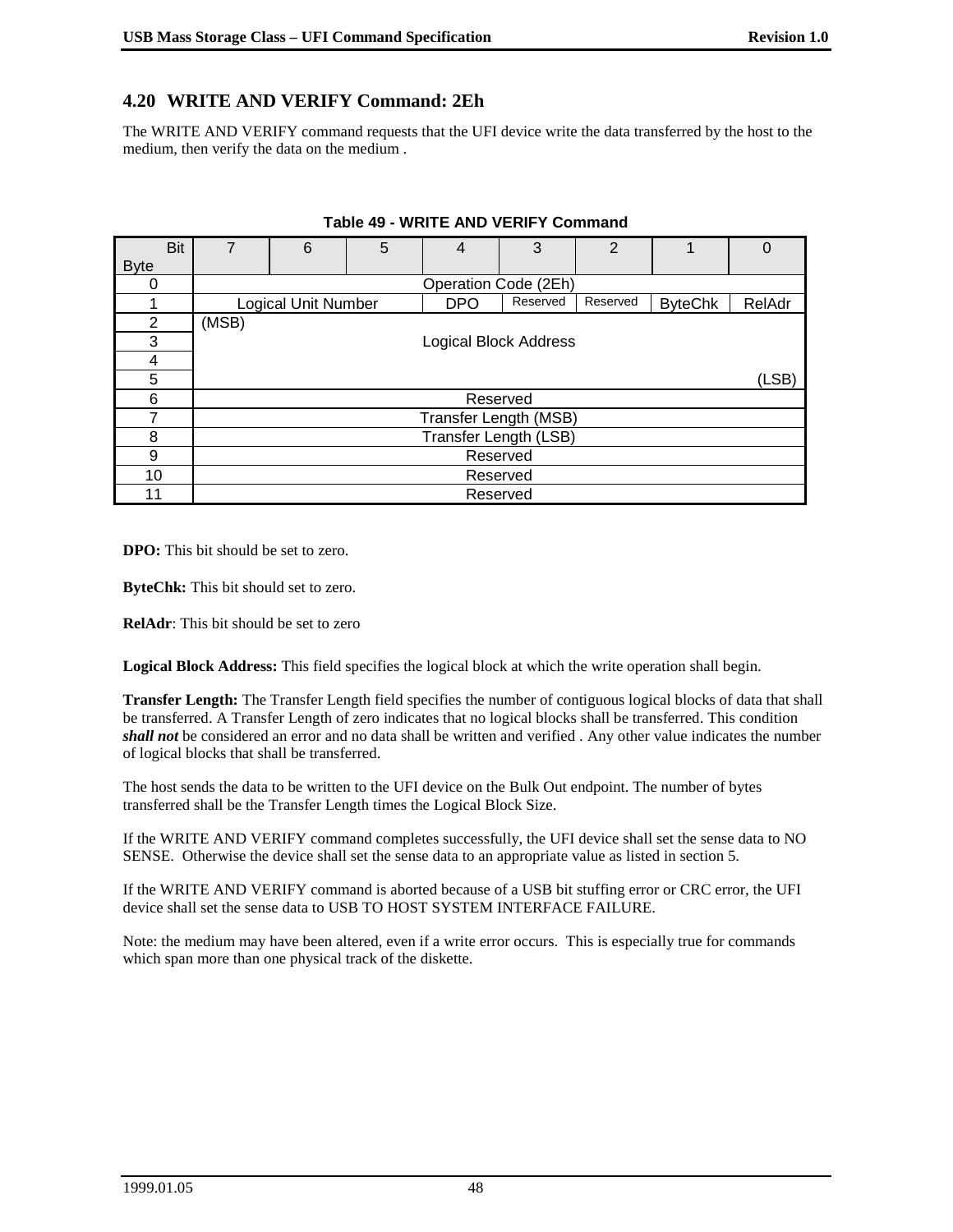# **5. Sense Data**

The UFI device stores the execution result status of every command block as Sense Data. Sense Data is returned to the host by the REQUEST SENSE command.

Sense Data consists of three levels of error codes of increasing detail. The intention is to provide a top-down approach for a host to determine information relating to the error and exception conditions. The Sense Key provides generic categories in which error and exception conditions can be reported. Hosts would typically use sense keys for high-level error recovery procedures. Additional Sense Codes provide further detail describing the sense key. Additional Sense Code Qualifiers add further detail to the additional sense code. The Additional Sense Code and Additional Sense Code Qualifier can be used by hosts where sophisticated error recovery procedures require detailed information describing the error and exception conditions.

| Sense<br>Key   | Description                                                                                                                                                                                                                                                                                                                                                                                                                                                                  |
|----------------|------------------------------------------------------------------------------------------------------------------------------------------------------------------------------------------------------------------------------------------------------------------------------------------------------------------------------------------------------------------------------------------------------------------------------------------------------------------------------|
| 0h             | NO SENSE. Indicates that there is no specific sense key information to be reported.<br>This would be the case for a successful command.                                                                                                                                                                                                                                                                                                                                      |
| 1 <sub>h</sub> | RECOVERED ERROR. Indicates that the last command completed successfully<br>with some recovery action performed by the UFI device. Details may be<br>determinable by examining the additional sense bytes and the Information field.<br>When multiple recovered errors occur during one command, the choice of which<br>error to report is device specific.                                                                                                                   |
| 2h             | NOT READY. Indicates that the UFI device cannot be accessed. Operator<br>intervention may be required to correct this condition.                                                                                                                                                                                                                                                                                                                                             |
| 3h             | MEDIUM ERROR. Indicates that the command terminated with a non-recovered<br>error condition that was probably caused by a flaw in the medium or an error in the<br>recorded data. This sense key may also be returned if the UFI device is unable to<br>distinguish between a flaw in the medium and a specific hardware failure (sense key<br>4h).                                                                                                                          |
| 4h             | HARDWARE ERROR. Indicates that the UFI device detected a non-recoverable<br>hardware failure while performing the command or during a self test.                                                                                                                                                                                                                                                                                                                             |
| 5h             | ILLEGAL REQUEST. Indicates that there was an illegal parameter in the Command<br>Packet or in the additional parameters supplied as data for some commands. If the<br>UFI device detects an invalid parameter in the Command Packet, then it <b>shall</b><br>terminate the command without altering the medium. If the UFI device detects an<br>invalid parameter in the additional parameters supplied as data, then the UFI device<br>may have already altered the medium. |
| 6h             | UNIT ATTENTION. Indicates that the removable medium may have been changed<br>or the UFI device has been reset.                                                                                                                                                                                                                                                                                                                                                               |
| 7 <sub>h</sub> | DATA PROTECT. Indicates that a command that writes the medium was attempted<br>on a block that is protected from this operation. The write operation was not<br>performed.                                                                                                                                                                                                                                                                                                   |
| 8h             | BLANK CHECK. Indicates that a write-once device or a sequential-access device<br>encountered blank medium or format-defined end-of-data indication while reading or<br>a write-once device encountered a non-blank medium while writing.                                                                                                                                                                                                                                     |
| 9h             | Vendor Specific. This sense key is available for reporting vendor specific conditions.                                                                                                                                                                                                                                                                                                                                                                                       |
| Ah             | Reserved                                                                                                                                                                                                                                                                                                                                                                                                                                                                     |
| <b>Bh</b>      | ABORTED COMMAND. Indicates that the UFI device has aborted the command.<br>The host may be able to recover by trying the command again.                                                                                                                                                                                                                                                                                                                                      |

#### **Table 50 - Sense Key Descriptions**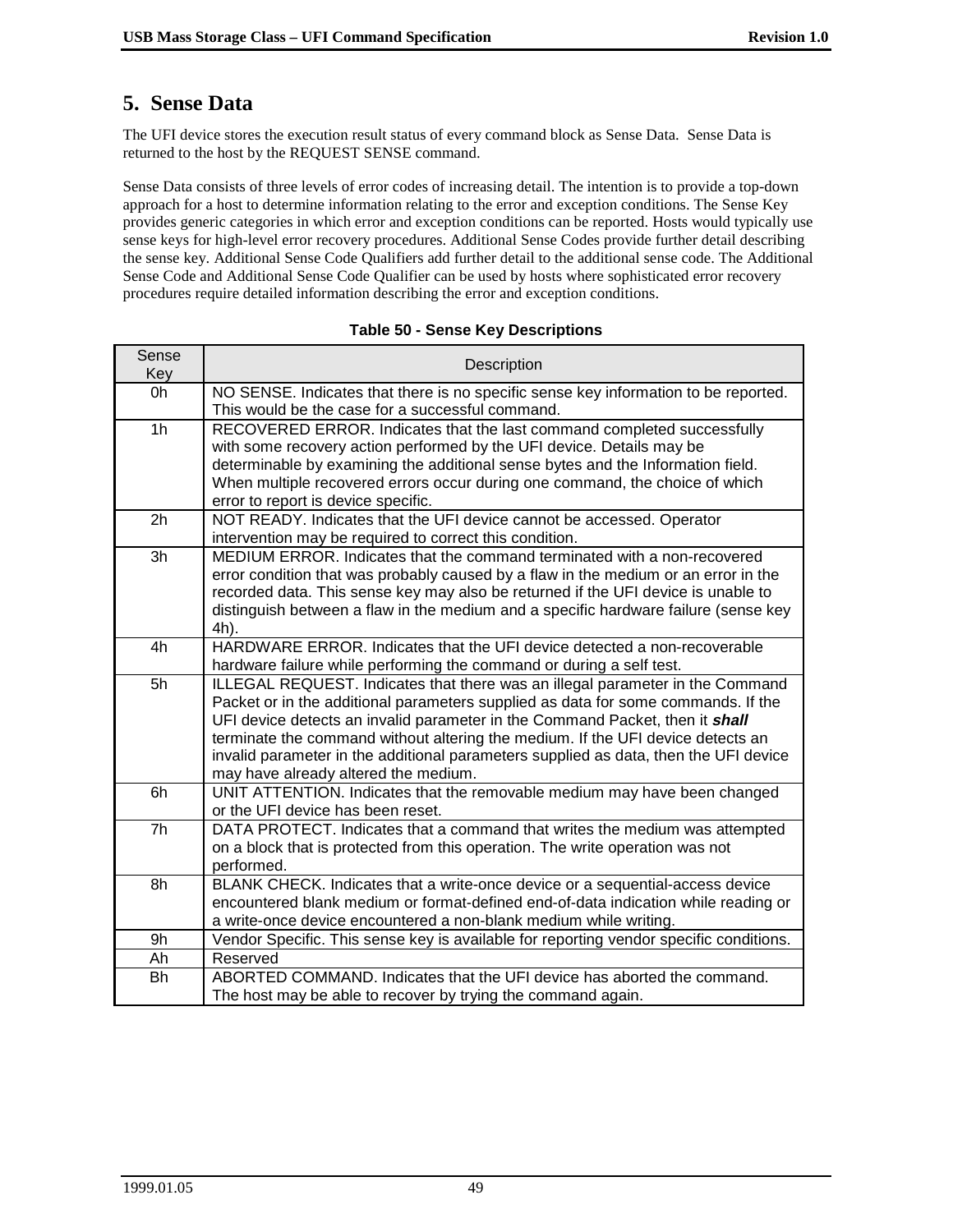| Sense<br>Key | Description                                                                                                                                                                    |
|--------------|--------------------------------------------------------------------------------------------------------------------------------------------------------------------------------|
| Ch           | Reserved                                                                                                                                                                       |
| Dh           | VOLUME OVERFLOW. Indicates that a buffered peripheral device has reached the<br>end-of-partition and data may remain in the buffer that has not been written to the<br>medium. |
| Eh           | MISCOMPARE, Indicates that the source data did not match the data read from the<br>medium.                                                                                     |
| Fh           | Reserved                                                                                                                                                                       |

The Additional Sense Code (ASC) field indicates further information related to the error or exception condition reported in the Sense Key field. Support of the Additional Sense Codes not explicitly required by this Specification is optional. See the appropriate section for a list of Additional Sense. If the UFI device does not have further information related to the error or exception condition, the Additional Sense Code is set to NO ADDITIONAL SENSE INFORMATION.

The Additional Sense Code Qualifier (ASCQ) indicates detailed information related to the Additional Sense Code. The ASCQ is optional. If the error or exception condition is reportable by the UFI device, the value returned shall be as specified in the appropriate section. If the UFI device does not have detailed information related to the error or exception condition, the ASCQ shall be set to zero.

The Additional Sense Bytes field may contain command specific data, peripheral device specific data, or vendor specific data that further defines the nature of the CHECK CONDITION status.

The following table includes all suggested Sense Key, ASC, and ASCQ for all commands.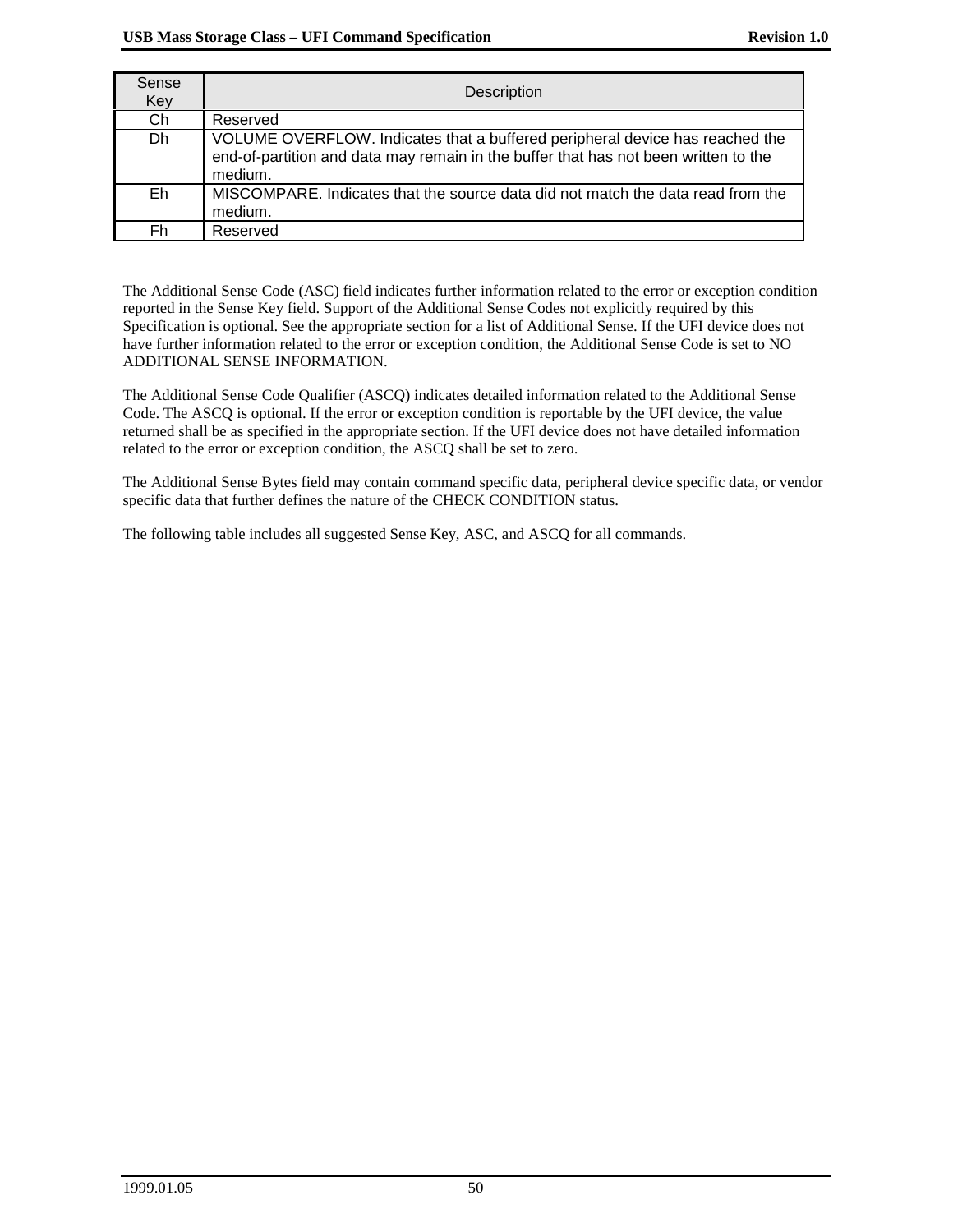$\overline{\mathbf{1}}$ 

| Sense<br>Key | <b>ASC</b> | <b>ASCQ</b> | Description of Error                                    |
|--------------|------------|-------------|---------------------------------------------------------|
| 00           | 00         | 00          | <b>NO SENSE</b>                                         |
| 01           | 17         | 01          | RECOVERED DATA WITH RETRIES                             |
| 01           | 18         | 00          | RECOVERED DATA WITH ECC                                 |
| 02           | 04         | 01          | LOGICAL DRIVE NOT READY - BECOMING READY                |
| 02           | 04         | 02          | LOGICAL DRIVE NOT READY - INITIALIZATION REQUIRED       |
| 02           | 04         | 04          | LOGICAL UNIT NOT READY - FORMAT IN PROGRESS             |
| 02           | 04         | FF          | LOGICAL DRIVE NOT READY - DEVICE IS BUSY                |
| 02           | 06         | 00          | NO REFERENCE POSITION FOUND                             |
| 02           | 08         | 00          | LOGICAL UNIT COMMUNICATION FAILURE                      |
| 02           | 08         | 01          | LOGICAL UNIT COMMUNICATION TIME-OUT                     |
| 02           | 08         | 80          | LOGICAL UNIT COMMUNICATION OVERRUN                      |
| 02           | 3A         | 00          | MEDIUM NOT PRESENT                                      |
| 02           | 54         | 00          | USB TO HOST SYSTEM INTERFACE FAILURE                    |
| 02           | 80         | 00          | <b>INSUFFICIENT RESOURCES</b>                           |
| 02           | FF         | FF          | <b>UNKNOWN ERROR</b>                                    |
| 03           | 02         | 00          | NO SEEK COMPLETE                                        |
| 03           | 03         | 00          | <b>WRITE FAULT</b>                                      |
| 03           | 10         | 00          | <b>ID CRC ERROR</b>                                     |
| 03           | 11         | 00          | UNRECOVERED READ ERROR                                  |
| 03           | 12         | 00          | ADDRESS MARK NOT FOUND FOR ID FIELD                     |
| 03           | 13         | 00          | ADDRESS MARK NOT FOUND FOR DATA FIELD                   |
| 03           | 14         | 00          | RECORDED ENTITY NOT FOUND                               |
| 03           | 30         | 01          | CANNOT READ MEDIUM - UNKNOWN FORMAT                     |
| 03           | 31         | 01          | FORMAT COMMAND FAILED                                   |
| 04           | 40         | <b>NN</b>   | DIAGNOSTIC FAILURE ON COMPONENT NN (80H-FFH)            |
| 05           | 1A         | 00          | PARAMETER LIST LENGTH ERROR                             |
| 05           | 20         | 00          | INVALID COMMAND OPERATION CODE                          |
| 05           | 21         | 00          | LOGICAL BLOCK ADDRESS OUT OF RANGE                      |
| 05           | 24         | 00          | INVALID FIELD IN COMMAND PACKET                         |
| 05           | 25         | 00          | LOGICAL UNIT NOT SUPPORTED                              |
| 05           | 26         | 00          | <b>INVALID FIELD IN PARAMETER LIST</b>                  |
| 05           | 26         | 01          | PARAMETER NOT SUPPORTED                                 |
| 05           | 26         | 02          | PARAMETER VALUE INVALID                                 |
| 05           | 39         | 00          | SAVING PARAMETERS NOT SUPPORT                           |
| 06           | 28         | $00\,$      | NOT READY TO READY TRANSITION - MEDIA<br><b>CHANGED</b> |
| 06           | 29         | 00          | POWER ON RESET OR BUS DEVICE RESET<br><b>OCCURRED</b>   |
| 06           | 2F         | $00\,$      | COMMANDS CLEARED BY ANOTHER INITIATOR                   |
| 07           | 27         | $00\,$      | WRITE PROTECTED MEDIA                                   |
| 0B           | 4E         | 00          | OVERLAPPED COMMAND ATTEMPTED                            |

**Table 51 - Sense Keys, ASC/ASCQ Listing for All Commands (sorted by Key)**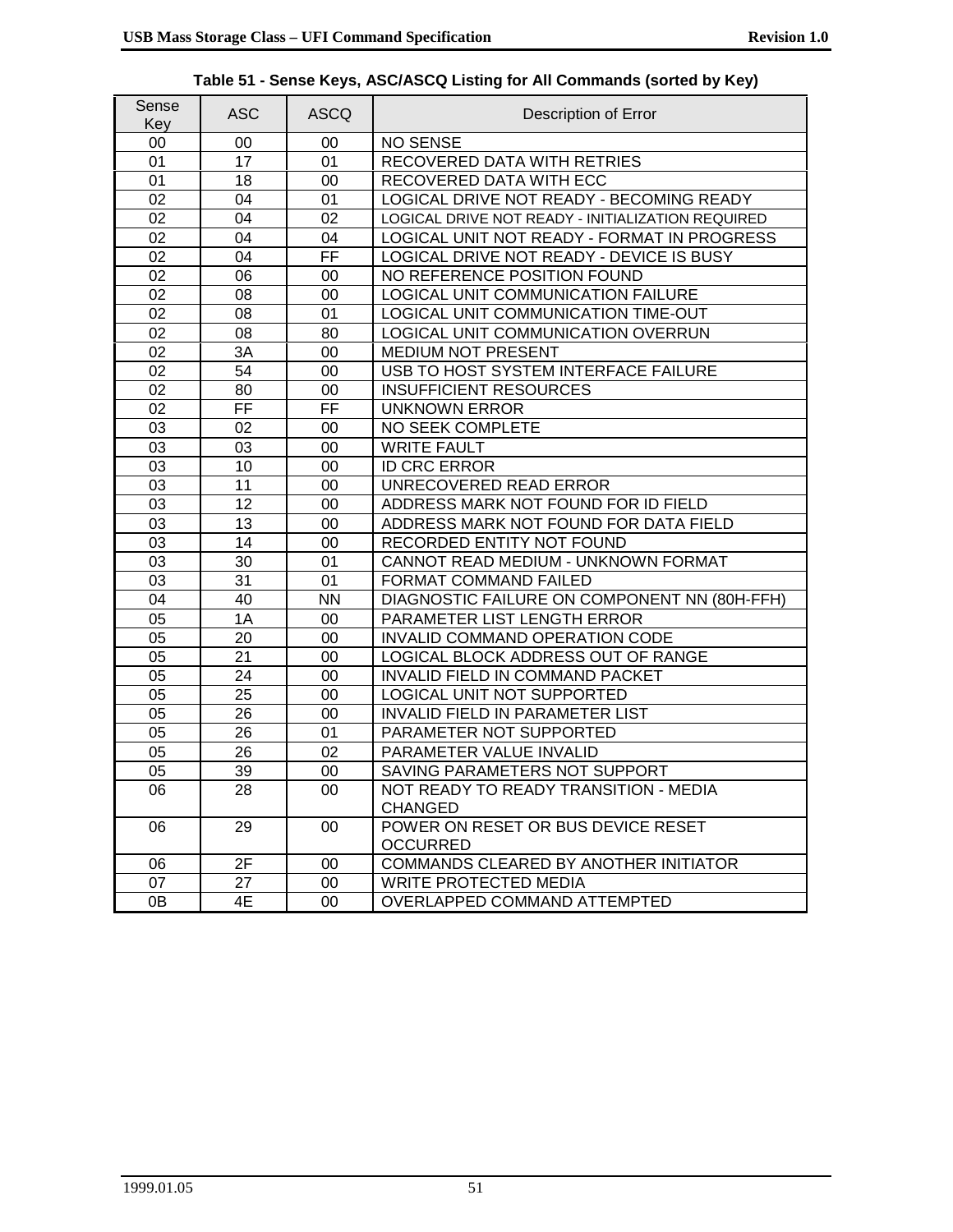٦

| Sense<br>Key | <b>ASC</b>      | <b>ASCQ</b> | Description of Error                              |
|--------------|-----------------|-------------|---------------------------------------------------|
| 00           | 00              | 00          | <b>NO SENSE</b>                                   |
| 03           | 02              | 00          | NO SEEK COMPLETE                                  |
| 03           | 03              | 00          | <b>WRITE FAULT</b>                                |
| 02           | 04              | 01          | LOGICAL DRIVE NOT READY - BECOMING READY          |
| 02           | 04              | 02          | LOGICAL DRIVE NOT READY - INITIALIZATION REQUIRED |
| 02           | 04              | 04          | LOGICAL DRIVE NOT READY - FORMAT IN PROGRESS      |
| 02           | 04              | FF          | LOGICAL DRIVE NOT READY - DEVICE IS BUSY          |
| 02           | 06              | 00          | NO REFERENCE POSITION FOUND                       |
| 02           | 08              | 00          | LOGICAL UNIT COMMUNICATION FAILURE                |
| 02           | 08              | 01          | LOGICAL UNIT COMMUNICATION TIME-OUT               |
| 02           | 08              | 80          | LOGICAL UNIT COMMUNICATION OVERRUN                |
| 03           | 10              | 00          | <b>ID CRC ERROR</b>                               |
| 03           | 11              | 00          | UNRECOVERED READ ERROR                            |
| 03           | 12              | 00          | ADDRESS MARK NOT FOUND FOR ID FIELD               |
| 03           | 13              | 00          | ADDRESS MARK NOT FOUND FOR DATA FIELD             |
| 03           | 14              | 00          | RECORDED ENTITY NOT FOUND                         |
| 01           | 17              | 01          | RECOVERED DATA WITH RETRIES                       |
| 01           | 18              | 00          | RECOVERED DATA WITH ECC                           |
| 05           | 1A              | 00          | PARAMETER LIST LENGTH ERROR                       |
| 05           | 20              | 00          | INVALID COMMAND OPERATION CODE                    |
| 05           | 21              | 00          | LOGICAL BLOCK ADDRESS OUT OF RANGE                |
| 05           | 24              | 00          | INVALID FIELD IN COMMAND PACKET                   |
| 05           | 25              | 00          | LOGICAL UNIT NOT SUPPORTED                        |
| 05           | 26              | 00          | <b>INVALID FIELD IN PARAMETER LIST</b>            |
| 05           | $\overline{26}$ | 01          | PARAMETER NOT SUPPORTED                           |
| 05           | $\overline{26}$ | 02          | PARAMETER VALUE INVALID                           |
| 07           | 27              | 00          | <b>WRITE PROTECTED MEDIA</b>                      |
| 06           | 28              | 00          | NOT READY TO READY TRANSITION - MEDIA             |
|              |                 |             | <b>CHANGED</b>                                    |
| 06           | 29              | 00          | POWER ON RESET OR BUS DEVICE RESET                |
|              |                 |             | <b>OCCURRED</b>                                   |
| 06           | 2F              | 00          | COMMANDS CLEARED BY ANOTHER INITIATOR             |
| 03           | 30              | 01          | CANNOT READ MEDIUM - UNKNOWN FORMAT               |
| 03           | 31              | 01          | FORMAT COMMAND FAILED                             |
| 05           | 39              | 00          | SAVING PARAMETERS NOT SUPPORT                     |
| 02           | 3A              | 00          | MEDIUM NOT PRESENT                                |
| 04           | 40              | <b>NN</b>   | DIAGNOSTIC FAILURE ON COMPONENT NN (80H-FFH)      |
| 0B           | 4E              | $00\,$      | OVERLAPPED COMMAND ATTEMPTED                      |
| 02           | 54              | $00\,$      | USB TO HOST SYSTEM INTERFACE FAILURE              |
| 02           | 80              | 00          | <b>INSUFFICIENT RESOURCES</b>                     |
| 02           | FF.             | FF.         | <b>UNKNOWN ERROR</b>                              |

**Table 52 - Sense Keys, ASC/ASCQ Listing for All Commands (sorted by ASC)**